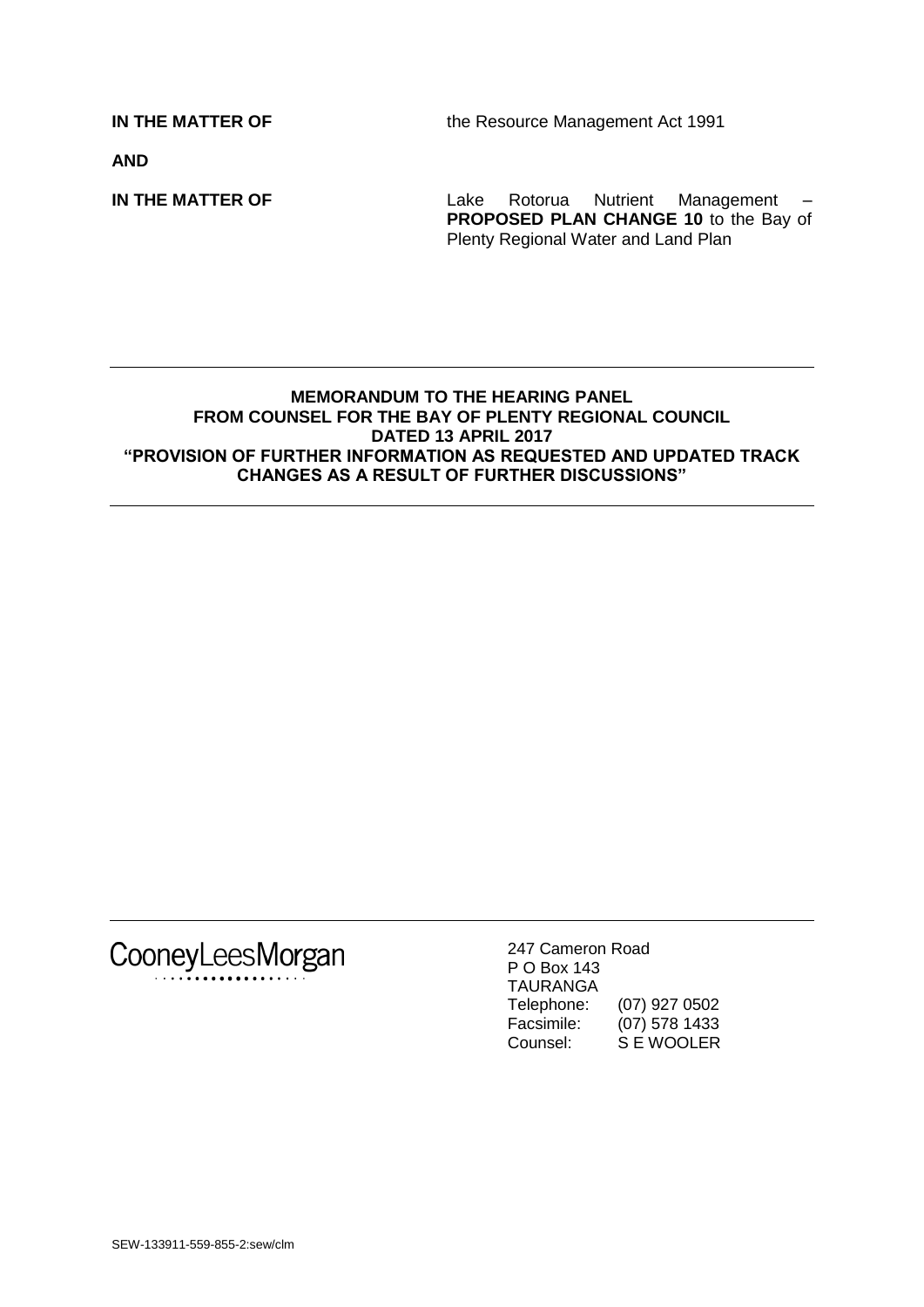## **MAY IT PLEASE THE HEARING COMMISSIONERS**

# **"PROVISION OF FURTHER INFORMATION AS REQUESTED AND UPDATED TRACK CHANGES AS A RESULT OF FURTHER DISCUSSIONS"**

## **Introduction**

- 1. We refer to the Compendium Memorandum dated 22 March 2017, and to the additional work ongoing; including discussions and planning matters where parties and Panel have sought clarifications / responses or to refine proposed amendments in the s42A report.
- 2. Meetings and discussions have been held throughout the hearing and break period and additional responses addressing the matters raised are attached to this Memorandum, except where they were filed directly. For the most part these are planning reports in the nature of additional s42A reports or statements following meetings.

| Title                            | <b>Appendix or website link</b>                 |
|----------------------------------|-------------------------------------------------|
|                                  |                                                 |
| Report on amendment              | https://www.boprc.govt.nz/media/609746/sew-     |
| proposed<br>policies<br>οf       | 133911-559-844-1-report-on-agreed-proposed-     |
| (s42A)<br>WWTP.<br>re            | amendments-and-outstanding-issues-wwtp.pdf      |
| matters as discussed             |                                                 |
| <b>RLC</b><br>between<br>and     |                                                 |
| BOPRC <sup>1</sup>               |                                                 |
|                                  |                                                 |
| Report on<br>averaging           | https://www.boprc.govt.nz/media/609758/sew-     |
| NDA approach to non-             | 133911-559-847-1-nonbenchmarked-property-       |
| benchmarked blocks               | report.pdf                                      |
|                                  |                                                 |
|                                  |                                                 |
| Update<br>Water<br><sub>on</sub> | https://www.boprc.govt.nz/media/610363/summary- |

3. **Table 1** below shows the subject matter and where the documents can be viewed.

<sup>1</sup> [https://www.boprc.govt.nz/media/610369/20170404\\_182104.pdf](https://www.boprc.govt.nz/media/610369/20170404_182104.pdf) (Correspondence from NGATI UENUKUKOPAKO IWI TRUST further submitter opposing; [https://www.boprc.govt.nz/knowledge](https://www.boprc.govt.nz/knowledge-centre/plans/regional-water-and-land-plan/lake-rotorua-nutrient-management-proposed-plan-change-10/lake-rotorua-nutrient-management-proposed-plan-change-10-hearing/)[centre/plans/regional-water-and-land-plan/lake-rotorua-nutrient-management-proposed-plan-change-](https://www.boprc.govt.nz/knowledge-centre/plans/regional-water-and-land-plan/lake-rotorua-nutrient-management-proposed-plan-change-10/lake-rotorua-nutrient-management-proposed-plan-change-10-hearing/)[10/lake-rotorua-nutrient-management-proposed-plan-change-10-hearing/](https://www.boprc.govt.nz/knowledge-centre/plans/regional-water-and-land-plan/lake-rotorua-nutrient-management-proposed-plan-change-10/lake-rotorua-nutrient-management-proposed-plan-change-10-hearing/)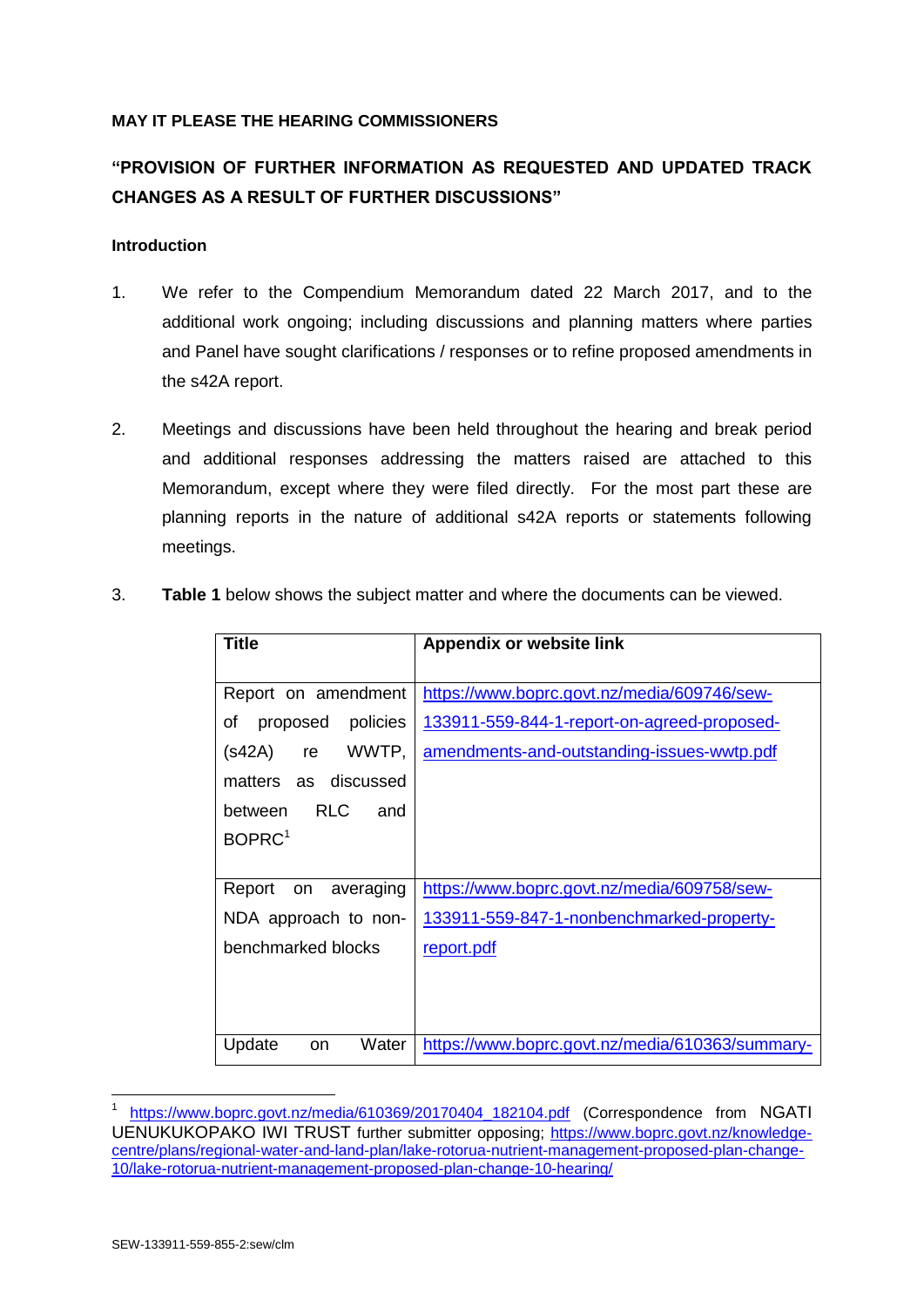| <b>Quality Science caucus</b>                                                  | of-evidence-to-read-out-pc-10-stephens-post- |
|--------------------------------------------------------------------------------|----------------------------------------------|
| Professor<br>between                                                           | caucus-final.pdf                             |
| Hamilton, Dr Stephens                                                          |                                              |
| Mr<br>and<br><b>Bruere</b>                                                     |                                              |
| (contained in part 1 of                                                        |                                              |
| updated evidence of Dr                                                         |                                              |
| Stephens)                                                                      |                                              |
| Planning<br>Report                                                             | <b>APPENDIX 1</b>                            |
| on<br>definitions -                                                            |                                              |
|                                                                                |                                              |
| - Commercial                                                                   |                                              |
|                                                                                |                                              |
| Planning<br>Report<br>on                                                       | <b>APPENDIX 2</b>                            |
| definitions -                                                                  |                                              |
| - Houseblocks                                                                  |                                              |
|                                                                                |                                              |
| Planning<br>Report<br>on                                                       | <b>APPENDIX 3</b>                            |
| Phosphorous inclusion                                                          |                                              |
| <b>ATTACHMENT A Analysis of</b><br><b>Potential Phosphorus Rules</b>           |                                              |
| <b>ATTACHMENT B Proposed</b>                                                   |                                              |
| changes to Plan Change 10                                                      |                                              |
| <b>ATTACHMENT C Excerpt of</b>                                                 |                                              |
| summary of evidence from                                                       |                                              |
| <b>Dairy</b><br><u>NZ</u><br>setting<br><u>out</u><br>response on phosphorus - |                                              |
| (see BOPRC website for full                                                    |                                              |
| document)                                                                      |                                              |
| <b>ATTACHMENT D Federated</b><br><b>Farmers and the Collective's</b>           |                                              |
| position                                                                       |                                              |
| <b>ATTACHMENT E Federated</b>                                                  |                                              |
| <b>Farmer's Proposed Changes</b>                                               |                                              |
| to PPC 10                                                                      |                                              |
| Planning<br>Report<br>on                                                       | <b>APPENDIX 4</b>                            |
| <b>Stocking Rate Table</b>                                                     |                                              |
| Planning<br>Report<br>on                                                       | <b>APPENDIX 5</b>                            |
| Inclusion<br><b>NOF</b><br>of                                                  |                                              |
|                                                                                |                                              |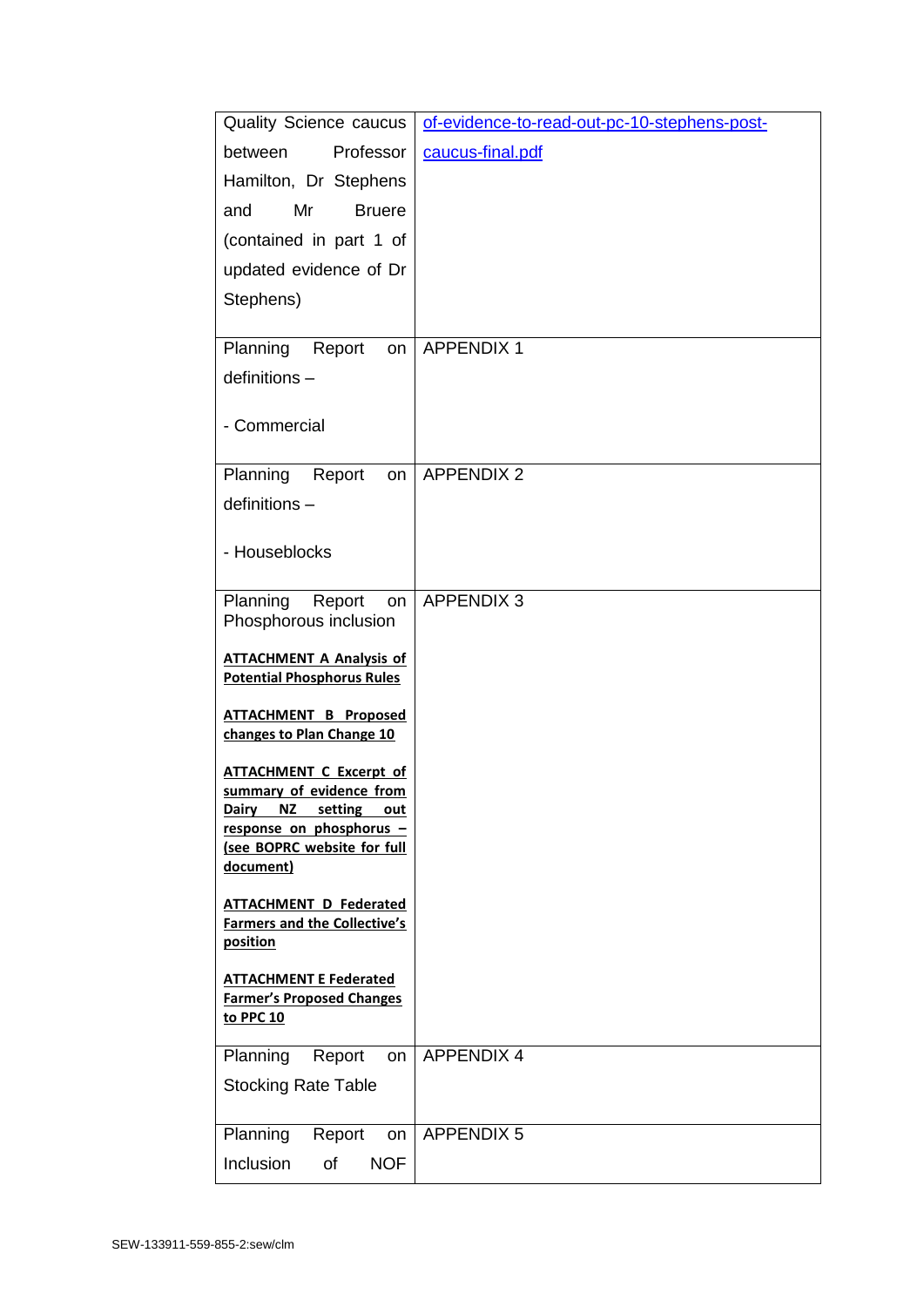| attributes from NPS-FM      |                                                     |
|-----------------------------|-----------------------------------------------------|
| 2014                        |                                                     |
|                             |                                                     |
| Planning Report<br>on       | <b>APPENDIX 6</b>                                   |
| Rural Subdivision in the    |                                                     |
| Operative<br>Rotorua        |                                                     |
| <b>District Plan</b>        |                                                     |
|                             |                                                     |
| PDF Appendix 1 to this      |                                                     |
| (provisions<br>report<br>on | Attached to covering email                          |
|                             |                                                     |
| plan)                       |                                                     |
|                             |                                                     |
|                             |                                                     |
| Planning<br>Response        | <b>APPENDIX 7</b>                                   |
| from BOPRC planners         |                                                     |
| to additional information   |                                                     |
| filed by Grant Eccles       |                                                     |
|                             |                                                     |
| Economics issues as         | [To be filed separately, web link not yet in place] |
| discussed<br>caucus<br>in   |                                                     |
| Economics<br>between        |                                                     |
| <b>Expert Witnesses</b>     |                                                     |
|                             |                                                     |
| Planning Response on        | <b>APPENDIX 8</b>                                   |
| Rule<br>11<br><b>RWLP</b>   |                                                     |
| (consequential              |                                                     |
| changes)                    |                                                     |
|                             |                                                     |
| Track Changes PPC 10        | <b>APPENDIX 9</b>                                   |
| version 6 updated with      |                                                     |
| further                     | Filed as PDF version with this memorandum.          |
| recommendations as a        |                                                     |
| of<br>result<br>above       |                                                     |
| discussions and reports     |                                                     |
|                             |                                                     |
| (PDF)                       |                                                     |
|                             |                                                     |
|                             |                                                     |
|                             |                                                     |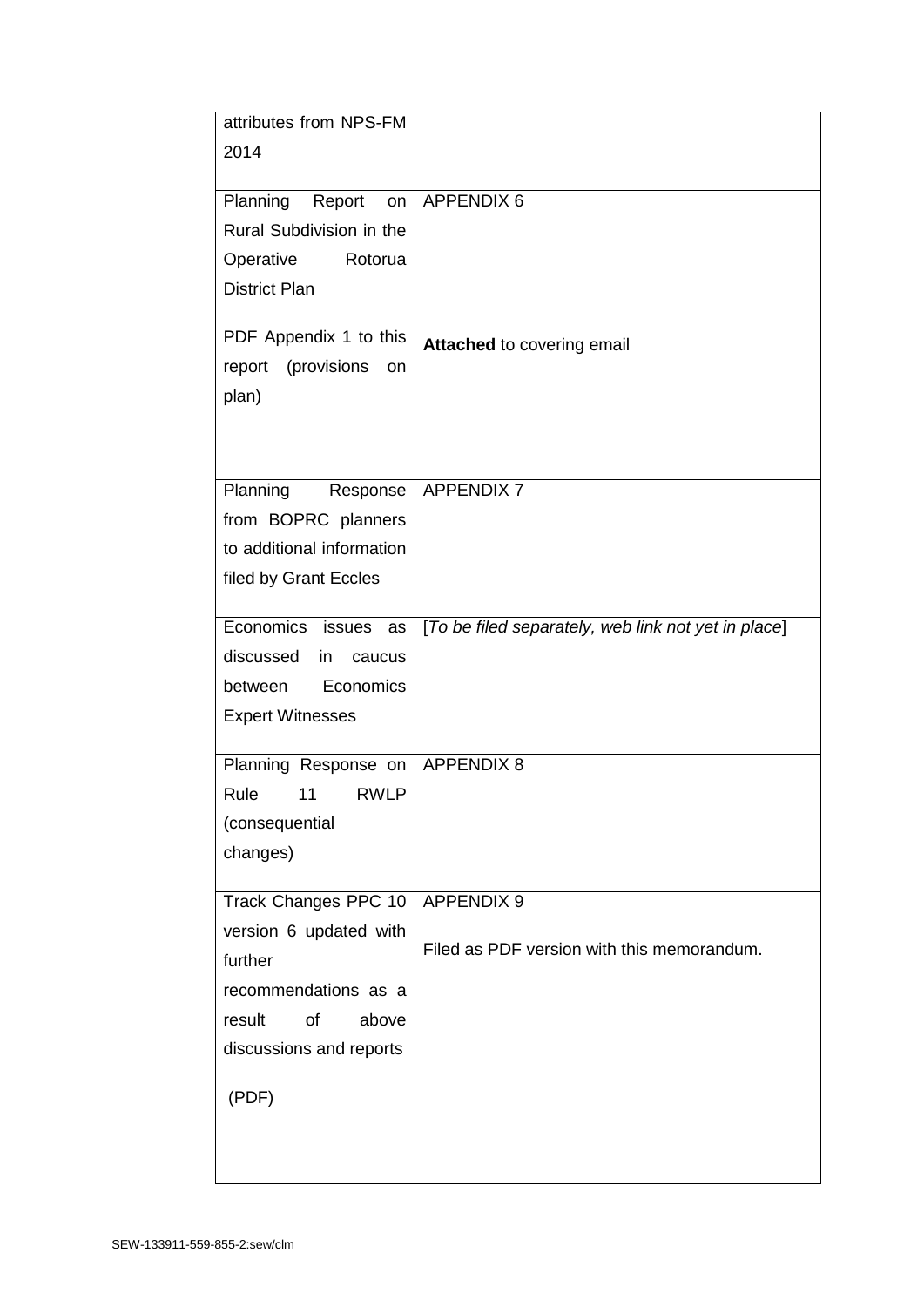- 4. Counsel anticipates that it will be necessary to briefly address these matters when the hearing recommences.
- 5. There have been delays arising from the present state of emergency in place, and also late receipt of material from other parties. To the greatest extent possible all remaining material will be filed by the recommencement of hearings.

**13 April 2017**

\_\_\_\_\_\_\_\_\_\_\_\_\_\_\_\_\_\_\_\_\_\_\_\_\_\_

**S E Wooler**

Counsel for the Regional Council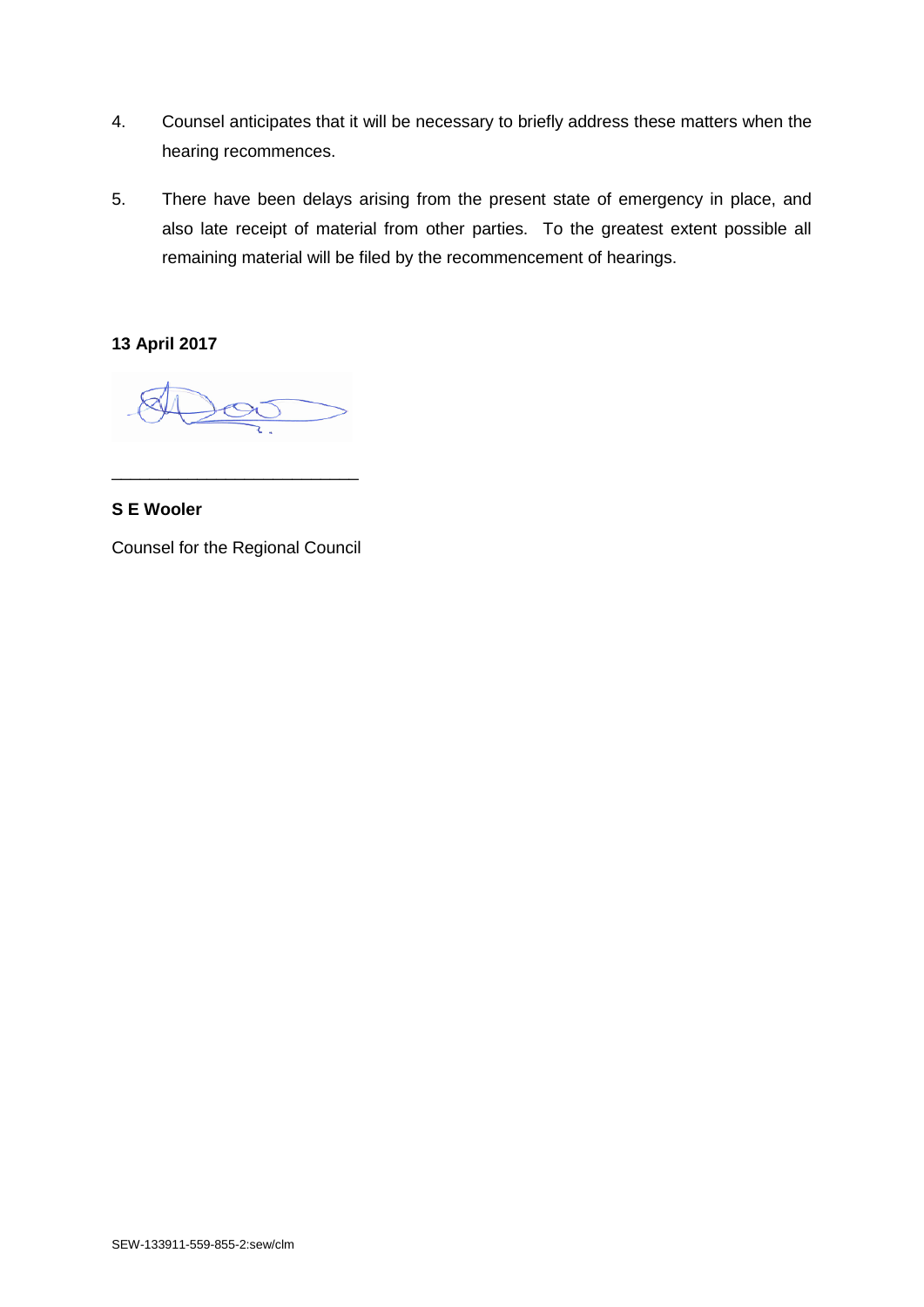## **APPENDIX 1: Planning Report on definitions – Commercial**

## **Plan Change 10 Hearing**

#### **Response to Panel's request for information**

#### **TOPIC: Definitions for commercial horticulture, cropping and dairying**

#### **1.0 Introduction**

Submissions were received in opposition to the restriction on commercial activity by Rules LRR3 and LRR4. These submissions highlighted that no definitions of commercial horticulture, commercial dairying and commercial cropping have been provided by the proposed plan change, resulting in any minor level of commercial activity being non complying.

#### **2.0 Submissions**

Clarification was requested on what was considered to be commercial. One submitter requested that a minimum size be identified for commercial horticulture, under which such activity would be permitted.

Council considered a range of approaches to address the concerns raised by these submissions. The approach to identify a minimum size for commercial horticulture of 4000m2 was not supported, with this sized garden having the ability to generate high levels of nitrogen losses depending on what type of crop was planted, the level of fertiliser application and management regimes.

It is noted that PC1 to the Waikato Regional Plan has specified suitable crops but has also made commercial gardens need controlled activity

The approach of identifying the level of income generated by commercial horticulture was also not supported, with such triggers such as the GST-registration threshold not reflecting the potential losses of nitrogen resulting from the activity.

Rather than the suggestion to set a maximum size on a commercial garden and specify the range of crops able to be planted to stay within an acceptable level of nitrogen leaching, an approach was taken to describe the 'act' of commercial horticulture and define and exclude any produce generated from a household garden.

This approach was noted by the panel and submitters to be vague and needed to be reconsidered to enable enforcement and compliance. It was agreed that this would be the best way but Council did not want PC10 to become overly prescriptive (i.e. list appropriate plant species and management regimes).

#### **3.0 Proposed amendments**

#### Commercial Horticulture

Based on feedback received during the hearing process a meeting was held with Brown Owl Organics Incorporated to discuss the definition of commercial horticulture and the suitable level of commercial activity that did not need to be managed by PPC10.

The main outcome of this meeting was the suggestion to identify and calculate the losses of the highest leaching crop (suitable for Rotorua climate) based on a 4000m2 area and compare the losses to losses generated from a 5ha lot. From here the losses/area of the commercial garden could be reduced to align with what was provided for by the plan.

Research completed by William and Tregurtha (2003) measured 300kgN/ha/year as being the worst possible N leaching from winter vegetable crops. This is not necessarily comparable to Rotorua soils and rainfall, however it is something to use in the absence of better data. It is noted in the paper that land management and correct decision-making with regard to fertilisation timing and quantities has a huge effect on N leaching. However, using this rate, an effective area of 500sqm was calculated as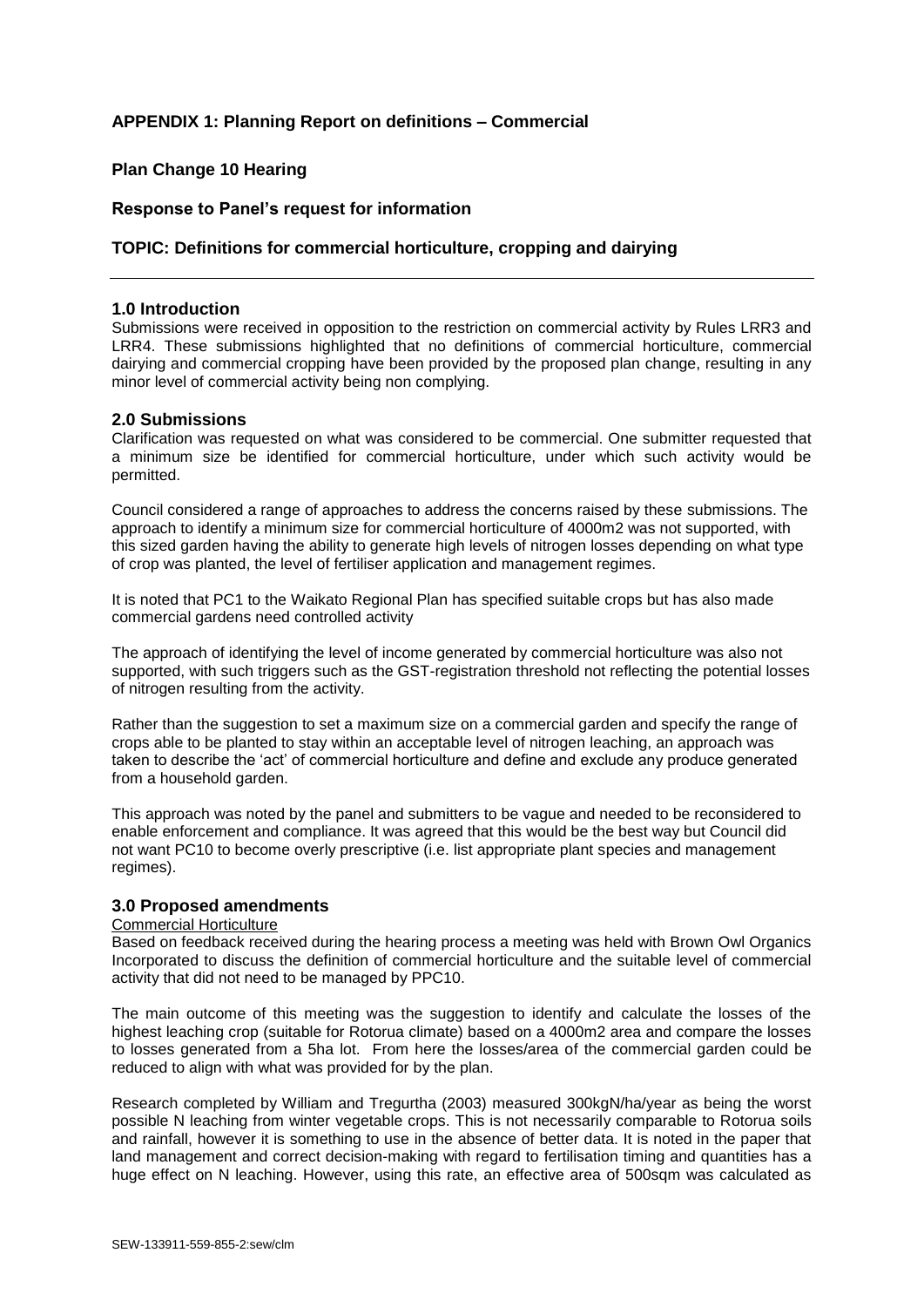being the maximum size of land that could be supported in as a commercial market garden and still stay within a comparable amount of leaching to a slightly overstocked drystock farm of 5ha (permitted under the proposed rules).

Further discussion was had regarding different possible scenarios in terms of how much N is allowed to be leached. It was noted and agreed that orchards are likely to be far lower in N leaching than regularly cultivated land. Working on a hypothetical figure of 100kgN/ha/year for land managed as an orchard (with an understanding that kiwifruit may leach around 60-70kgN/ha/year), 1500sqm effective area for an orchard was identified as being the maximum size of land that could be supported and still stay within a comparable amount of leaching to a slightly overstocked drystock farm of 5 ha (permitted under the proposed rules).

Council staff have internally reviewed these calculations noting that limited science is available relating to losses from horticultural land uses. It is also noted that given the climate and soils of Rotorua the worst-case scenario with nitrogen losses may not occur. For these reasons Council staff consider it appropriate to increase the permitted threshold of commercial gardens/orchards to be 1000m<sup>2</sup> and 3000m<sup>2</sup>. Council staff agree with the approach identified above, and support the use of these size limits within the definitions of PPC10 to enable commercial horticulture at or below these effective areas to be permitted activities. Any horticulture above these effective areas will result in noncompliance with Rule LRR3 or LRR4 causing the activity to require compliance with either LRR5, LRR7 or LRR8.

It is noted that Brown Owl Organics oppose PC10 restricting the sale of produce from household and community gardens. This aligns with the intent of the approach taken within the section 42A report which included a definition of household garden and excluded such gardens from commercial horticulture.

It is highlighted that PPC10 relates to the rural environment as shown on MapLR1. Whilst it is considered unlikely that community gardens may establish within this environment it is noted that these are usually not highly intensive and have limited fertiliser inputs. As a result it is considered that such activities would not result in high levels of nitrogen losses and are able to be considered as permitted activities by PPC10.

#### Commercial Cropping and Commercial Dairying

Submissions were received requesting clarification on what was considered to be commercial cropping and commercial dairying.

It is noted that small scale dairying and cropping activity can occur that may not result in significant losses, such as milking a few dairy cows to be consumed by the household and the use of a paddock to generate hay or some form of feed to support animals located onsite. These small scale activities are not intended to be controlled by PC10 causing the need to use the term 'commercial'. The commercial nature of these activities would have the ability to result in higher levels of nitrogen with these having a higher stocking rate and/or levels of fertiliser application than what is usually seen within small lifestyle lots.

New definitions were proposed within the section 42A report with the intent to clarify what scale of activity was to be controlled by PPC10. Concern was raised by the panel on the use of the term 'intensive'.

#### Other amendments

Other amendments to the rule framework and definitions have been proposed by Brown Owl Organics. These include amendments to the advice notes associated with rule LRR3 and deleting the stand-alone definitions of cropping and horticulture.

Brown Owl has suggested that advice note one of rule LRR3 should be deleted because the proposed definition of commercial horticulture includes the term effective area. Whilst this is acknowledged, this does not result in advice note one no longer being required with the definitions and the advice note having different intents. Advice note one intends to clarify that Rule LRR3 relates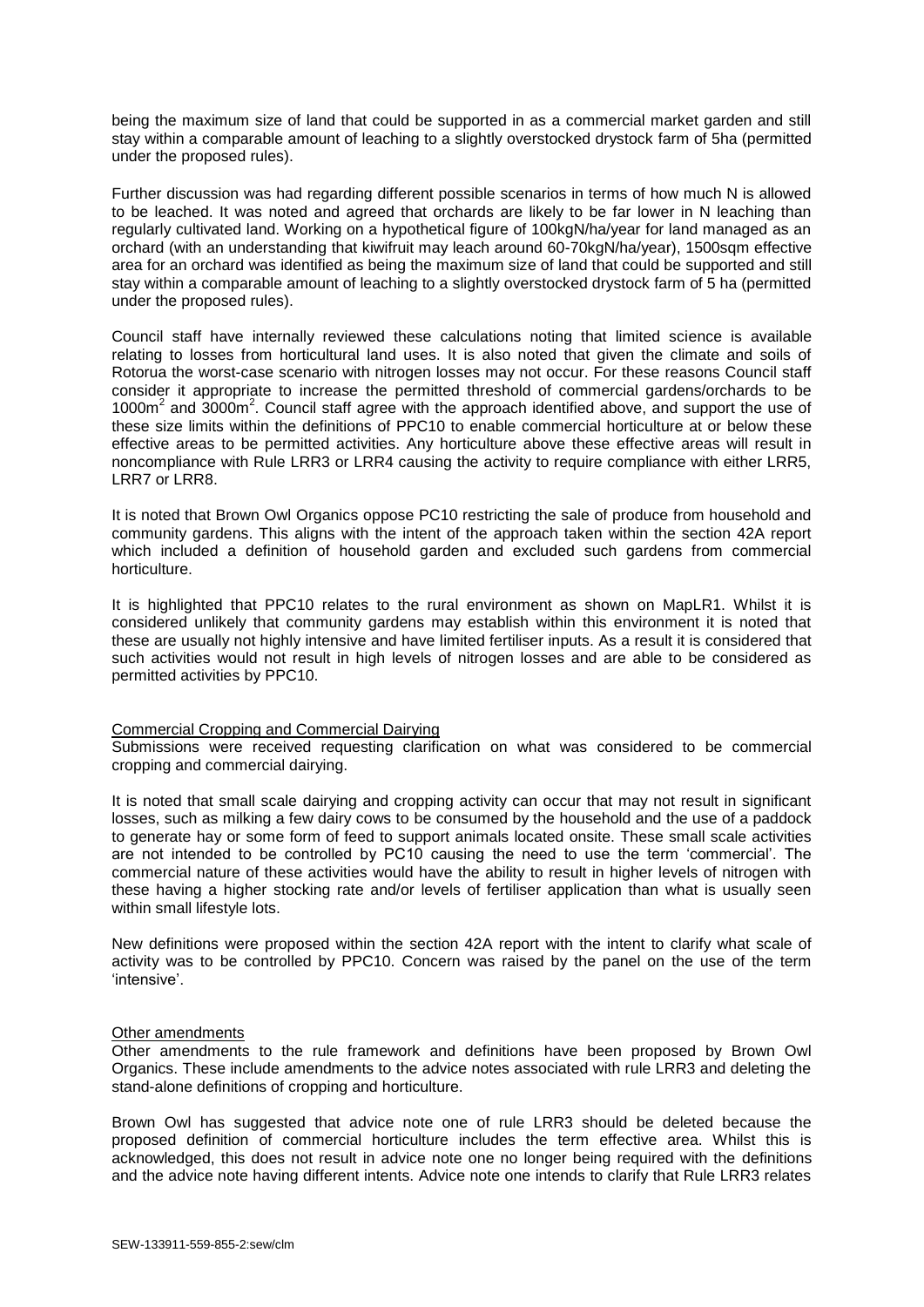to the total land held within a certificate of title, not only effective area, thus excluding lots under 5ha in size from having farming activity managed by PPC10. The definitions identify a portion of the title that is able to be used for commercial activity.

Amendments have also been suggested to advice note two, stating that rule LRR5 does not relate to lots under 5ha. However any activity that is deemed commercial, as in these definitions proposed, will result in non-compliance with rule LRR3(a) causing rules LRR5, LRR7 or LRR8 to become applicable depending on the consent pathway chosen by the applicant.

The definitions from cropping and horticulture intend to support the definition of farming activity. Any form of horticulture or cropping (commercial or not) is enabled within rules LRR5, LRR6, LRR7, LRR8, LRR9 and LRR11 of PC10 with all the losses of farming activities being recorded within nitrogen management plans, overseer files, or annual land use information records with this informing the overall loss rate provided to the farming enterprise. Therefore these definitions have been retained.

#### **Conclusion**

Amendments to the definitions of commercial horticulture, dairying and cropping have been proposed in an attempt to clarify what scale of commercial activity is to be managed by PC10. It is recommended that these proposed changes are accepted by the Hearing Panel. The revised definitions are provided below:

**Commercial Horticulture** – The cultivation of land for the intensive production of vegetable or fruit or nut crops on greater than 1000sqm effective area or the production of perennial woody fruit or nut crops on greater than 3000sqm (uncultivated) for the intent of profit. purpose of resale to the general public or wholesale business. These are characterised by high inputs of capital, labour and technology (including machinery) relative to land area. Commercial Horticulture does not include any vegetable, fruit or nut erope areas of plantings that form an integral part of a household or community garden. (21-11, 56-27)

**Household garden:** An area containing contains a high diversity of plants including vegetables, fruits, plantation crops, spices, herbs, ornamental and medicinal plants used by the occupants of a household for recreation, or to obtain food or materials. Household gardens are located within close proximity to the household or within walking distance. Monetary gain from any sales of food or materials is minor and is not the main intent of the activity. and generally have low labour requirements with the main source of labour being from occupants of the house. Any production is supplemental rather than a main source of family consumption and income.(21-11, 56-27)

**Community garden:** An area of plantings used with the intent of directly supplying a community with food or other materials. Monetary gain from any sales of food or materials is minor and is not the main intent of the activity. (21-11, 56-27)

**Commercial cropping:** The intensive-cultivation of forage crops, fodder crops or maize for the intent of sale or movement offsite for profit. to the general public. This does not include alternative pasture species. (21-11, 56-27)

**Commercial dairying:** An intensive dairy farming system characterised by high inputs of capital, labour and technology relative to land area and supported by milking shed infrastructure. Intensive production will result in losses per hectare that exceed the permitted level of nitrogen losses. (21-11, 56-27)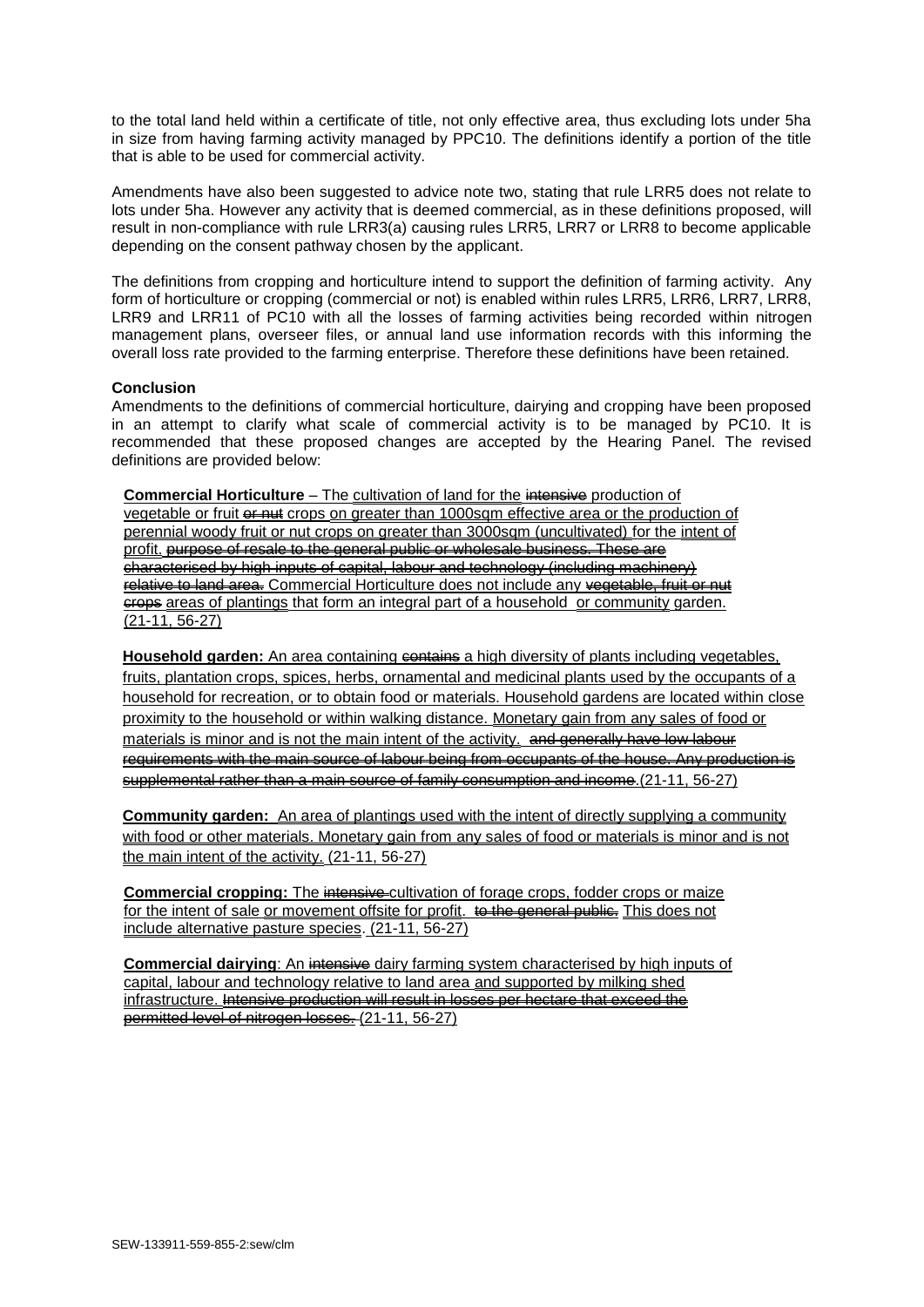## **APPENDIX 2: Planning Report on definitions – Houseblocks**

## **Plan Change 10 Hearing**

## **Response to Panel's request for information**

## **TOPIC: House block Definition and Description**

# (a) **Introduction**

The term house block is used in a number of places in PPC10. Through the introduction of responses to submissions the potential for uncertainty about the application of the term has been created. This was alluded to by the Panel.

The following information is provided to assist the Panel on this matter.

# (b) **Use of the term "House block"**

The term *house block* is used in PPC10 (track changes version 5) in the following places:

- 1. Introduction Table LR 3: Sector contributions
- 2. Policy LR P5
- 3. Definitions section (for Block, House block, Nitrogen Discharge Allocation, Reference Files)
- 4. Schedule LR One B. Nitrogen Discharge Allocation methodology
- 5. Schedule LR One D. Additional matters
- 6. Schedule LR One E. Amendment of Nitrogen Discharge Allocation
- 7. Schedule LR Five: Use of reference files Step 2.

In terms of defining what a house block is there are four uses in PPC10 that are important and that need to be consistent. These are:

- 1. Introduction Table LR 3: Sector contributions
- 2. Definitions section (for Block, House block, Nitrogen Discharge Allocation, Reference Files)
- 3. Schedule LR One D. Additional matters
- 4. Schedule LR Five: Use of reference files Step 2.

# (c) **Submissions**

Submissions were received on the need to clarify the definition of House block seeking improved clarity and application. See submission 53 and 66 - page 306 and 307 of Section 42A Report: Appendix 3.

# (d) **Resolving the potential uncertainty with the definition of House Block**

Resolving the potential uncertainty can be achieved by way of the following three amendments. As noted in each row of the table the amendments do not alter the intent or application of any PPC10 provision.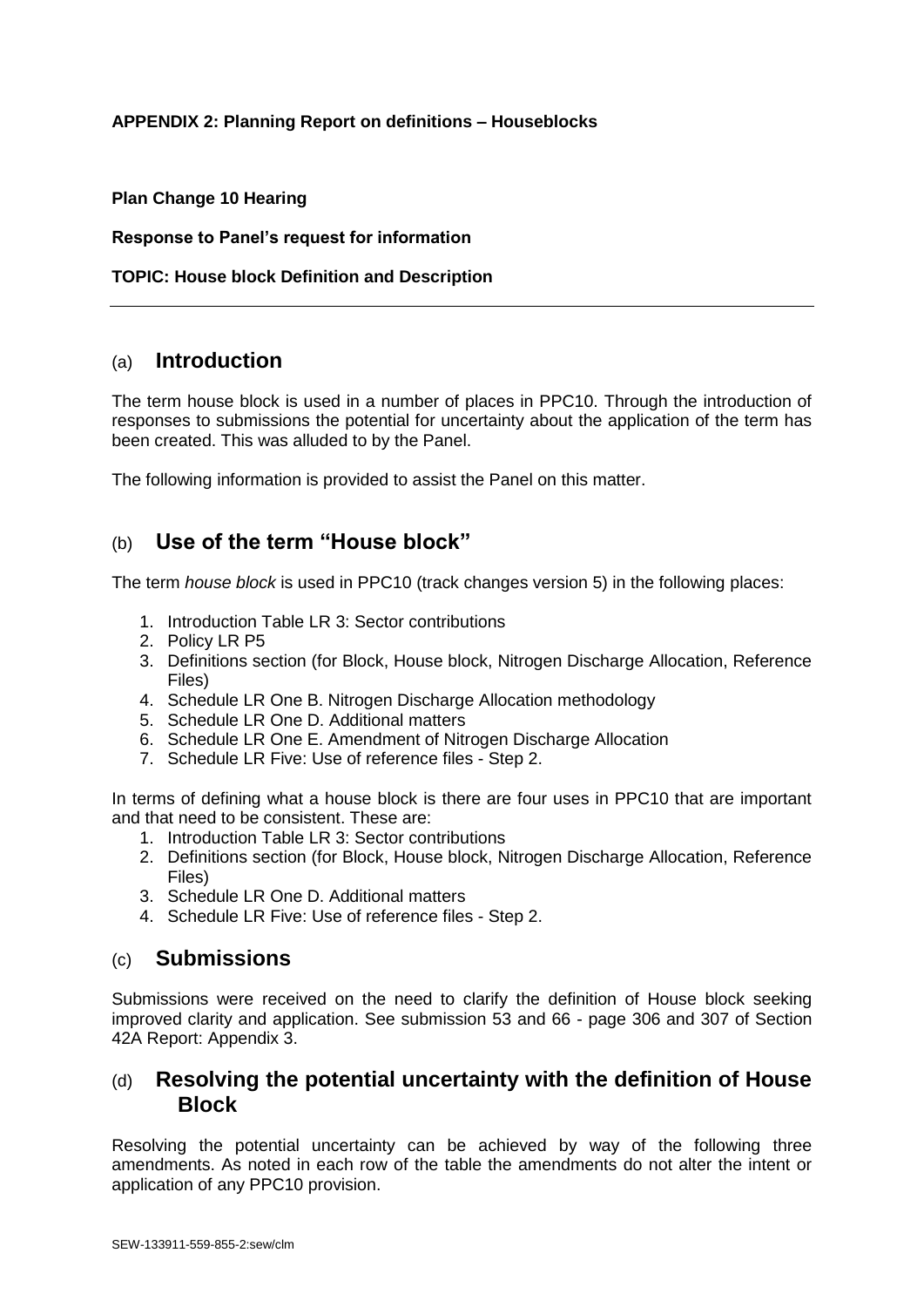| <b>Usage</b>                                                     | <b>Resolution</b>                                                                                                                                                                                                                                                                                                                                                                                                                                                                                                                                                 |
|------------------------------------------------------------------|-------------------------------------------------------------------------------------------------------------------------------------------------------------------------------------------------------------------------------------------------------------------------------------------------------------------------------------------------------------------------------------------------------------------------------------------------------------------------------------------------------------------------------------------------------------------|
| Introduction Table LR 3: Sector                                  | Column 6 of Table LR 3 contains standard nitrogen                                                                                                                                                                                                                                                                                                                                                                                                                                                                                                                 |
| contributions                                                    | loss rates based on the modelled 2015 sector                                                                                                                                                                                                                                                                                                                                                                                                                                                                                                                      |
| (Clean) Version 5.0 page 3                                       | These<br>contributions.<br>rates were included for<br>completeness and do not have any effect as a rule.<br>The loss rate of 43.2 kgN/ha for House blocks is<br>calculated from the catchment area of House blocks<br>number of catchment-wide<br><i>includes</i><br>and<br>a<br>assumptions and multiple house block entities. The<br>number differs from the specific calculated loss rate<br>that has been recommended for inclusion in<br>Schedule LR Five. As the numbers differ due to<br>different assumptions, this could lead to potential<br>confusion. |
|                                                                  | It is recommended that column 6 on Table LR 3 is<br>deleted.                                                                                                                                                                                                                                                                                                                                                                                                                                                                                                      |
|                                                                  | This amendment does not alter the intent or<br>application of any PPC10 provision. The relevant<br>information remains in PPC10 in Schedule LR Five.                                                                                                                                                                                                                                                                                                                                                                                                              |
| Definitions section (House block)<br>(Clean) Version 5.0 page 17 | The recommended inclusion of a definition of<br>"Household garden" means that the definition of<br>"House block" should also be amended.                                                                                                                                                                                                                                                                                                                                                                                                                          |
|                                                                  | It is also recommended that the definition of House<br>block is made more exact by including reference to<br>the House.                                                                                                                                                                                                                                                                                                                                                                                                                                           |
|                                                                  | It is recommended that the definition is amended as<br>follows:                                                                                                                                                                                                                                                                                                                                                                                                                                                                                                   |
|                                                                  | House block: The area around a house<br>including gardens, driveways and sheds<br>where these areas are not grazed by stock.                                                                                                                                                                                                                                                                                                                                                                                                                                      |
|                                                                  | To:<br>House block: The block that includes a<br>house, sheds, septic tank system and the<br>area around a house not grazed by stock<br>including household gardens and driveways.                                                                                                                                                                                                                                                                                                                                                                                |
|                                                                  | This amendment does not alter the intent or<br>application of any PPC10 provision.                                                                                                                                                                                                                                                                                                                                                                                                                                                                                |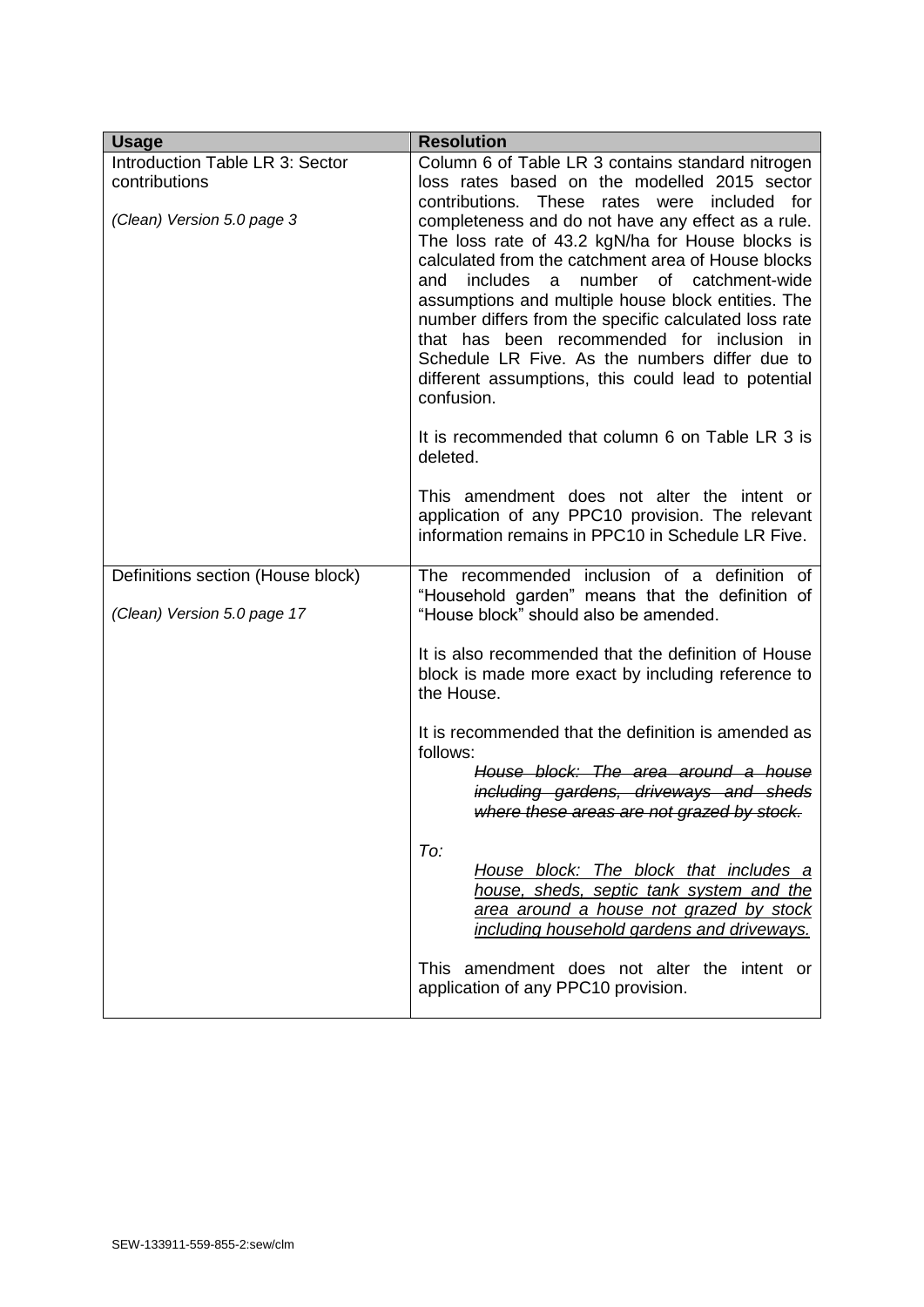| Schedule LR One D. Additional<br>matters, bpt 4 | It is recommended that the reference to house<br>block in Schedule LR One, D is amended to simply<br>refer to the Nitrogen Discharge Allocation that                                                                                                      |
|-------------------------------------------------|-----------------------------------------------------------------------------------------------------------------------------------------------------------------------------------------------------------------------------------------------------------|
| (Clean) Version 5.0 page 22                     | comes from the OVERSEER® discharge rate.<br>Rather than duplicate text into bpt 4 it is<br>recommended that the words "house block" are<br>inserted in bpt 3, and bpt 4 is consequently deleted.                                                          |
|                                                 | Amend current text:<br>Plantation Forestry and bush/scrub will be<br>$\bullet$<br>given a Nitrogen Discharge Allocation that<br>equates the OVERSEER® discharge rate for<br>these land uses within the Lake Rotorua<br>groundwater catchment.             |
|                                                 | A house block is defined as the OVERSEER®<br>discharge calculation for three people, 100<br>square metres of cultivated garden, plus the<br>area of land.                                                                                                 |
|                                                 | 1<br>To:<br>Plantation Forestry, and bush/scrub and<br>house blocks will be given a Nitrogen<br>Discharge Allocation that equates<br>the<br>OVERSEER <sup>®</sup> discharge rate for these land<br>uses within the Lake Rotorua groundwater<br>catchment. |
|                                                 | house block is defined as the<br>OVERSEER® discharge calculation for three<br>people, 100 square metres of cultivated<br>garden, plus the area of land.                                                                                                   |
|                                                 | This amendment does not alter the intent or<br>application of any PPC10 provision.                                                                                                                                                                        |

Proposed amendments are shown in PPC 10 Tracked changes version 6.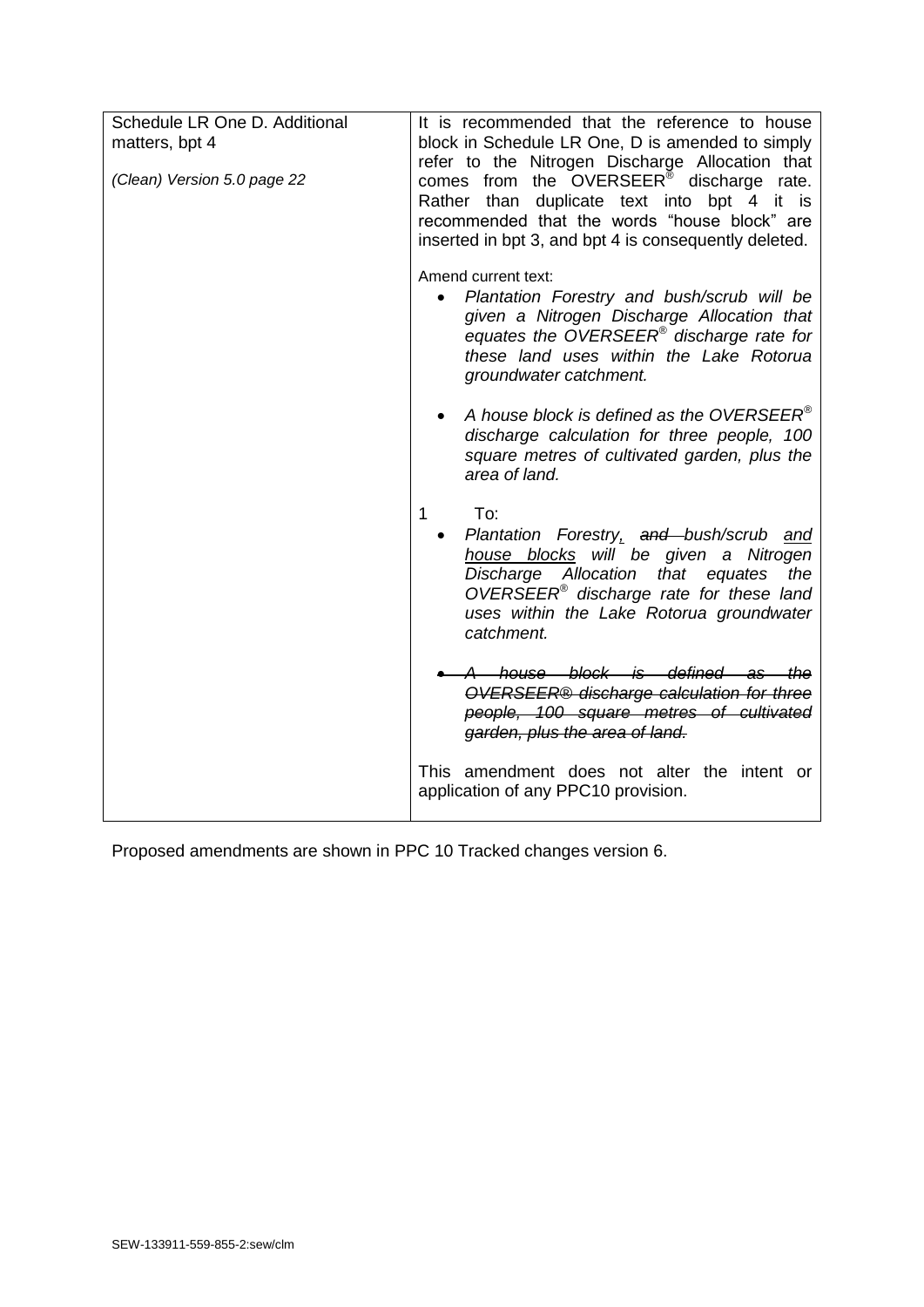## **APPENDIX 3: Planning Report on Phosphorous inclusion**

## **Plan Change 10 Hearing**

#### **Response to Panel's request for information**

## **TOPIC: Including Phosphorus within PC10**

#### **1. Introduction**

In response to evidence presented by Council, Council experts and submitters to Proposed Plan Change 10 the Hearing Panel requested Council to consider how Phosphorus could be included within the plan change.

## **2. Caucusing completed – how Phosphorus could be included within PPC10**

To provide direction on how the focus on phosphorus could be enhanced by within Proposed Plan Change 10 (PPC10) Council convened a workshop with a group of representative submitters who referenced the need for Plan Change 10 to acknowledge or include phosphorus.

It was made clear to all attendees that the intent of the workshop was to consider how phosphorus could be included, and that discussions did not extend to altering PPC10 to remove nitrogen or alter the nitrogen loads.

An overview of the key outcomes gained from the meeting are outlined below:

- a. PPC10 does not need to include phosphorus any further than what it already does. The inclusion of new rules, policies and the sustainable target needs to go through a community consultation process to allow everyone to have an input.
- b. It was noted that that PPC10 already covered phosphorus and required good management practises to be included within NMPs. It was requested that the term 'industry agreed' good management practices be used.
- c. There was concern expressed about the level of detail PPC10 has gone to with identifying critical source areas in schedule LR6. Participants noted that the words should either be removed or could be softened and amended to continue to provide clarification but avoid enforce and compliance issues in the future.
- d. It was noted that current tools are not developed to the level required to enable appropriate monitoring of phosphorus losses at a property level. More work needs to be done to enable phosphorus to be monitored and measured.
- e. There is less science available on phosphorus compared to nitrogen.
- f. Farmers are already being proactive and completing actions relating to phosphorus such as fencing of ephemeral waterways and riparian plantings. (an example of Neil Heathers farm was made).
- g. Additional regulations are not supported. Rather a partnership approach would be supported where Council, land owners and advisors work together, share information and identify suitable approaches to managing phosphorus losses. Sources of funding were discussed and need for support and guidance with resource consent processing and engineering (such as earthworks)
- h. It was noted that P is already highly regulated in the Operative Regional Water and Land Plan (as set out in Appendix 4 of the Memorandum of Council dated 22 March 2017).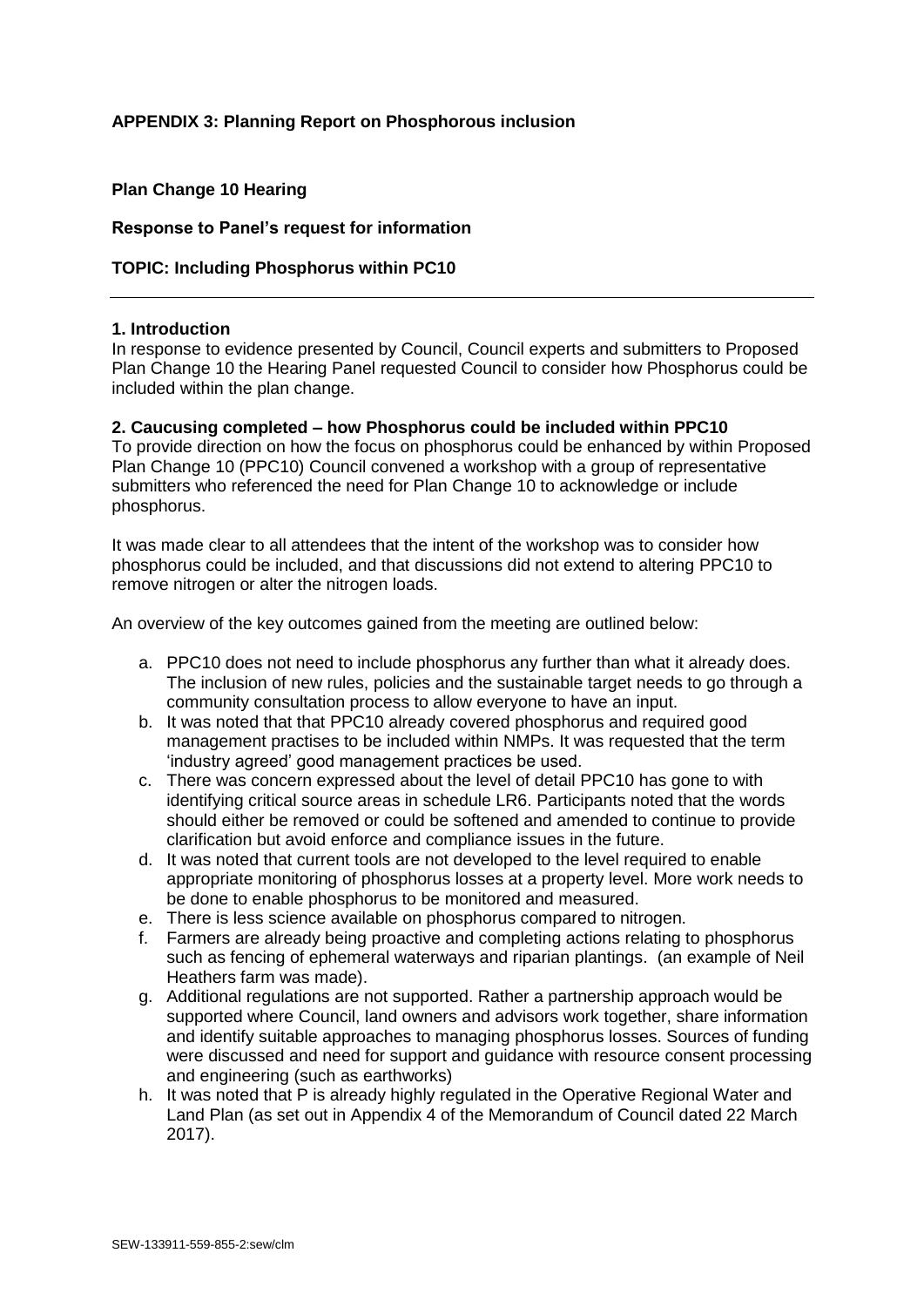i. It was noted that a range of methods exist within PC10 that cover a number of issues raised. Discussion focused on how these could be amended to reflect the concerns raised by those at the meeting.

The outcomes of the above meeting have been supported by Council staff and have resulted in a number of changes to the policies and methods of PPC10. The only areas where such changes have not been completed relate to Policy 2 where the revised text from DairyNZ has been included and the use of the terms 'industry agreed'. Currently a number of good management practices agreed by industry are principles rather than specific actions, this reducing the level of direction required for a regulatory approach. In addition a range of good management practices are available, and the process of developing a nitrogen management plan will enable a number of these practices that are more specific to the farm enterprise to be included within an NMP with these able to be sourced from different industries or general knowledge from the farmer or land use advisor.

It is considered that the use of good management practices provides for a range of options to be included.

## **3. Overview of regulatory actions for the management of phosphorus.**

Discussions were held with Regional Council's Rotorua Land Management officers to identify key risk areas for phosphorus losses and what actions would be relevant to manage and reduce losses within the Lake Rotorua Catchment. These discussions identified that ephemeral flow paths were the main sources of anthropogenic phosphorus losses to the Lake. Therefore activities and land management practises within these areas would need to be managed.

A review of approaches taken to manage and reduce phosphorus losses within other regional plans was completed. Based on the above the below activities were identified as potential land uses to control within a regional plan:

- Winter grazing of stock
- Cultivation, cropping and tilling of land
- Location of stock holding areas

A copy of these rules is included within Appendix A. It is considered that broadening the focus of Plan Change 10 to require the reduction of phosphorus beyond what was initially anticipated by PC10 needs to go through a Schedule 1 process to allow anyone potentially impacted by these rules make a submission.

In addition no cost benefit analysis on these rules has been completed, nor are these rules supported by research available at this point in time. Therefore including these rules within PPC10 is not supported by Council. Including an overview of the phosphorus concentration level within the introduction of PC10 showing how the TLI will uphold the NPS-FM is more appropriate. It is considered that the inclusion of rules would be more suitable to occur through the future plan change to be completed to implement the remaining relevant attributes of the NPS-FM.

#### **4. Scope within submissions**

A number of submissions were received requesting the management of phosphorus alongside nitrogen. The main submissions covering this matter were from Federated Farmers and the Lake Rotorua Primary Producers Collective, however this was based on management of losses being at a sub-catchment level.

The submission received by Federated Farmers explicitly requests: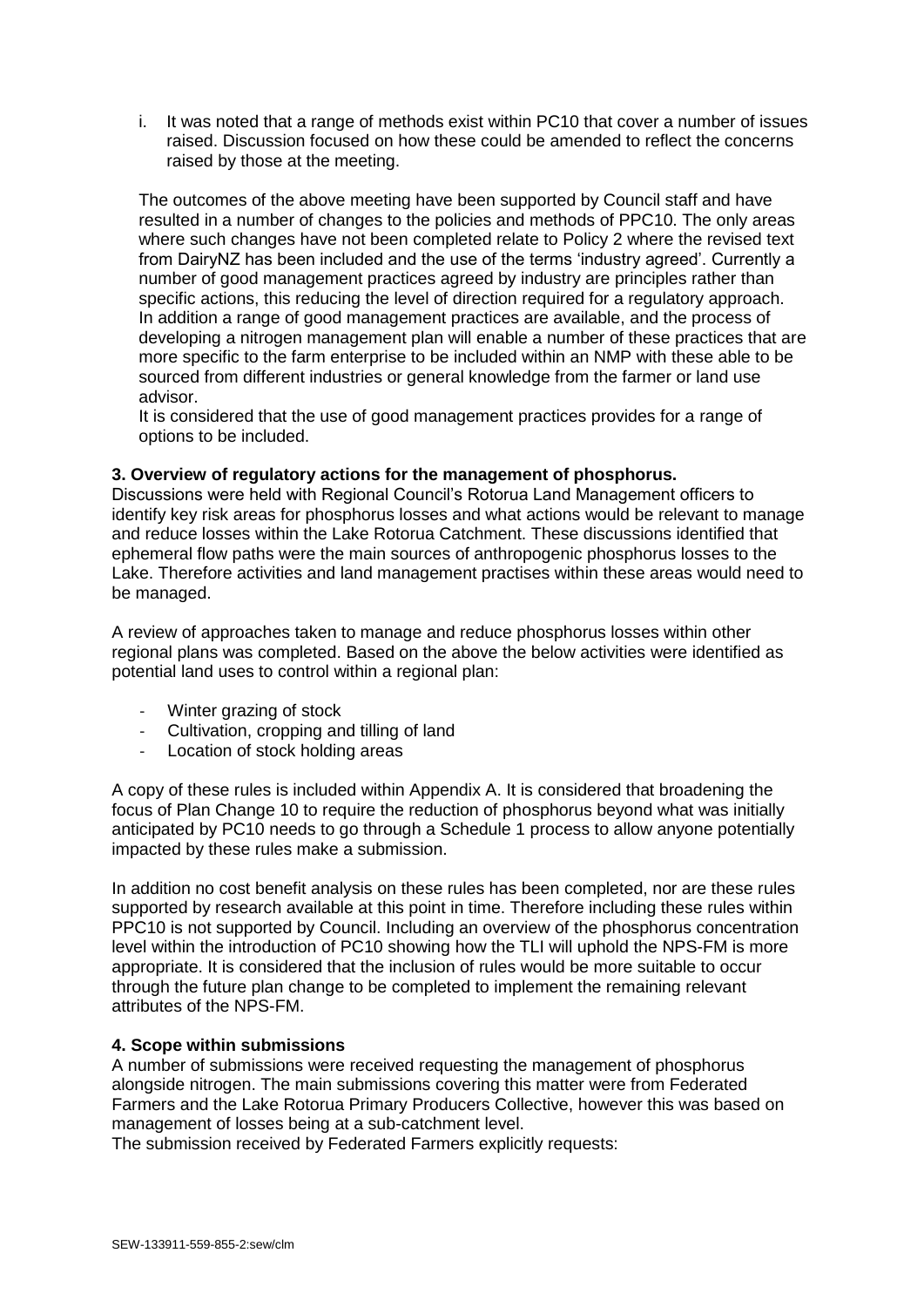- *Page 4 - Currently PPC10 is focussed almost exclusively on N and only peripherally on P. It is our very strong recommendation that the recent advances in our knowledge compel an adaptive management approach. Specifically, the scope of PPC10 must be broadened to address nutrient reduction pathways for both N and P.*
- *Page 6 - We propose a modified integrated framework for nutrient management that truly is an integrated framework. It includes nutrient reduction targets and management pathways for both N and P.*
- *Page 7 - We recommend that we continue to proceed in the spirit of adaptive management: that we check and re-check our progress against the Lake TLI objective; that we set managed reduction targets for both N and P at multiple scales – catchment, sub-catchment, farm, city - and track our progress towards them; and that we are willing to "ring the changes" if changes are called for.*
- *Page 7 – We request that: Council acknowledge – pending that review – that an Integrated Nutrient Management Framework for Lake Rotorua should include catchment and internal loads of both N and P, and management of reductions along the source-transport-sink pathway*
- *Page 66 and 67 – Identifies a phosphorus management framework and supporting text. A second table is then suggested showing phosphorus contributions by subcatchment*.

The submission received from the Lake Rotorua Primary Producers Collective request that PC10 increase emphasis on Phosphorus as outlined below:

- *Page 3 Relief Sought: That both nitrogen and phosphorus and different loading levels are considered together within the integrated framework outline suggested in this submission. That nutrient reduction takes account of all the science knowledge, and a greater emphasis is placed on the total biodiversity of catchments.*
- *Page 19: Requests inclusion of a new integrated framework covering both Nitrogen and Phosphorus.*
- *Page 22: Requests a revised Policy 2 requiring the reduction of phosphorus to achieve the lake TLI*

It should be noted that aspects of the submission received from the Lake Rotorua Primary Producers Collective are repeated in a number of submissions received. The submission received from Lachlan McKenzie requests that phosphorus be included within PPC10 as outlined below:

- *Page 1: The lake scientific data shows the scope of PC10 should address reductions of Pas the lake is now phosphorus limited.*
- *Page 18- Amendments requested to Preamble/Introduction: The need to achieve the sustainable aspirational target lake load of 435 tonnes of nitrogen per annum and 37 tonnes of phosphorous per annum is based on the best science available in 1986. These targets were proposed in order to meet a TLI of 4.2, thought to represent water quality conditions in the post-war period before problems with invasive lake weeds became evident in the 1960s. Lake Rotorua has achieved the target TLI.*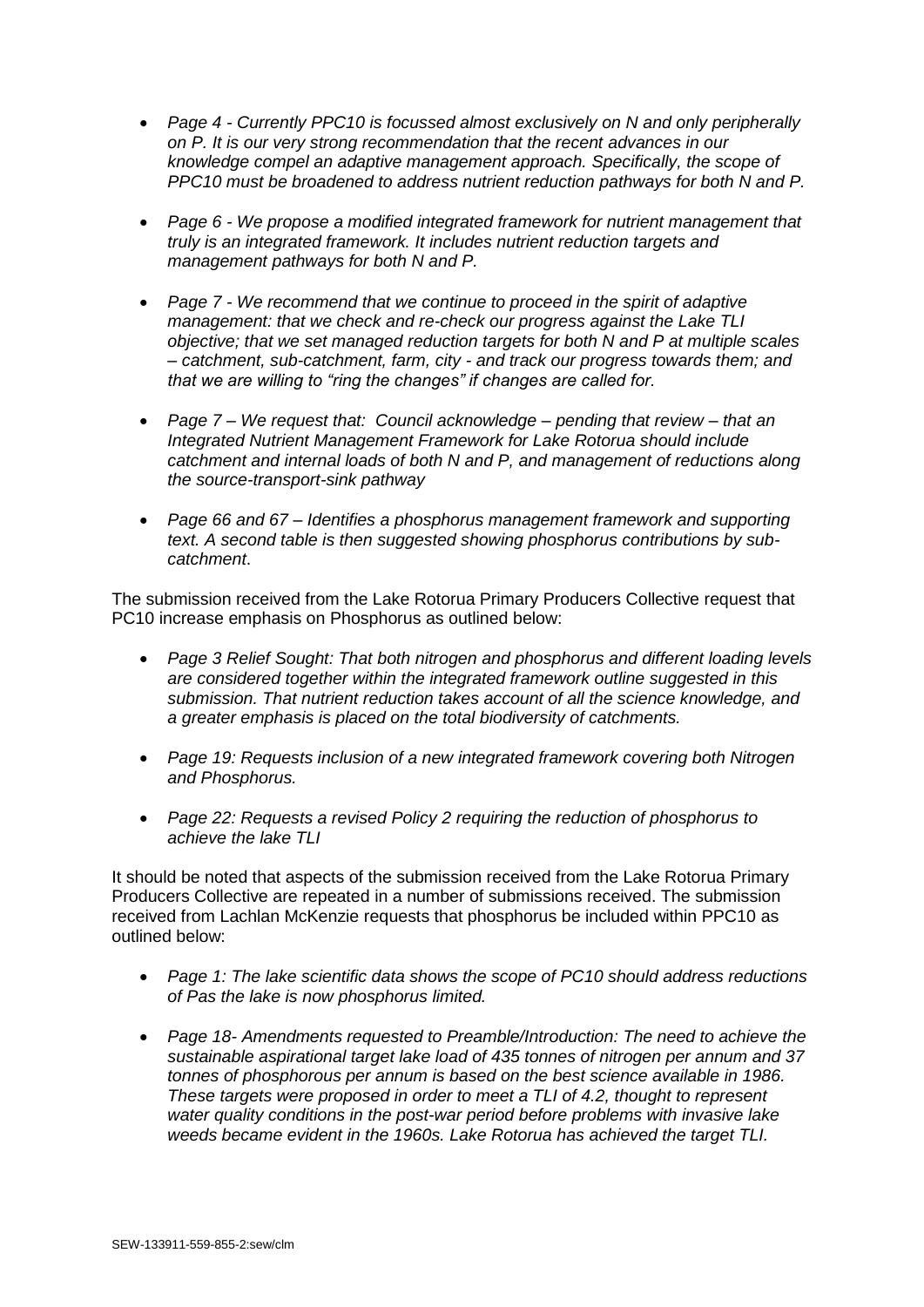- *Page 21 - Amend Policy LR2 to read: To reduce phosphorus loss to Lake Rotorua to support achievement of the Lake TLI objective and to monitor this target through science and policy reviews.*
- *Page 21/23- Amend Policy 3 to read: To improve the use of best science and good environmental data in the management of nutrients within the Lake Rotorua groundwater catchment by developing integrated catchment models which account for all contributing sources of both nitrogen and phosphorous including internal lake loads; and by improving the use of sub-catchment data to inform effective and efficient nutrient reduction strategies.*

It is noted that whilst a number of submissions have requested that PC10 include phosphorus, no submissions have requested the inclusion of new rules specific to phosphorus reduction.

## **5. Conclusion**

The addition of phosphorus rules and the sustainable phosphorus load within a policy and subsequently a rule at this time is not supported. Specifying the targeted phosphorus concentration levels within the introduction as background information is more appropriate. It is considered that such a change would need to go through a Schedule 1 process, allowing the public to have input.

Taking into account the discussion and outcomes of the workshop, the revisions proposed for Proposed Plan Change 10 are outlined within Attachment B.

These revisions, subject to a minor amendment to Policy 2, are supported by Dairy NZ who were present at the workshop and provided planning advice based on previous experience with the Waikato Regional Plan and Plan Change 1. This position is summarised within the evidence presented by Justine Young, Dairy NZ to the hearing panel and is included within Attachment C.

The position from Federated Farmers and the Collective is included within Attachment D. The revised rules they have requested are within Attachment E, these aligning with this initial submission placed with Federated Farmers.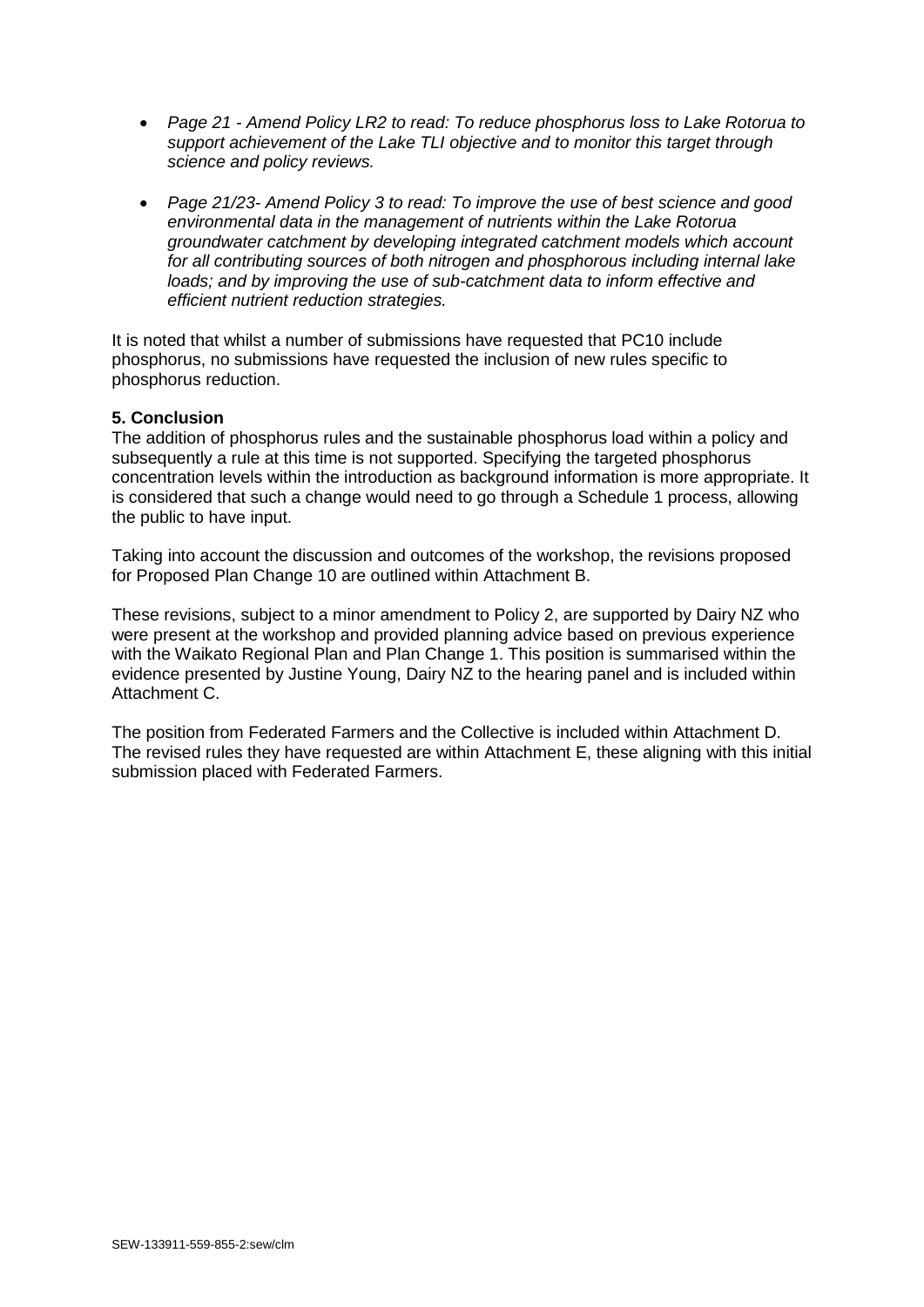## **Attachment A: Analysis of Potential Phosphorus Rules**

| <b>Rules relating to Phosphorus</b>                                                                                                                                                                                                                                                                                                                                        | Relevant Rules within the Operative Bay of Plenty Regional Council<br>(relating to farming activity)                                                                                                                                                                                                                                                                                                                                                                                                                                                                                                                                                                                                                                                                                                                                                                                                                                                                                                                                                                                                                                                                                                                                                                                                                                                                                                                                                                               | <b>Comment</b>                               |
|----------------------------------------------------------------------------------------------------------------------------------------------------------------------------------------------------------------------------------------------------------------------------------------------------------------------------------------------------------------------------|------------------------------------------------------------------------------------------------------------------------------------------------------------------------------------------------------------------------------------------------------------------------------------------------------------------------------------------------------------------------------------------------------------------------------------------------------------------------------------------------------------------------------------------------------------------------------------------------------------------------------------------------------------------------------------------------------------------------------------------------------------------------------------------------------------------------------------------------------------------------------------------------------------------------------------------------------------------------------------------------------------------------------------------------------------------------------------------------------------------------------------------------------------------------------------------------------------------------------------------------------------------------------------------------------------------------------------------------------------------------------------------------------------------------------------------------------------------------------------|----------------------------------------------|
| 1. Permitted - Farming activities<br>Farming activity within the Lake Rotorua<br>groundwater catchment is a permitted activity<br>subject to complying with the following conditions:<br>a. No grazing shall occur on land within a<br>property/farming enterprise with a slope $25^{\circ}$<br>or above<br>No grazing shall occur within 3 metres of a<br>b.<br>waterbody | Grazing<br>Rule 10: Permitted - Grazing of Land<br>The disturbance of land, soil and ephemeral flowpaths and<br>artificial watercourses by the grazing of stock is a permitted<br>activity subject to the following conditions:<br>The activity complies with the following standards:<br>The activity shall not cause or induce erosion to<br>(a)<br>land or to the banks of a surface water body where<br>the erosion is persistent or requires active erosion<br>control measures to bring it under control. Erosion<br>includes:<br>Instability of land or the banks of a river,<br>(i)<br>stream, lake or wetland.<br>Scour to the bed of a river, stream, lake or<br>(ii)<br>wetland.<br>The grazing of stock shall be managed to avoid the<br>(b)<br>point source discharge of surface runoff containing<br>accumulated stock faecal material into a stream,<br>river, lake or wetland. This excludes dairy effluent<br>discharges that are addressed under resource<br>consent.<br>All practicable steps shall be taken to avoid,<br>(c)<br>remedy or mitigate the increase of nutrient, urine or<br>faecal matter, or sediment in water within artificial<br>watercourses resulting from stock access or<br>crossing of artificial watercourses.<br>Grazing of stock in the riparian area of a stream,<br>(d)<br>river, lake or wetland shall be managed to maintain<br>sufficient vegetation cover to provide a filter<br>between land and the surface water body.<br>Or | setbacks<br><b>No</b><br>from<br>waterbodies |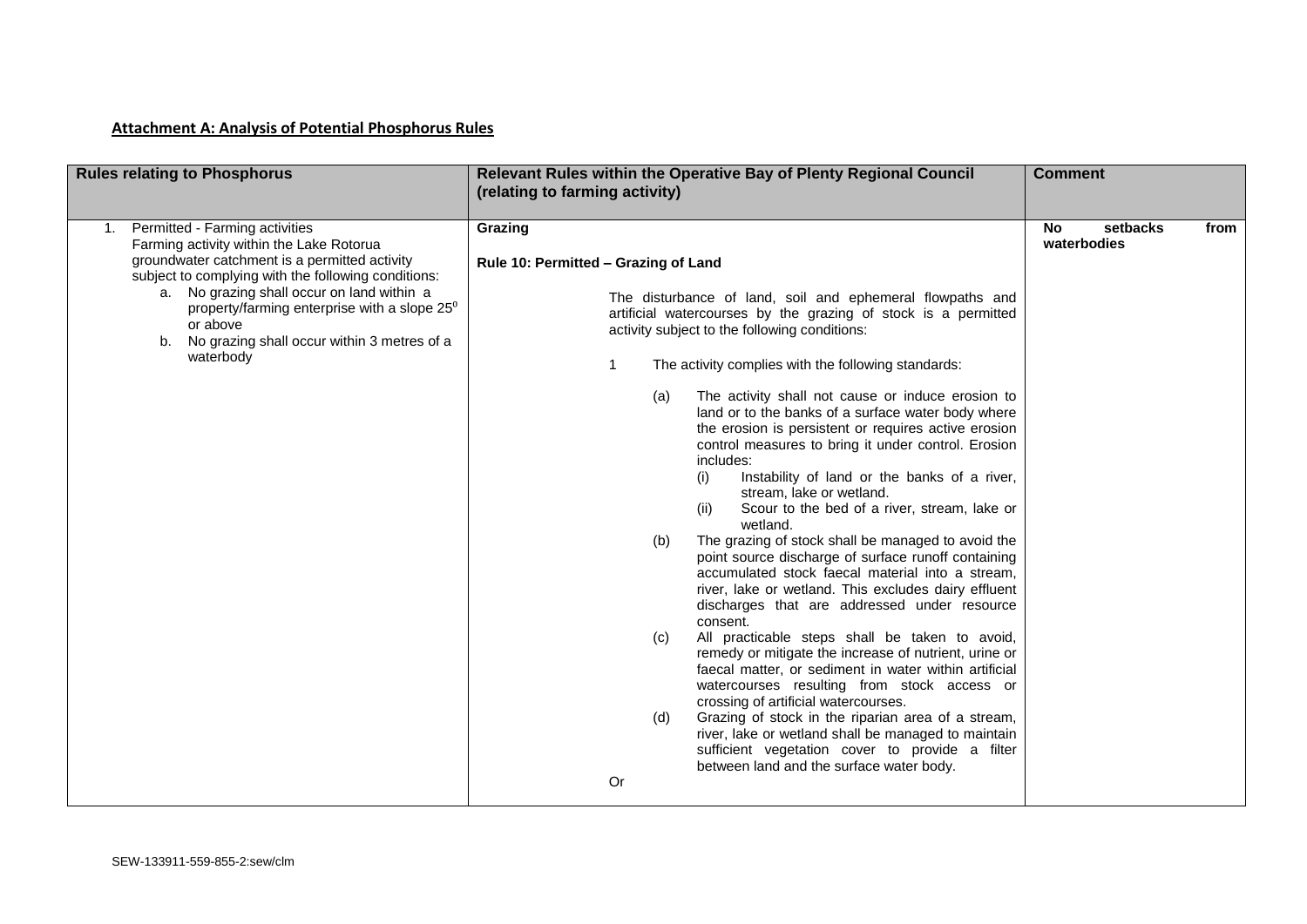|                                                                                                                                                                                                                                                                                                                                                                                                                                                                                                                                                                                                                                                                | $\overline{2}$<br>The landowner implements, maintains and complies with<br>an active Farm Quality Programme that addresses the<br>adverse effects of grazing in a manner that complies with<br>the provisions of this regional plan. A Farm Quality<br>Programme can be any one of the following:<br>An operative Environmental<br>Programme or<br>(a)<br>Property Plan; or<br>An operative Quality Assurance Programme with a<br>(b)<br>robust environmental component that is operated<br>by an appropriate sector of the farming industry<br>that is listed in Schedule 8; or<br>A specific, operative environmental management<br>(c)<br>plan for an area of land that is listed in Schedule 8.                                                                         |                                                                                                                                                                                                                                                                                                           |
|----------------------------------------------------------------------------------------------------------------------------------------------------------------------------------------------------------------------------------------------------------------------------------------------------------------------------------------------------------------------------------------------------------------------------------------------------------------------------------------------------------------------------------------------------------------------------------------------------------------------------------------------------------------|-----------------------------------------------------------------------------------------------------------------------------------------------------------------------------------------------------------------------------------------------------------------------------------------------------------------------------------------------------------------------------------------------------------------------------------------------------------------------------------------------------------------------------------------------------------------------------------------------------------------------------------------------------------------------------------------------------------------------------------------------------------------------------|-----------------------------------------------------------------------------------------------------------------------------------------------------------------------------------------------------------------------------------------------------------------------------------------------------------|
| Winter grazing of stock<br>2.<br>The grazing of stock between 1 May and 1<br>September is a permitted activity subject to<br>complying with the following conditions:<br>a. Grazing is not located within stormwater or<br>overland flowpaths when they are actively<br>flowing<br>The margin of any stream or lake located<br>b.<br>within the property/farming enterprise shall<br>have a vegetated strip no less than 1 metre<br>in width to intercept any sediment flow.                                                                                                                                                                                   |                                                                                                                                                                                                                                                                                                                                                                                                                                                                                                                                                                                                                                                                                                                                                                             | No specific controls in the<br><b>RWLP</b>                                                                                                                                                                                                                                                                |
| <b>Permitted - Stock Access to waterbodies</b><br>3.<br>Stock access to waterbodies is a permitted activity<br>subject to complying with the following conditions:<br>a. Where the property/farming enterprise<br>contains a waterbody this shall be fenced to<br>a stock proof standard to ensure no cattle,<br>horses, deer or pigs are able to be within 3<br>metres of the waterbody.<br>The above Rule 1(a) does not apply where<br>b.<br>a natural stock proof barrier formed by<br>topography prevents stock access.<br>No livestock shall cross a waterbody or<br>c.<br>water course unless this is provided by way<br>of an controlled stock crossing | <b>Stock Control</b><br>Rule 6: Permitted - Controlled Stock Crossings of the Bed of a Stream or River<br>The disturbance of the bed of any permanently flowing river or<br>stream by livestock resulting from a controlled stock crossing, that<br>is not prohibited by Rule 8, is a permitted activity subject to the<br>following conditions:<br>Where the activity is in a river or stream in the catchment<br>1<br>of the Rotorua Lakes, the activity shall be provided for by<br>an Environment Bay of Plenty Environmental Programme<br>or Property Plan that addresses the adverse effects of<br>stock in surface water bodies.<br>Where the activity is in a river or stream where the water<br>2<br>quality classification is Water Supply, the activity shall be | Topic is covered in detail<br>within the RWLP reducing<br>the need for this rule.<br>Also noted that the recent<br>direction provided from<br>central government is that a<br>regulation<br>stock<br><b>on</b><br>exclusion from waterways<br>will be implemented by July<br>2017 (Clean Water Strategy). |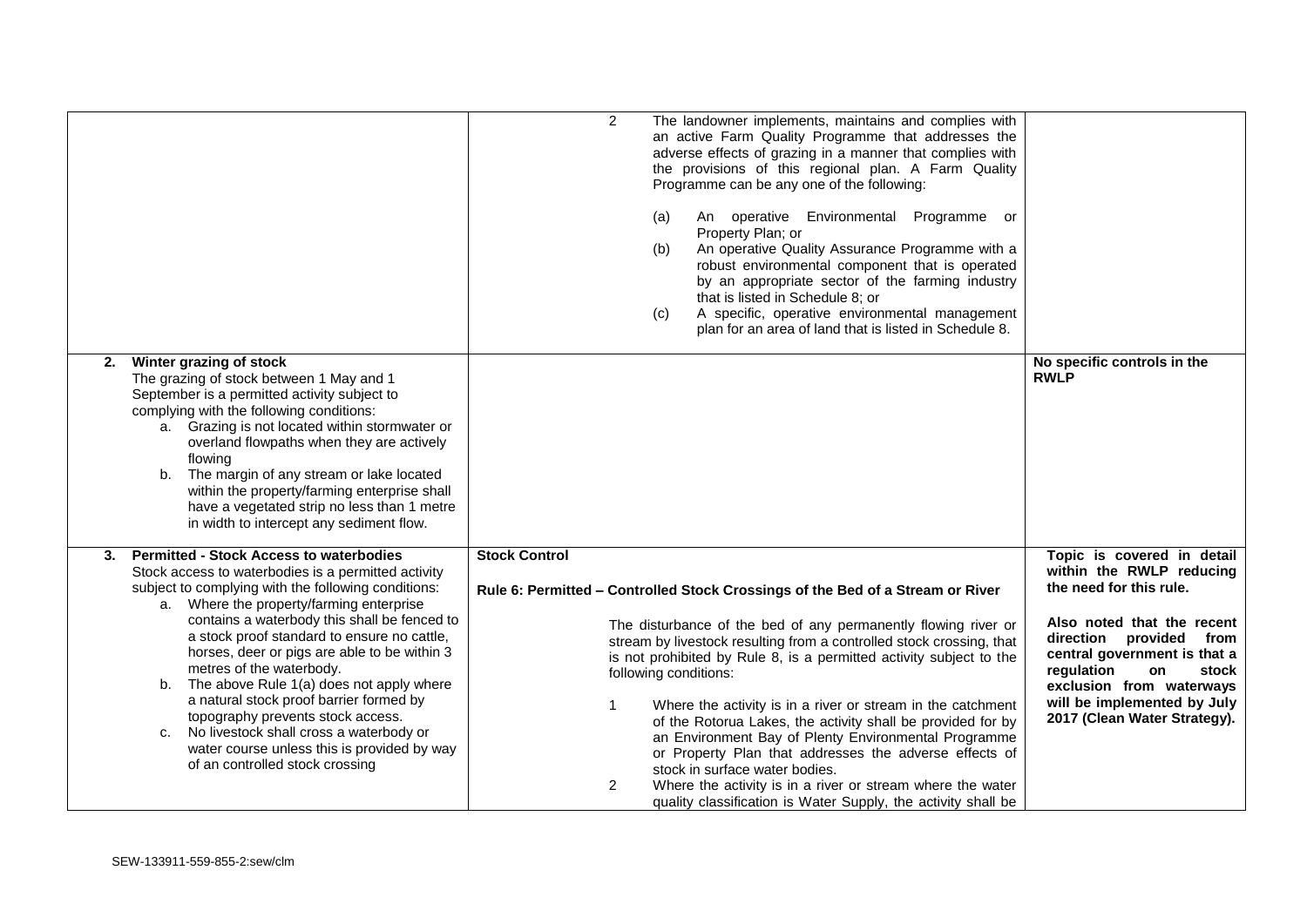| provided for by an Environment Bay of Plenty<br>Environmental Programme or Property Plan that<br>addresses the adverse effects of stock in surface water<br>bodies.<br>For any other river or stream not listed in Rule 8, or 1 or 2<br>3<br>above, the activity shall comply with either 4 or 5 below:<br>4<br>The landowner implements, maintains and complies with<br>an active Farm Quality Programme that addresses the<br>adverse effects of stock in the beds of surface water<br>bodies in a manner that complies with the provisions of<br>this regional plan. A Farm Quality Programme can be any<br>one of the following:                                                                                                           |  |
|------------------------------------------------------------------------------------------------------------------------------------------------------------------------------------------------------------------------------------------------------------------------------------------------------------------------------------------------------------------------------------------------------------------------------------------------------------------------------------------------------------------------------------------------------------------------------------------------------------------------------------------------------------------------------------------------------------------------------------------------|--|
| An operative Environmental Programme or<br>(a)<br>Property Plan; or<br>An operative Quality Assurance Programme with a<br>(b)<br>robust environmental component that is operated<br>by an appropriate sector of the farming industry<br>that is listed in Schedule 8; or<br>A specific, operative environmental management<br>(c)<br>plan for an area of land, where the plan is listed in<br>Schedule 8.<br><b>Or</b>                                                                                                                                                                                                                                                                                                                         |  |
| 5<br>The activity complies with the following conditions:<br>Where the stock crossing occurs more than twice<br>(a)<br>per week on any one stream or river, the stock<br>crossing shall not occur:<br>In a river or stream in the catchment of a<br>(i)<br>Rotorua Lake after 1 July 2006.<br>In a river or stream in the catchment of<br>(ii)<br>Tauranga Harbour after the 1 July 2007.<br>In a river or stream in the catchment of<br>(iii)<br>Ohiwa Harbour after 1 July 2007.<br>In a stream or river with Aquatic Ecosystem<br>(iv)<br>(Bay of Plenty) water quality classification,<br>as shown on the Water Quality<br>Classification Map, that is not otherwise in<br>the catchments specified in (i) to (iii), after 1<br>July 2010. |  |
| The stock crossing shall be made at, or near, right<br>(b)<br>angles to the flow of water in the river or stream.                                                                                                                                                                                                                                                                                                                                                                                                                                                                                                                                                                                                                              |  |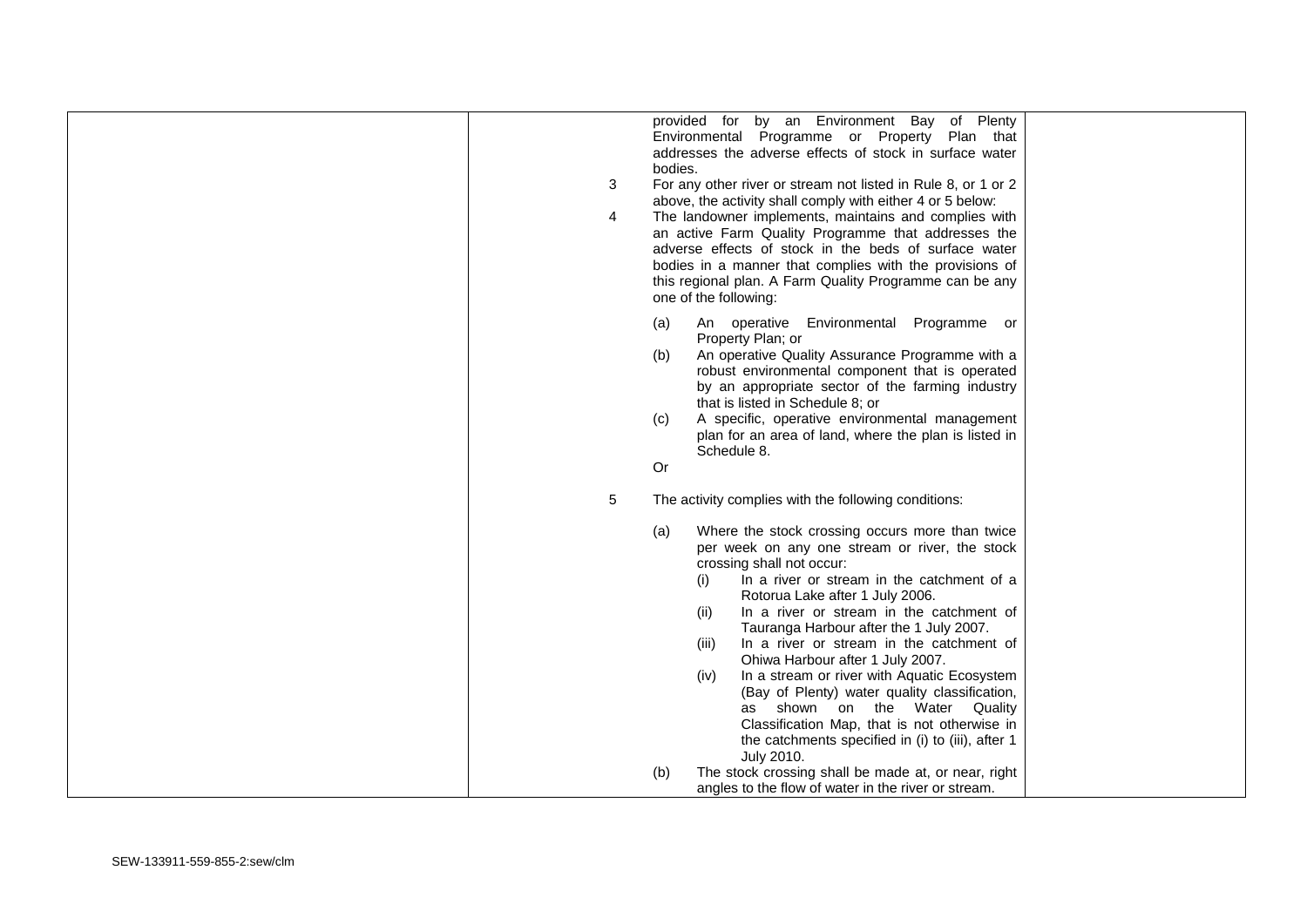|  | (c)          | The stock crossing approach shall be on a shallow                                                                                                                 |  |
|--|--------------|-------------------------------------------------------------------------------------------------------------------------------------------------------------------|--|
|  | (d)          | slope.<br>All practicable steps shall be taken to divert<br>stormwater away from the stock crossing approach.<br>This is to prevent stormwater from adjacent land |  |
|  |              | and stock races from flowing directly into a stream<br>or river via the stock crossing approach.                                                                  |  |
|  | (e)          | All practicable steps shall be taken to avoid,<br>remedy or mitigate the increase of nutrient, urine or                                                           |  |
|  |              | faecal matters in water from the stock crossing.                                                                                                                  |  |
|  | (f)          | All practicable steps shall be taken to avoid,<br>remedy or mitigate the release of sediment during                                                               |  |
|  |              | the stock crossing, and no clearly discernable                                                                                                                    |  |
|  |              | change in the visual clarity of the water shall occur<br>beyond a distance of 100 metres downstream of                                                            |  |
|  |              | the stock crossing site.                                                                                                                                          |  |
|  | (g)          | The stock crossing shall not contaminate a bathing<br>site listed in Schedule 10 in the period between 1                                                          |  |
|  |              | November and 30 April, inclusive.                                                                                                                                 |  |
|  | (h)          | The stock crossing shall not cause or induce<br>erosion to the bed or banks of the surface water                                                                  |  |
|  |              | body.                                                                                                                                                             |  |
|  |              | Erosion includes:<br>(i)<br>Instability of the banks or channel.                                                                                                  |  |
|  |              | (ii)<br>Scour to the bed of the river or stream.                                                                                                                  |  |
|  |              | and results in the deposition or discharge of<br>sediment in the river or stream.                                                                                 |  |
|  | (i)          | The stock crossing shall not damage or destroy a<br>wetland, or a whitebait spawning site identified in                                                           |  |
|  |              | Schedule 1C.                                                                                                                                                      |  |
|  |              | Rule 7: Permitted – Stock in the Bed of a River or Stream                                                                                                         |  |
|  |              |                                                                                                                                                                   |  |
|  |              | The disturbance of the bed of any permanently flowing river or<br>stream by livestock, excluding controlled stock crossings                                       |  |
|  |              | addressed by Rule 6 and stock access prohibited by Rule 8, is a                                                                                                   |  |
|  |              | permitted activity subject to the following conditions:                                                                                                           |  |
|  | $\mathbf{1}$ | Where the activity is in a river or stream in the catchment                                                                                                       |  |
|  |              | of the Rotorua Lakes, the activity shall be provided for by<br>an Environment Bay of Plenty Environmental Programme                                               |  |
|  |              | or Property Plan that addresses the adverse effects of                                                                                                            |  |
|  |              | stock in surface water bodies.                                                                                                                                    |  |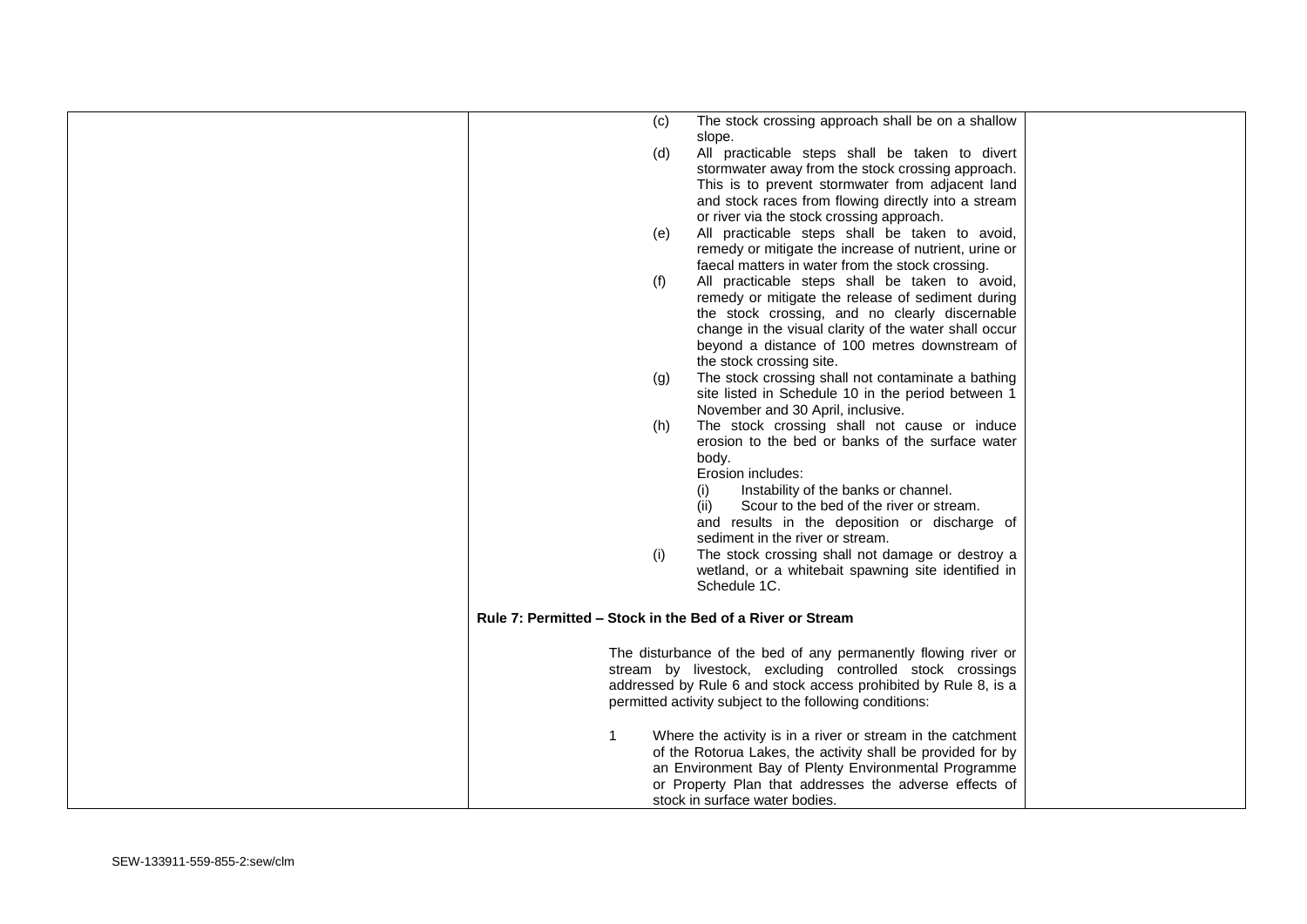| 2<br>3<br>4<br>Or | Where the activity is in a river or stream where the water<br>quality classification is Water Supply, the activity shall be<br>provided for by an Environment Bay of Plenty<br>Environmental Programme or Property Plan that<br>addresses the adverse effects of stock in surface water<br>bodies.<br>For any other river or stream not listed in Rule 8, or 1 or 2<br>above, the activity shall comply with either 4 or 5 below:<br>The landowner implements, maintains and complies with<br>an active Farm Quality Programme that addresses the<br>adverse effects of stock in the beds of surface water<br>bodies in a manner that complies with the provision of this<br>regional plan. A Farm Quality Programme can be any one<br>of the following:<br>An operative Environmental Programme or<br>(a)<br>Property Plan; or<br>An operative Quality Assurance Programme with a<br>(b)<br>robust environmental component that is operated<br>by an appropriate sector of the farming industry<br>that is listed in Schedule 8: or<br>A specific, operative environmental management<br>(c)<br>plan for an area of land, where the plan is listed in<br>Schedule 8. |  |
|-------------------|-----------------------------------------------------------------------------------------------------------------------------------------------------------------------------------------------------------------------------------------------------------------------------------------------------------------------------------------------------------------------------------------------------------------------------------------------------------------------------------------------------------------------------------------------------------------------------------------------------------------------------------------------------------------------------------------------------------------------------------------------------------------------------------------------------------------------------------------------------------------------------------------------------------------------------------------------------------------------------------------------------------------------------------------------------------------------------------------------------------------------------------------------------------------------|--|
| 5                 | The activity complies with the following conditions:<br>All practicable steps shall be taken to avoid,<br>(a)<br>remedy or mitigate the increase of nutrient, urine or<br>faecal matters in water from the stock access to the<br>surface water body.<br>All practicable steps shall be taken to avoid,<br>(b)<br>remedy or mitigate the release of sediment during<br>the stock access, and no clearly discernable<br>change in the visual clarity of the water shall occur<br>beyond a distance of 100 metres downstream of<br>the site where stock have access to the surface<br>water body.<br>The stock access shall not contaminate a bathing<br>(c)<br>site listed in Schedule 10 in the period between 1<br>November and 30 April, inclusive.<br>The stock access shall not cause or induce erosion<br>(d)<br>to the bed or banks of the surface water body.<br>Erosion includes:                                                                                                                                                                                                                                                                             |  |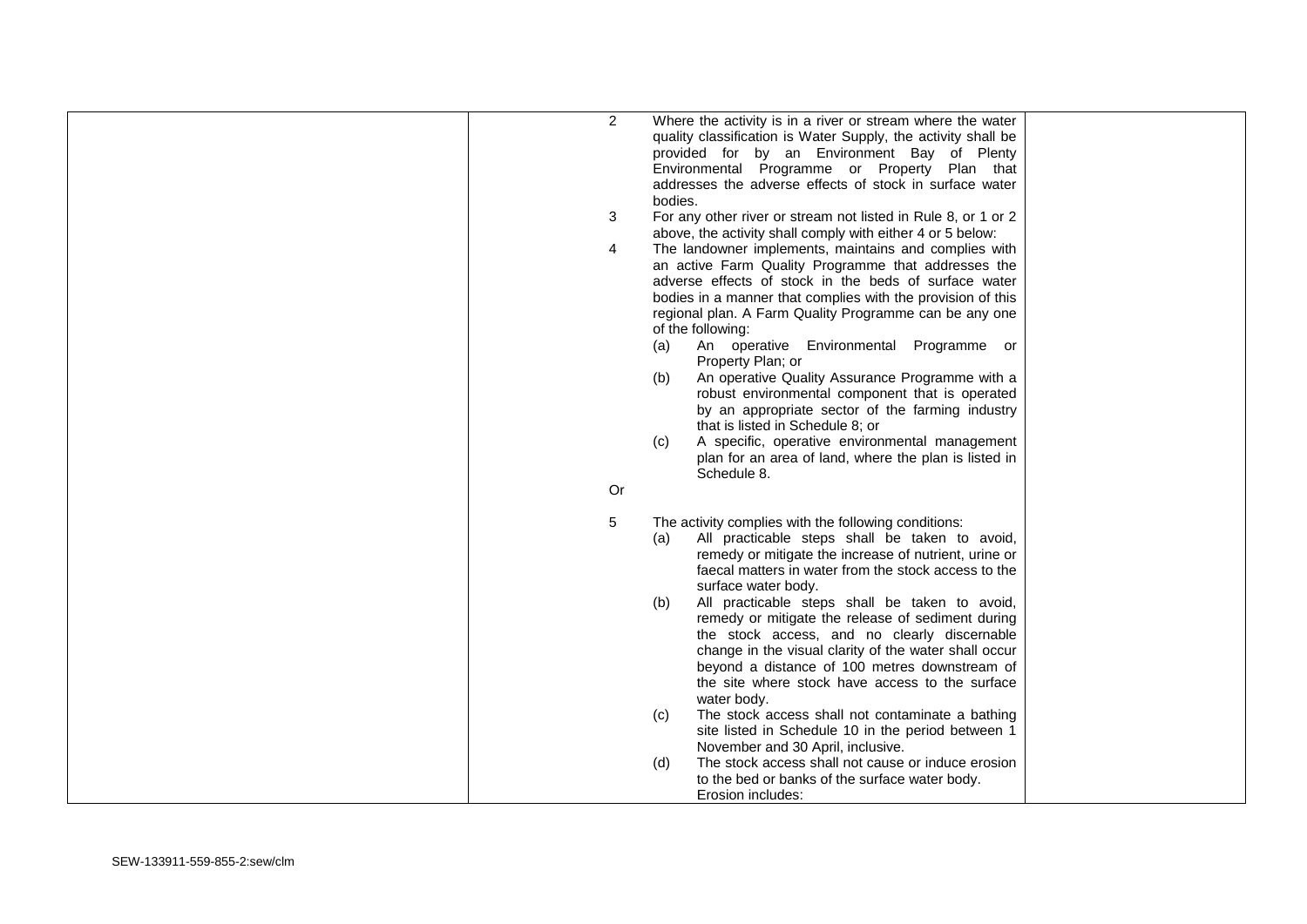|                                                         | Instability of the banks or channel.<br>(i)                                          |                             |
|---------------------------------------------------------|--------------------------------------------------------------------------------------|-----------------------------|
|                                                         | Scour to the bed of the river or stream.<br>(ii)                                     |                             |
|                                                         | and results in the deposition or discharge of                                        |                             |
|                                                         | sediment in the river or stream.                                                     |                             |
|                                                         | The stock access shall not damage or destroy a<br>(e)                                |                             |
|                                                         | wetland.                                                                             |                             |
|                                                         | The activity shall not damage or destroy:<br>(f)                                     |                             |
|                                                         | Significant aquatic indigenous vegetation, or<br>(1)                                 |                             |
|                                                         | Aquatic habitat or spawning areas of<br>(ii)                                         |                             |
|                                                         | indigenous species, or                                                               |                             |
|                                                         | Significant habitats of trout,<br>(iii)                                              |                             |
|                                                         | as identified in Schedule 1.                                                         |                             |
|                                                         | Rule 8: Prohibited – Stock in the Beds of Rotorua Lakes and Natural State Rivers     |                             |
|                                                         |                                                                                      |                             |
|                                                         |                                                                                      |                             |
|                                                         | The disturbance of the bed of a surface water body by stock, and                     |                             |
|                                                         | associated discharge of contaminants (including sediment and                         |                             |
|                                                         | faecal material), in:                                                                |                             |
|                                                         | Lakes Rotorua, Rotoiti, Rotoehu, Rotoma, Okataina,<br>1                              |                             |
|                                                         | Okareka, Tikitapu, Rotokakahi, Tarawera, Okaro,                                      |                             |
|                                                         | Rotomahana, Rerewhakaaitu and Ohau Channel; or                                       |                             |
|                                                         | $\overline{2}$<br>A river or stream where the water quality classification is        |                             |
|                                                         | Natural State (River) (as shown on the Water Quality                                 |                             |
|                                                         | Classification map),                                                                 |                             |
|                                                         |                                                                                      |                             |
|                                                         | Is a prohibited activity from the date that this regional plan                       |                             |
|                                                         | becomes operative.                                                                   |                             |
|                                                         | Rule 9: Discretionary - Stock in the Beds of Surface Water bodies                    |                             |
|                                                         |                                                                                      |                             |
|                                                         | The disturbance of the bed of a surface water body by stock                          |                             |
|                                                         | access or a stock crossing that is:                                                  |                             |
|                                                         | In a river or stream in the catchment of the Rotorua Lakes,                          |                             |
|                                                         | and not provided for by an Environment Bay of Plenty                                 |                             |
|                                                         | Environmental Programme or Property Plan that addresses                              |                             |
|                                                         | the adverse effects of stock in surface water bodies; or                             |                             |
|                                                         | 2<br>In a river or stream where the water quality classification is                  |                             |
|                                                         | Water Supply, and not provided for by an Environment Bay                             |                             |
|                                                         | of Plenty Environmental Programme or Property Plan that                              |                             |
|                                                         | addresses the adverse effects of stock in surface water                              |                             |
|                                                         | bodies; or                                                                           |                             |
|                                                         | 3<br>Not permitted by Rule 6 or Rule 7;                                              |                             |
|                                                         |                                                                                      |                             |
|                                                         | and the activity is not otherwise prohibited by Rule 8, is a discretionary activity. |                             |
| Permitted – Cultivation and cropping activity and<br>4. |                                                                                      | No specific controls in the |
|                                                         |                                                                                      |                             |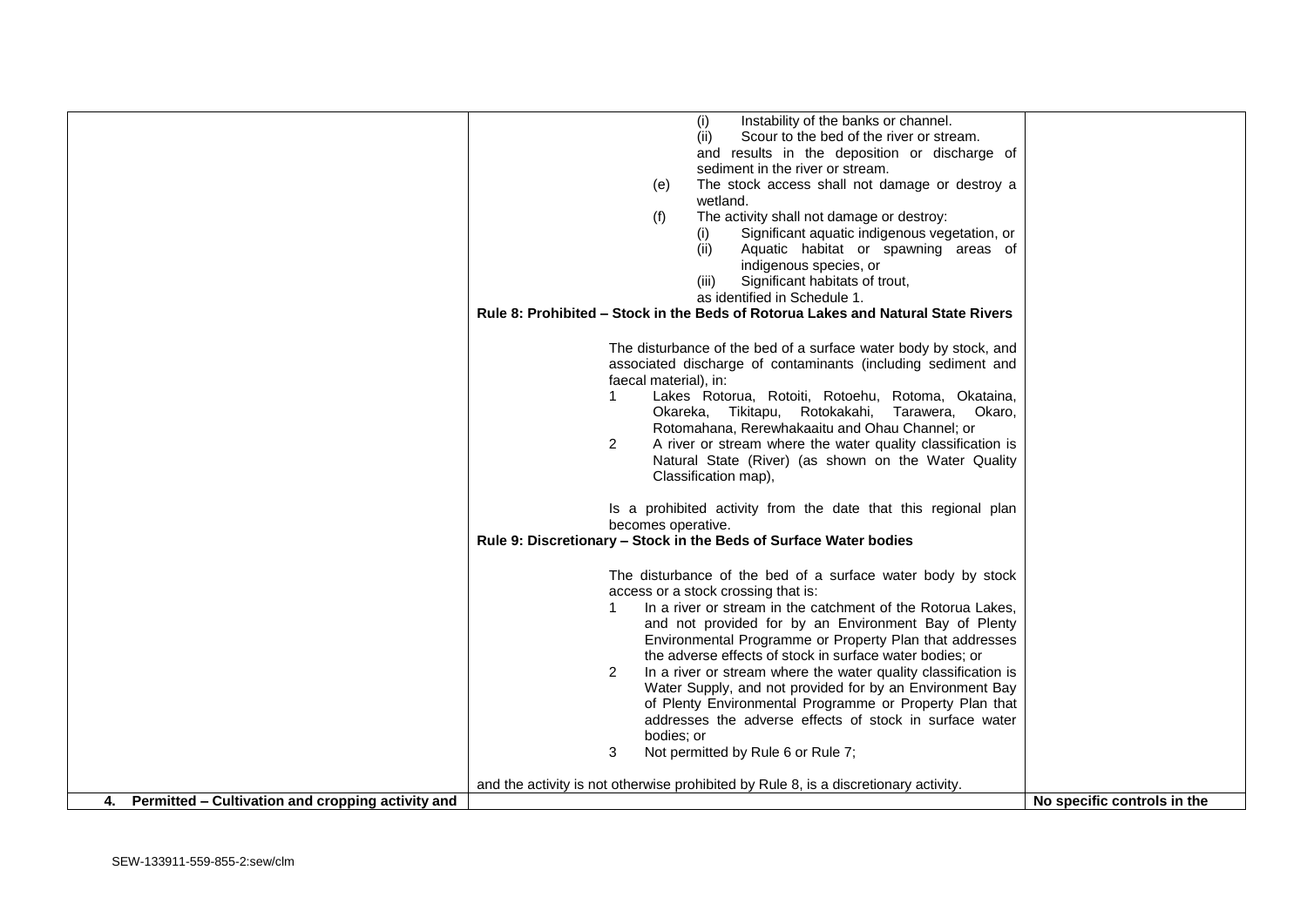|    | the tilling of pastoral land<br>Cultivation, cropping and tilling are permitted<br>activities subject to complying with the following<br>conditions:<br>a. No cultivation, cropping or tilling shall occur<br>on land within a property/farming enterprise<br>with a slope $25^{\circ}$ or above.<br>No cultivation, cropping or tilling shall occur<br>b.<br>within 5 metres from a waterbody<br>No cultivation, cropping or tilling shall occur<br>C.<br>within a stormwater or overland flowpath                                                                                                                                           | <b>RWLP</b>                                   |
|----|-----------------------------------------------------------------------------------------------------------------------------------------------------------------------------------------------------------------------------------------------------------------------------------------------------------------------------------------------------------------------------------------------------------------------------------------------------------------------------------------------------------------------------------------------------------------------------------------------------------------------------------------------|-----------------------------------------------|
| 5. | <b>Permitted - Stock holding areas</b><br>Areas for the holding of stock is a permitted activity<br>subject to complying with the following conditions:<br>a. Any area for the holding of stock shall not<br>be located within a stormwater or overland<br>flow path<br>b. Any area for the holding of stock shall not<br>be located within 20 metres of a waterbody<br>c. Any effluent accumulated within these<br>areas shall be collected and disposed of<br>according to an approved resource consent<br>for effluent disposal                                                                                                            | No specific controls in the<br><b>RWLP</b>    |
| 6. | Restricted Discretionary - Activities that do not<br>comply with permitted conditions<br>a. Activities that do not comply with permitted<br>conditions are a restricted<br>discretionary/discretionary activity. Discretion<br>shall be restricted to the following matters:<br>i. Measures proposed to contain any<br>sediment, contaminants and<br>effluent onsite to avoid any losses<br>to the the waterbody/watercourse<br>Measures put in place to reduce<br>ii.<br>the risk of erosion and loss of<br>sediment<br>iii.<br>Potential effects on water quality,<br>groundwater supply and any<br>drinking water for human<br>consumption | Need to determine suitable<br>activity status |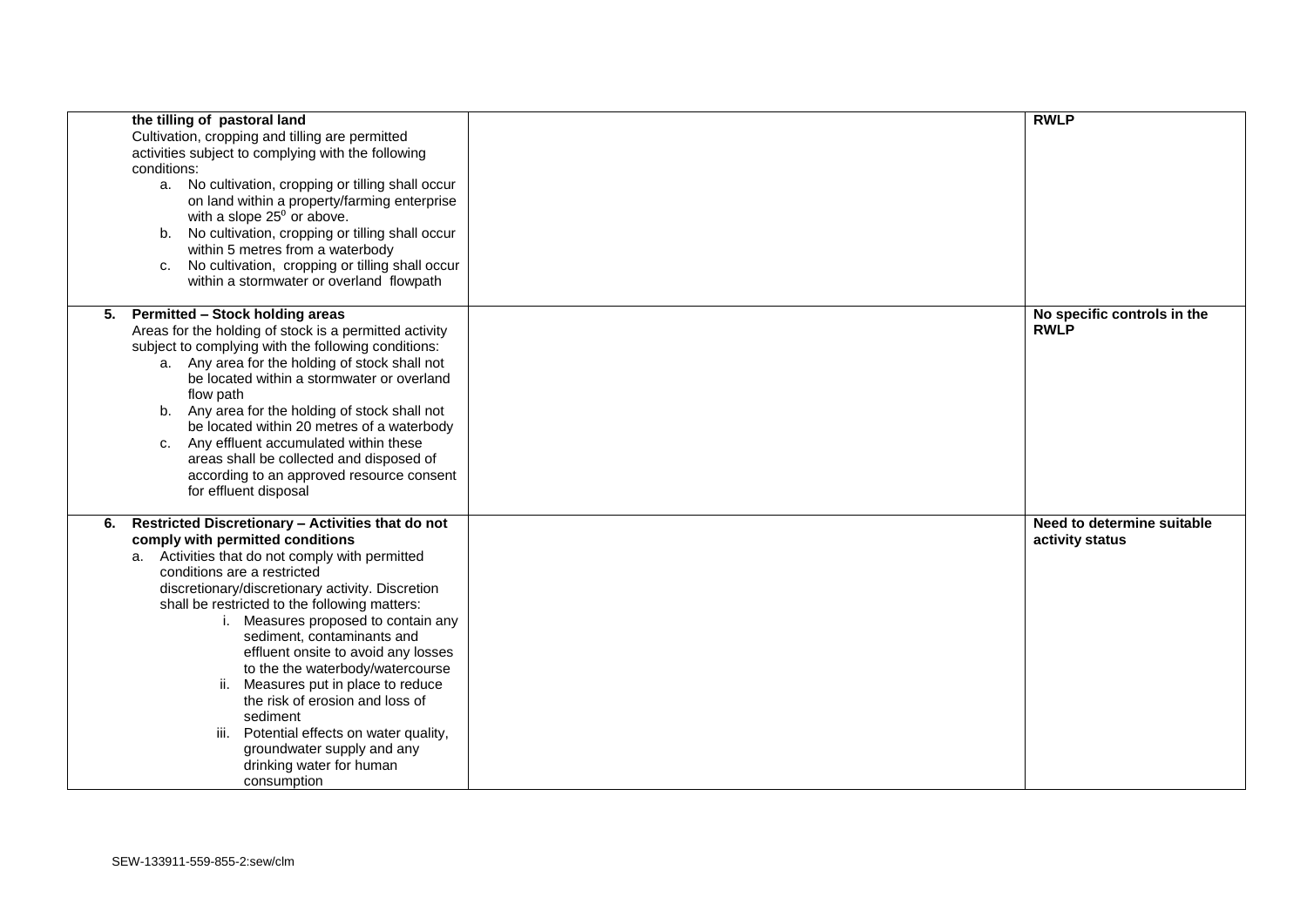#### **Attachment B: Proposed changes to Plan Change 10**

#### *Policy 2*

Manage (70-9) diffuse and point sources of phosphorus loss through:

- a) regional plan discharge rules, and
- b) non regulatory programmes, and
- c) the implementation of good (43-24, FS15-17) management practices particularly within critical source areas as part of an approved that will be detailed in through the use of Nutrient Nitrogen (43-24, FS15-7, 70-17, FS15-33) Management Plan prepared for individual properties/farming enterprises.

#### *Method 5*

- **LR M5** Regional Council will:
	- (a) develop and maintain a Rule Implementation Plan to ensure accurate and consistent interpretation and implementation by Council and the public (56-4, FS8-45, FS12-52);
	- (b) report on the achievement of the Rule Implementation Plan on a five-yearly basis through plan effectiveness reporting;
	- (c) develop and maintain a Nitrogen Discharge Allocation Allowance (49-78, 49- 30, FS14-17) Register, that will monitor catchment-wide progress towards meeting the RPS Policy WL 3B(c) catchment nitrogen load;
	- (d) provide land advisory services and incentives to support land use management change practices and/or (43-44, 70-51, FS15-42) land use change that reduces nitrogen and phosphorus loss in the catchment;
	- (e) encourage and support industry agreed good management practices to be implemented on rural properties/farming enterprises to reduce nitrogen and phosphorus loss in the catchment.
	- (f) Work collaboratively in partnership with land owners, community and industry experts to facilitate local community efforts to improve the water quality of Lake Rotorua. (62-6, FS7-30, FS8-34, 70-52, FS15- 43)
	- (g) Develop within the Rotorua Te Arawa Lakes Programme an accounting methodology for the shift in nitrogen losses between rural and urban land uses (including for the purposes of recognising changes to waste water discharge loads). (26-4, FS2-1, FS4-1, 26-15, FS2-3, FS4-3, 26-5, FS2-2, FS4-2, FS8-62, FS12-5, 26-6, 26-18, FS2- 4, FS3-1, FS4-4, FS8-63, FS12-6, 26-36, 26-40)
	- (h) Collate and publish material about land based actions and research that manage and reduce phosphorus losses within the Lake Rotorua Groundwater Catchment
	- (i) Prioritise efforts on stream catchments which contribute proportionally larger loads of phosphorus to Lake Rotorua. In particular Council will support the development of catchment strategies and implementation plans in partnership with landowners and industry experts to identify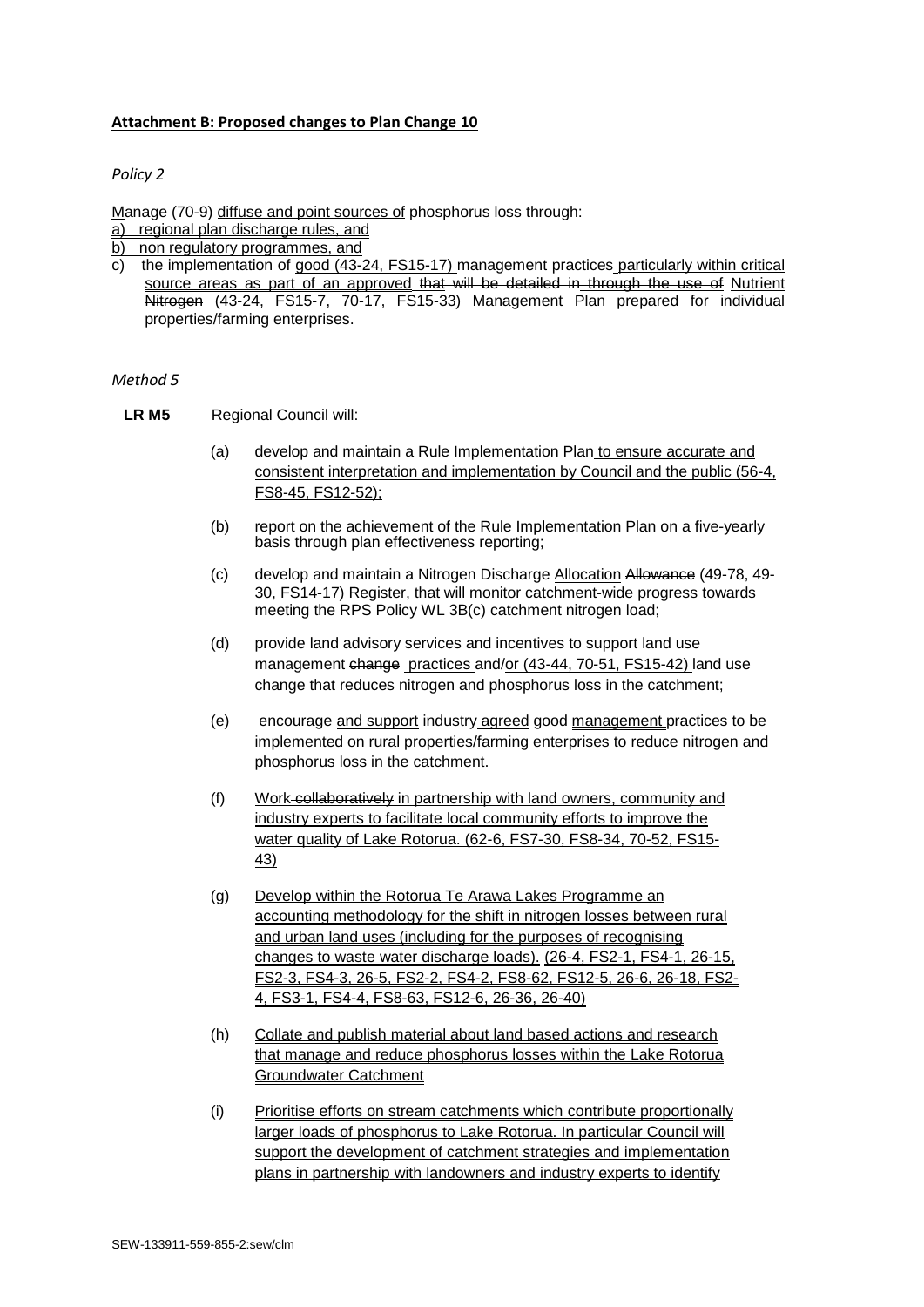#### critical source areas and management approaches reduce phosphorus losses.

#### *Schedule LR6 (5)(b)*

*(b) Phosphorus management:* To identify the environmental risks associated with phosphorus and sediment loss from the subject property, the significance of those risks and implementation of best good management practices management measures (43-24, FS15- $\overline{7}$  to avoid or reduce the risks from . This shall include the identification of appropriate mitigation actions within critical source areas and other areas which may contribute to phosphorus losses.

, with these areas including:

- (i) overland flow paths and areas prone to flooding and ponding,
- (ii) erosion prone areas
- (iii) farm tracks and races and livestock crossing structures
- (iv) areas where effluent accumulates including yards, races and underpasses
- (v) fertiliser, silage, compost, or effluent storage facilities and feeding or stock holding areas (43-24, FS15-7, 43-26, FS15-4)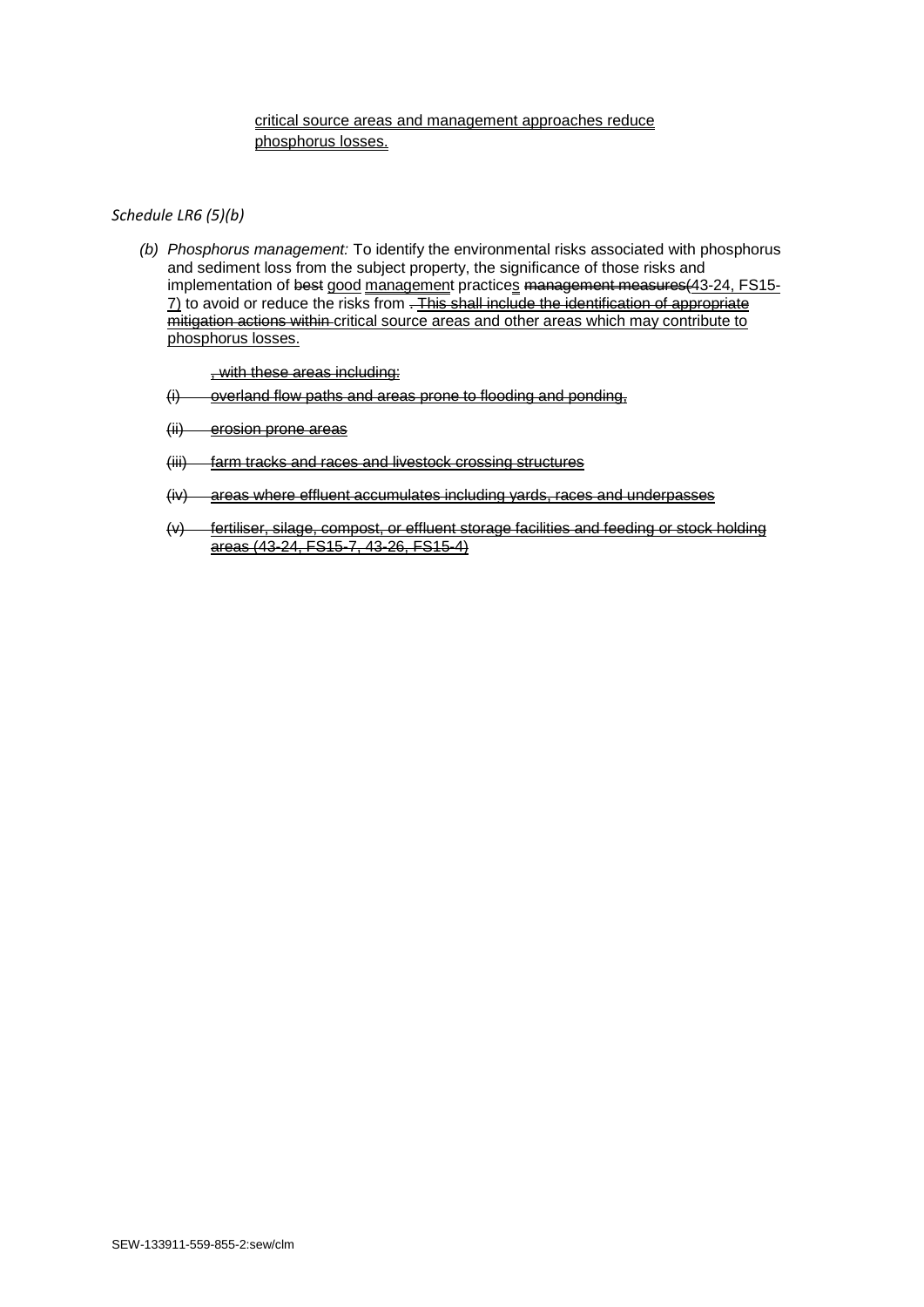## **ATTACHMENT C - Excerpt of summary of evidence from Dairy NZ setting out response on phosphorus – (see BOPRC website for full document)**

## **Matters discussed during presentation of Council evidence**

#### **PC10 reference to Nitrogen and Phosphorus**

- 7. PC10 sets nitrogen targets at a catchment and property-level. There are no equivalent phosphorus targets. Phosphorus management is referred to in LR Policy 2, LR Method 2 and LR Schedule Six clause b). DairyNZ/Fonterra submission did not request phosphorus targets.
- 8. I was involved in a discussion with council staff and some other submitters on how phosphorus should be referred to in PC10 (meeting 30 March 2017). In summary, I believe that it is not necessary or desirable to make far reaching changes on phosphorus management to PC10 at present. Instead, minor clarifications to the changes recommended in the Section 42A would be beneficial. These would be at a background information and method level and have the effect of highlighting to plan users the council intent to continue to promote and support work on mitigating all sources of phosphorus. I agree with the summary of key outcomes  $a - i$ . discussed at this meeting, received by email on 31 March from Ms Burton. With one amendment, I support the suggested changes made to LR Policy 2 and LR Method 5 and LR Schedule Six (5)b), that were attached to the email to meeting attendees.
- 9. One matter that was not discussed at the meeting was that LR policy 2 focuses on managing phosphorus from farming activities. To ensure an even handed and more complete description of the course of action PC10 should contain policy guidance referring to all sources of phosphorus, and that all parties will contribute to its management. To that effect, I have suggestion below, for a further clarification of LR Policy 2 (my additions to Ms Burton's 31 March text, are underlined and bold):

## *LR Policy 2*

Manage (70-9) **diffuse and point sources of** phosphorus loss through:

- a) **regional plan discharge rules, and**
- b) **non regulatory programmes,** and
- c) the implementation of industry agreed good (43-24, FS15-17) management practices particularly within critical source areas as part of an approved that will be detailed in through the use of Nutrient Nitrogen (43-24, FS15-7, 70-17, FS15-33) Management Plans prepared for individual properties/farming enterprises.
- 10. When it was notified, PC10 referred to phosphorus management in LR policy 2. It was a limited and narrow reference, because it did not refer to urban land or point sources of phosphorus. I understand that management of phosphorus for these sources is wrapped up in the general discharge rules of the Land and Water Regional Plan. Reductions of phosphorus discharge from landowners or existing point source dischargers was not spelt out in PC10. Because of this, I believe that the approach should not be radically changed at this late stage.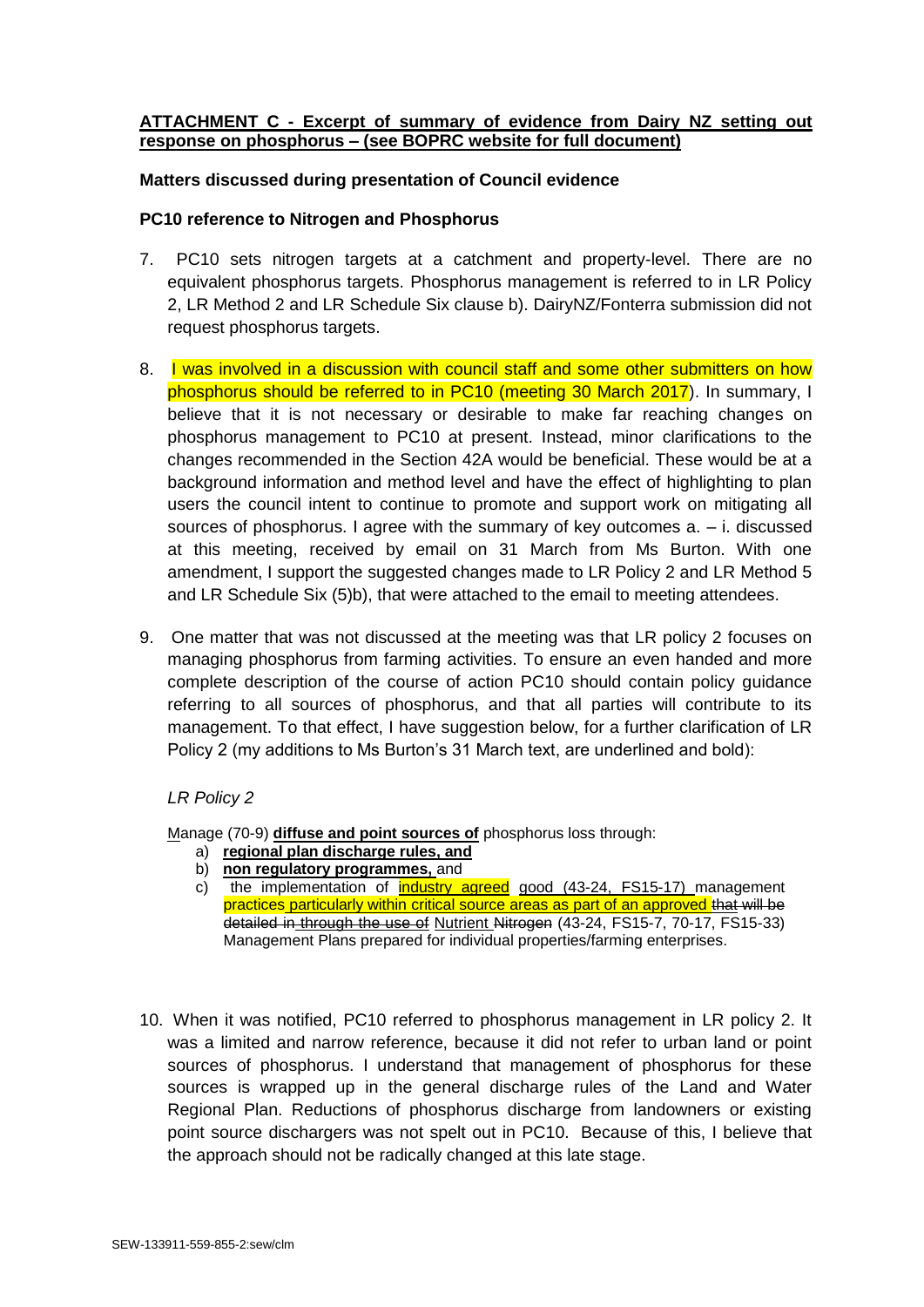- 11. The current approach in PC10 to phosphorus management on-farm is sufficient. I support the inclusion of a reference to 'Industry-agreed Good Management Practice' in LR Policy 2. I agree that the development of the Nutrient Management Plan is an appropriate time for the landowner and the expert advisor to do an assessment of where on the property there is risk of phosphorus entering waterbodies. What is less clear, is what that landowner will be required to do as part of their resource consent.
- 12. The concept of good management practice means different things to different people. There is a national working group on the topic, and I understand this may result in more guidance to councils. In the interim, before GMP is more comprehensively discussed and agreed in New Zealand, PC10 would benefit from the definition of GMP according to the industry-agreed GMP's, published by Canterbury Regional Council and dated 9 April 2015, entitled "Industry-agreed Good Management Practices relating to water quality: Canterbury Matrix of Good Management Project." A related document that takes the Canterbury work as a starting point, is the 2016 DairyNZ publication entitled "Good Management Practices: A guide to good environmental management on dairy farms." I understand that council land management team uses the 2015 Industry-agreed Good Management Practices overview document as a basis for advice on GMP when they work with landowners. I have provided the hearings secretary with copies of both the Canterbury and the DairyNZ-published documents.
- 13. LR Schedule Six clause b), contained some suggested additions (see Section 42A strikethough). I accept the intent of the inclusions was to clarify the existing sentence, not require more of farmers. I am not an expert in phosphorus management, so I can't comment on i)-v). In any case, I think the important point is that any further intervention in a plan change should come out of a public process. PC10 is already supported by the existing efforts in the catchment by council, the co-funded phosphorus mitigations group and landowners. Other regional plans which seek to manage diffuse phosphorus (for instance TukiTuki Plan Change 6 and Waikato and Waipa River Catchments Plan Change 1) have had the benefit of developing and discussing detailed property-level phosphorus management with landowners and the rest of the community. Therefore, the sentence in Section 42A strikethough LR Schedule Six clause b), that starts "This shall include the identification of.." would be better placed in the implementation plan referred to in LR Method 5.
- 14. In summary, if the council continues to proactively work with landowners on phosphorus management, this will benefit the Lake. The science review and the NPS-FM implementation in the next five years, can build on this.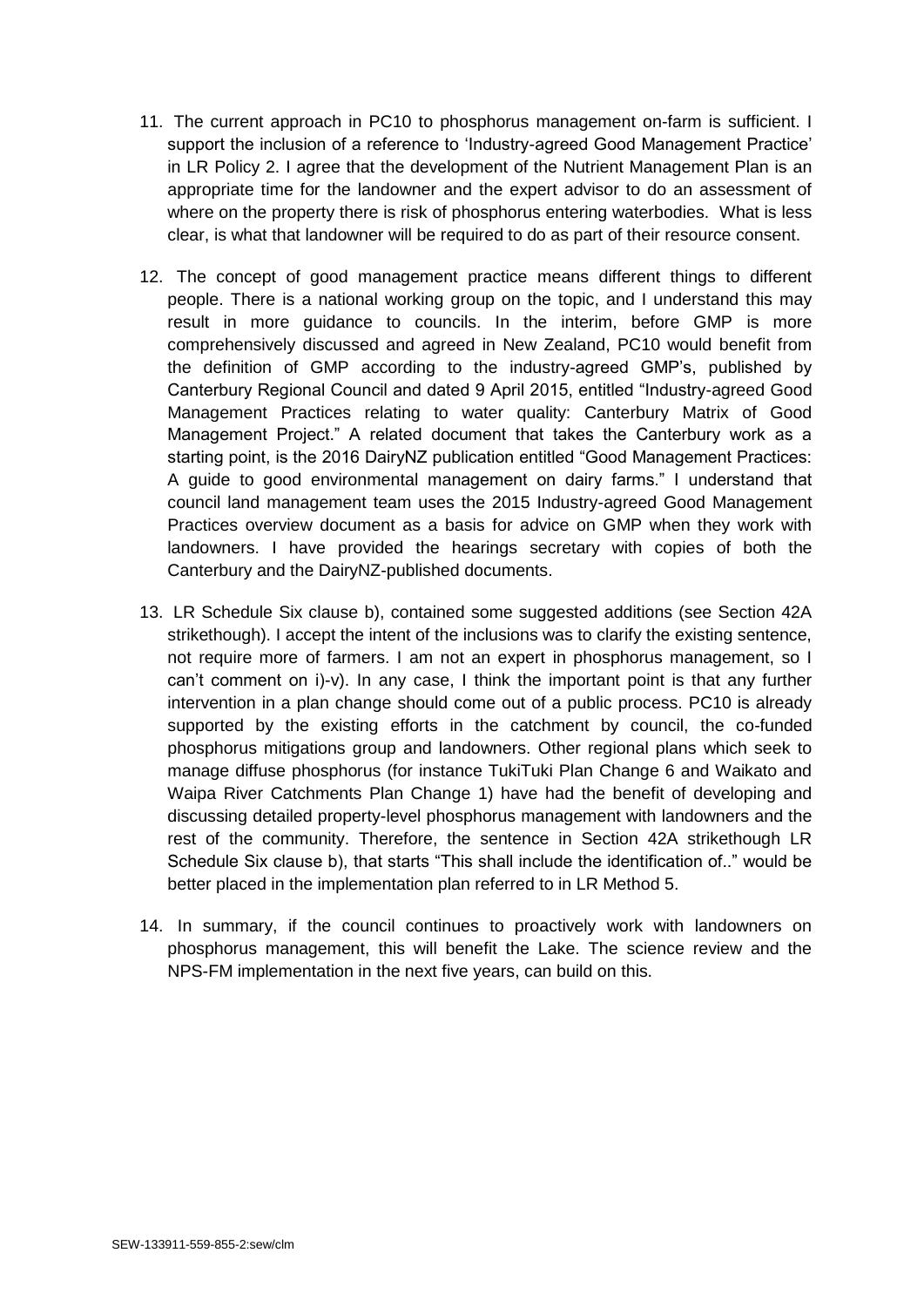# **ATTACHMENT D: Federated Farmers and the Collective's position**

We do not support the track changes proposed by Council. While we do not disagree with some of the changes, we consider that the amendments we proposed in our submission more appropriately address the issues. We set out the reasons for our views below.

Since our meeting, Dr Tom Stephens presented the results of the Science Caucus to the Panel. The Science Caucus agreements are material to this discussion, and we have reproduced the relevant extracts below (our underline):

- *2.3: It is our opinion that the balance of N and P reductions might change through improved understanding of algal-nutrient dynamics and specific knowledge about Pmanagement strategies in the Lake Rotorua catchment. To act on that knowledge requires formal and robust best international scientific practice, with reviews of sufficient scope to redefine nutrient targets*
- *2.8: We agree that robust information should be prioritised by the science review about P-mitigation across all land use types, to generate specific estimates of catchment-scale P-loading reductions, ie, potential for, effects and cost of actions to reduce P-loss, tailored to catchment specific land users.*
- *3.3: Whilst we agree managing P alone could plausibly and effectively deliver the same outcome as managing N and P together, we disagree on the loading of P required to do so. This point should also be addressed by the Science Review proposed by LR M2 and LR M3.*

These agreements are in accord with the Federated Farmers' submission on PC10 which recommended the Science Review should revisit the portfolio of N and P targets; and that the results of that review would properly inform the upcoming NPS-FM implementation process for the Rotorua Lakes WMA.

- As part of that NPS-FM process, we expect that Council will develop a "freshwater accounting" methodology accounting for all sources of P to the lake
- Pending that process, Federated Farmers recommended the focus for PC10 should be the period through to around 2022; and we recommended changes to policies, methods and rules to include P alongside N.
- We attach a summary of our proposed changes (that was submitted to the Hearing Panel on 17 March 2017) with the relevant sections highlighted in yellow.

In respect of the four questions posed at the meeting on 30 March 2017, Federated Farmers and the Collective's position is:

## **i. Does Phosphorus need to be covered by Plan Change 10?**

Before this question can be answered we consider that there is a more fundamental issue in that ad hoc amendments to PC10 to try to address any concerns about phosphorous cannot (and should not) be made at this stage. Issues that arise include that:

- PC10 was solely about implementing rules to manage nitrogen loss from the pastoral sector. Landowners have not had any forewarning that there could potentially be policies, rules and methods adopted to control phosphorous from their properties.
- There is no target to aspire to the Science Caucus indicates that the science has changed and those changes are not yet understood or agreed. There is no measuring or monitoring tool.
- There has been no engagement with affected parties (the caucusing only involved representatives from a limited number of submitters).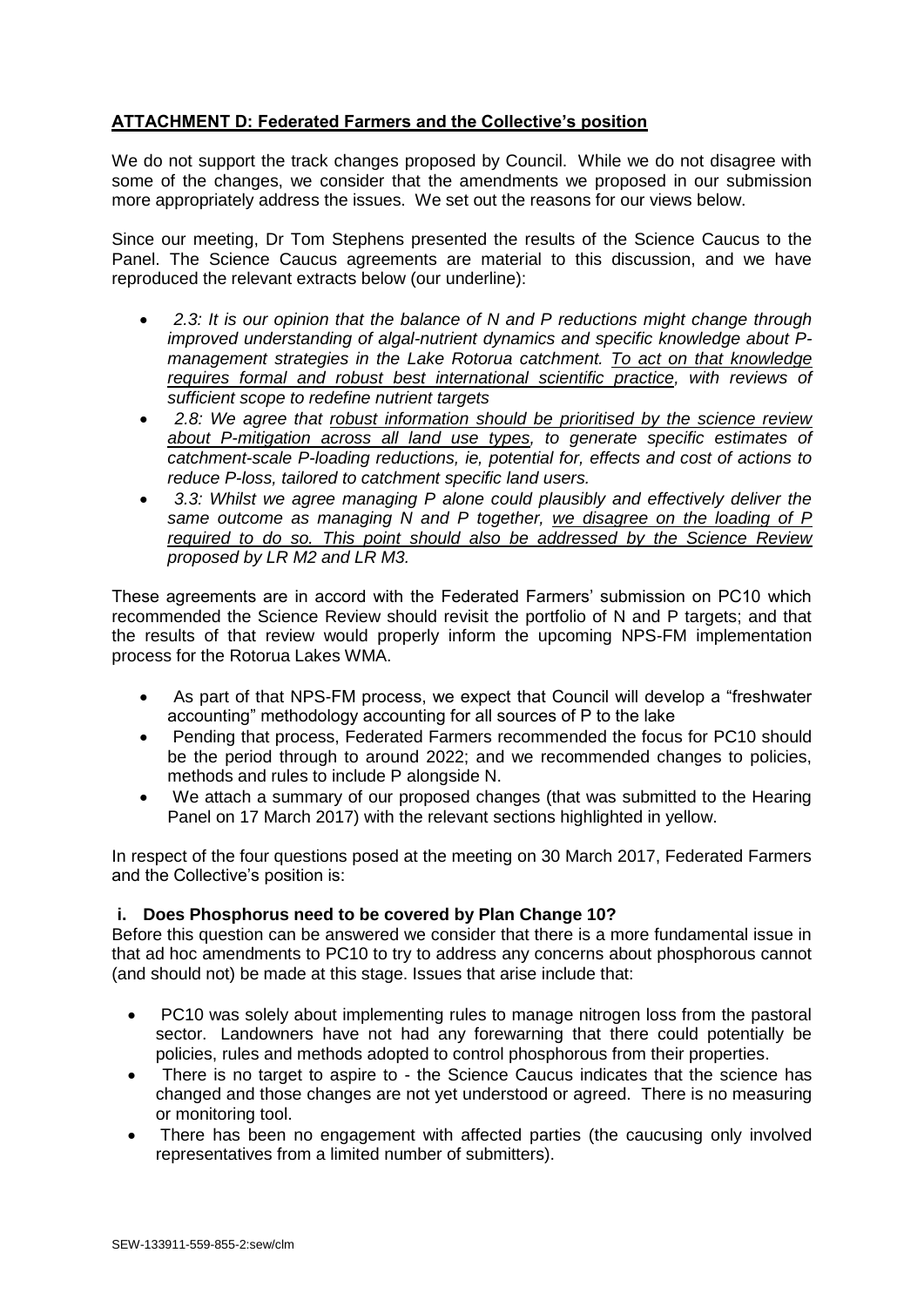This does not mean that phosphorous is not regulated. As set out in Appendix 4 of the Memorandum of Council dated 22 March 2017, there are already a range of policies, methods and rules regarding phosphorous in the Operative Regional Water and Land Plan. Ms Burton also sets out a range of non-regulatory actions.

## **ii. If so, do the policies, methods and rules adequately provide for the management of phosphorus?**

The RWLP and non-regulatory actions (as set out in Appendix 4) provide for the management of phosphorous. As set out in the Federated Farmers' submission, we support properly resourced and prioritised sub-catchment action plans on the basis that they could accelerate the reduction of phosphorous losses to the lake.

## **iii. If no what change are required?**

The Federated Farmers submission makes recommendations for amendments to PC10 to provide for management of P alongside N, and to provide for all catchment sources (including ungauged catchments, urban and forestry) along source-transport-sink pathways

## **iv. Is there sufficient science and economic analysis to adopt the changes**

- The Science Caucus makes it clear that more robust science and economics is required before landing objectives and limits for P.
- Within that context, the recommendations from Federated Farmers provide a framework for supporting and expanding existing initiatives for reducing P loads to the lake

In summary, we think that we are mostly broadly in accord. For clarity, however, we prefer to advance the recommendations made in the Federated Farmers submission which we think largely address the matters we discussed. We have not specifically responded to the alternate amendments outlined by Rebecca, but we believe the key points are sufficiently taken account of in the Federated Farmers submission.

One final comment is that when phosphorous is considered, all sources of phosphorous and the knowledge gaps will need to be identified such as urban, forestry and ungauged sources.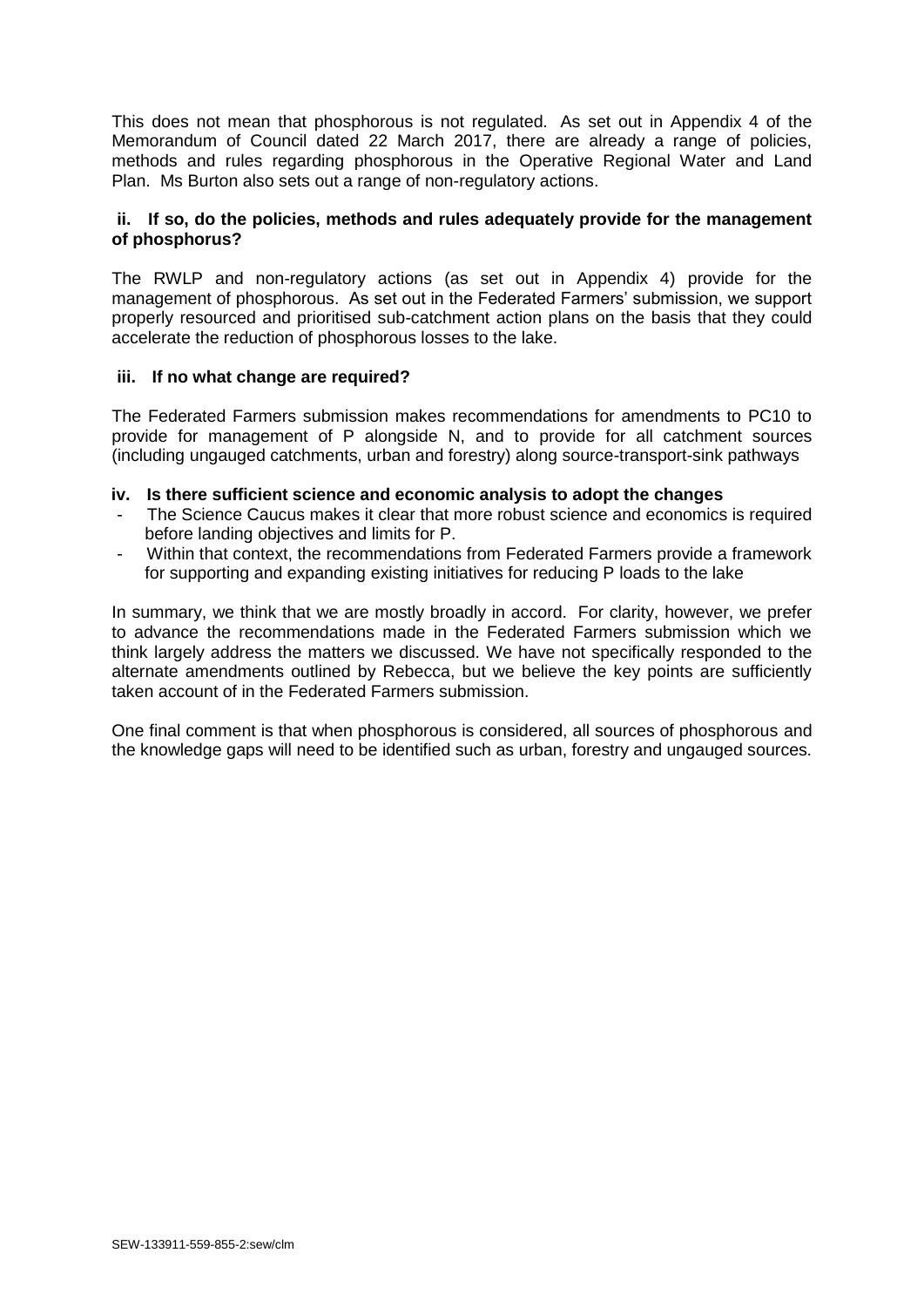# **ATTACHMENT E - FEDERATED FAMERS PROPOSED CHANGES TO PROPOSED PLAN CHANGE 10**

## **Key changes to Objectives, Policies, Methods and Rules (shown as track changes)**

## **OBJECTIVES**

**New Objective LR xx:** The productive potential of the Lake Rotorua catchment rural land resource is sustained and the growth and efficient operation of rural production activities are provided for.

**New Objective LR xy:** recognise the multiple values of natural and physical resources by aligning interventions to achieve multiple environmental, social, cultural and economic objectives within a long term strategic approach

## **POLICIES**

- LR P1 To reduce nitrogen losses from land to Lake Rotorua to support achievement of the Lake TLI objective, and achieve the 2032 sustainable lake load 2022 managed reduction target as required by established in the Regional Policy Statement and to monitor this target through science and policy reviews.
- **LR P2** To manage reduce phosphorus loss to Lake Rotorua to support achievement of the Lake TLI objective through the implementation of management practices that will be detailed in Nitrogen Management Plans prepared for individual properties/farming enterprises. and to monitor this target through science and policy reviews.
- **LR P3** To recognise the balance between certainty and the use of the best science and good environmental data in the management of nitrogen nutrients within the Lake Rotorua groundwater catchment by using: developing integrated catchment models which account for all contributing sources of both nitrogen and phosphorous including internal lake loads; and by improving the use of sub-catchment data to inform effective and efficient nutrient reduction strategies.
	- (a) the 435 tonne sustainable annual nitrogen load for Lake Rotorua from the operative Regional Policy Statement Policy WL 3B(c);
	- (b) the 755 tonne load to Lake Rotorua estimated by the ROTAN model in 2011 as the position from which nitrogen loss reductions will be determined;
	- (c) OVERSEER® 6.2.0 for nitrogen discharge allowance allocation purposes; and
	- (d) the pastoral sector reductions within the Integrated Framework approach.
- **LR P4** To implement adaptive management in the management of nitrogen nutrients within the Lake Rotorua groundwater catchment through:
	- (i) science reviews set out in Method LR M2 and subsequent consideration by Council of recommendations;
	- (ii) regular reviews of the Regional Policy Statement and Regional Water and Land Plan objectives, policies, rules and methods under the Resource Management Act 1991;
	- (iii) five-year individual on-farm Nitrogen Management Plan review timeframes; and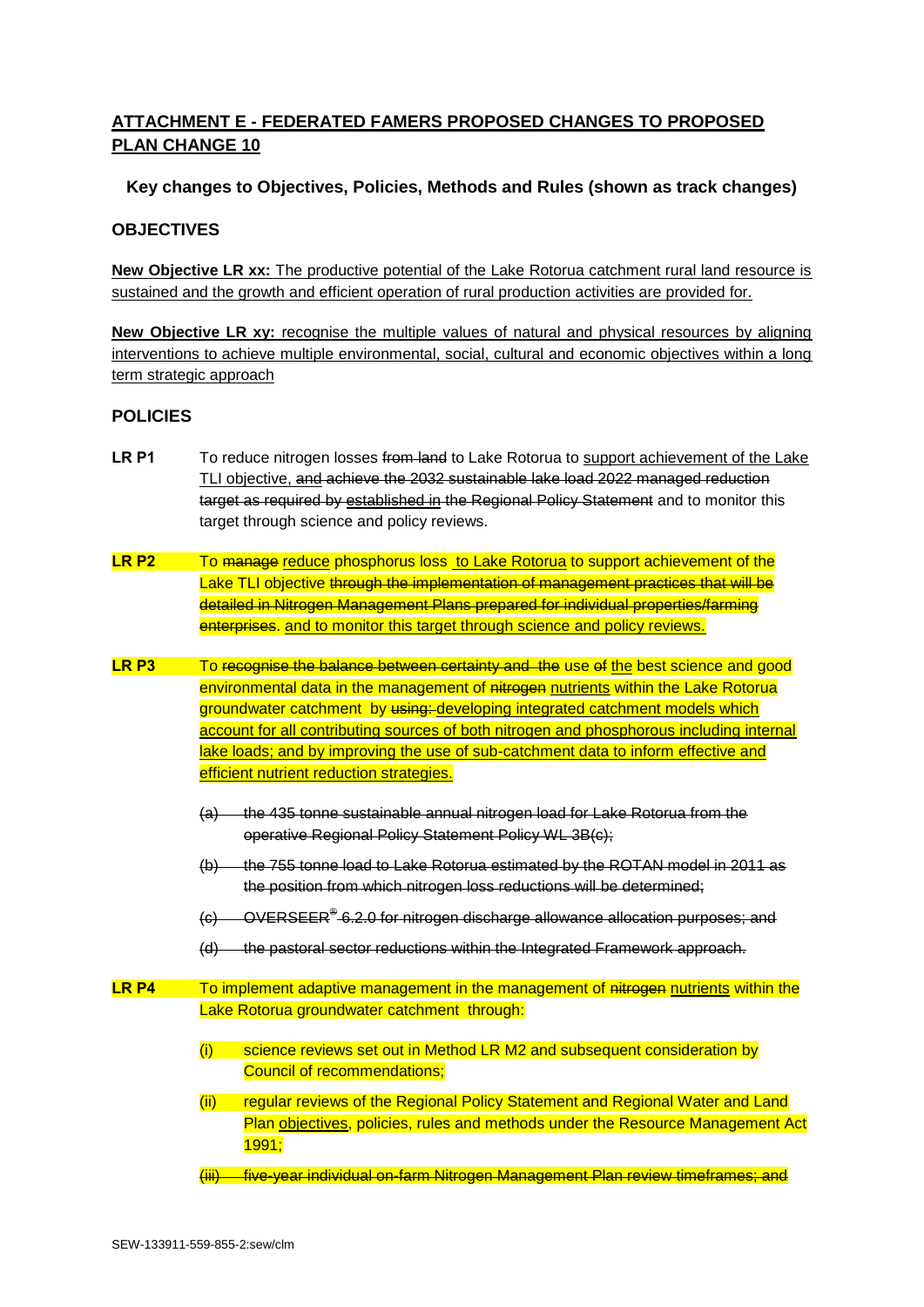- (iv) the use of OVERSEER®-reference files and proportional requirements to reduce the variability for individual property nitrogen targets.
- (v) Implementing the Rotorua Lakes WMA to give effect to the NPS-FW 2014

#### **Nitrogen allocation Managed Reduction Targets**

LR P5 To achieve the support the achievement of Policy LR P<sub>1</sub> the RWLP TLI objective sustainable load to Lake Rotorua by allocating nitrogen discharge allowances managed reduction targets may be allocated to dairy and drystock activities within the Lake Rotorua groundwater catchment (Table LR 4) subject to further work on dairy support; and to recognise standard OVERSEER® 5.4 loss rates for plantation forestry, bush/scrub and house blocks.

#### **Table LR 4: Allocated nitrogen loss rates to sectors.**

| <b>Sector</b>   | (kgN/ha/yr)<br>sector<br>(OVERSEER <sup>®</sup> -6.2.0 5.4) | Average nitrogen loss by Nitrogen loss range within<br>each sector (kgN/ha/yr)<br>(OVERSEER <sup>®</sup> -6.2.0-5.4) |
|-----------------|-------------------------------------------------------------|----------------------------------------------------------------------------------------------------------------------|
| <b>Dairy</b>    | 64.5                                                        |                                                                                                                      |
| <b>Drystock</b> | 25.6                                                        |                                                                                                                      |

#### *Overseer 5.4 values to be inserted*

No property/farming enterprise will be required to reduce its nitrogen loss below the bottom of the relevant sector nitrogen loss range.

- **LR P6** To determine individual Nutrient Discharge Allowances that must be achieved by 2032 in accordance with Schedule LR One for all properties/farming enterprises that are not provided for as permitted activities by Rules LR R1 to LR R7
- LR P7 To enable the authorised transfer of nitrogen loss entitlements increases between properties/farming enterprises from 1 July 2022 through flexibility, transfer and trading mechanisms to encourage efficient outcomes, eg, transferable development rights, offset mechanisms, baseline-and-credit trading schemes; mechanisms for recognising management practices and innovations which are not in Overseer; and making provision for collective consents for multi-property nutrient reduction proposals
- LR P8 To require support achievement of the RWLP TLI objective and encourage whole-ofcommunity engagement by enabling sub-catchment property/farming enterprise specific Nitrogen Nutrient Action Management-Plans which may include sub-catchment managed reduction targets will be prepared in conjunction with the sub-catchment community and require the implementation of mitigation actions to achieve and maintain Managed Reduction Targets (five-yearly nitrogen loss reduction targets) and Nitrogen Discharge **Allowances**
- LR P9 To allow as a permitted activity: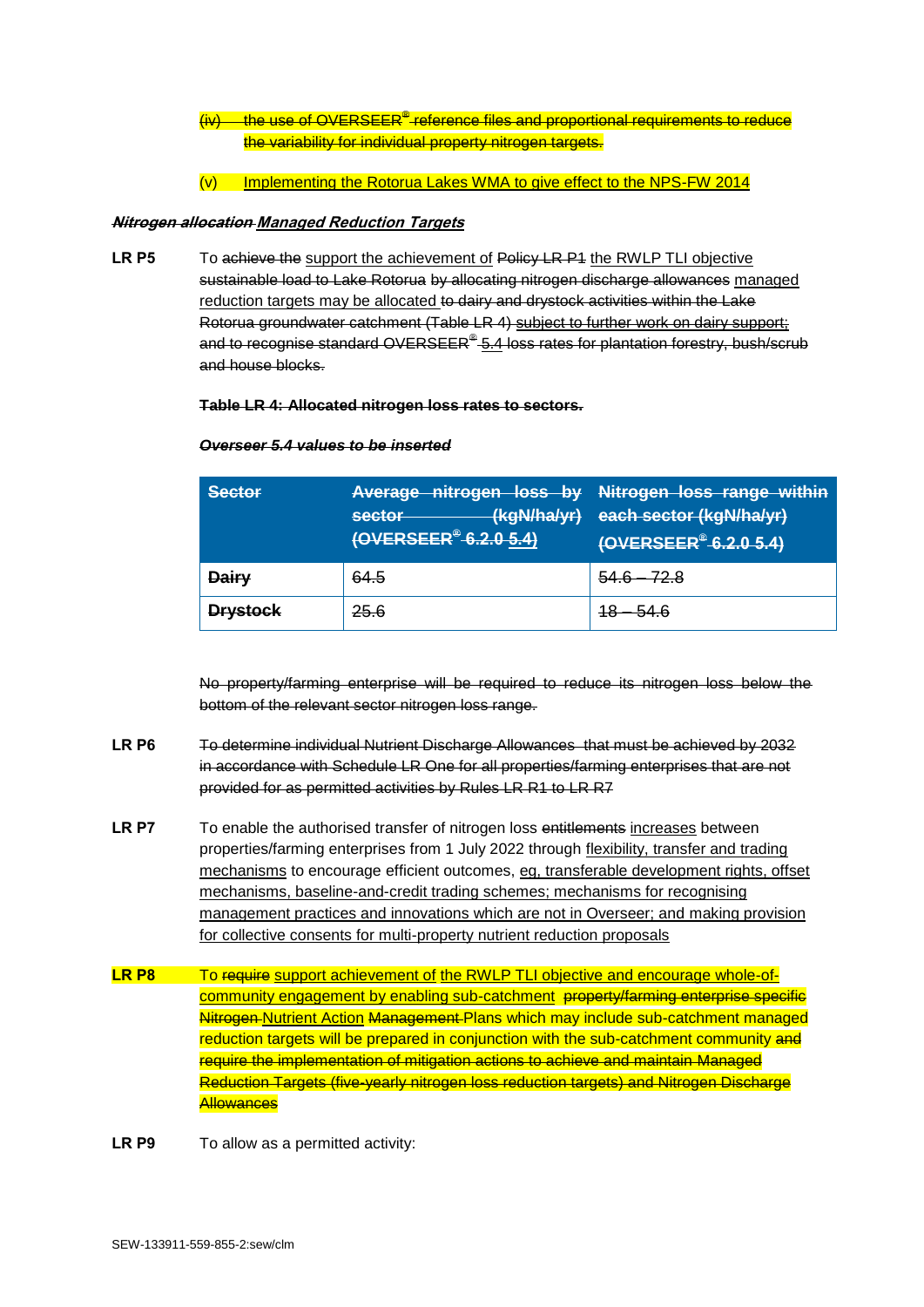- (a) All land uses until 30 June 2017 provided that the land uses do not increase their nitrogen loss.
- (b) The use of land for plantation forestry and bush/scrub and constructed wetlands and sediment detainment bunds
- (c) The use of land for farming activities on properties/farming enterprises 5 hectares or less in area from 1 July 2017 provided there is no intensive land use.
- (d) The use of land for farming activities on properties/farming enterprises greater than 5 hectares in area or between 5 hectares and 10 hectares or less in effective area from 1 July 2017 provided there is no intensive land use.
- (e) The use of land for farming activities on properties/farming enterprises between 10 and 40 hectares in effective area from 1 July 2017 to 31 June 2022 provided there is no increase in nitrogen loss and the information keeping and reporting conditions are met.
- (f) The use of land for farming activities on properties/farming enterprises in the Lake Rotorua groundwater catchment not previously managed by Rules 11 to 11F from 1 July 2017 to 31 June 2022 provided there is no increase in nitrogen loss and information keeping and reporting conditions are met.
- (g) The use of land for farming activities on properties/farming enterprises that can demonstrate low nitrogen loss.
- (h) The discharge of nutrients onto or into land provided the land use associated with the discharge is authorised under Rule LR R1 to LR R11.

#### LR P10 To require resource consents for: To allow as a permitted activity:

- (a) The use of land for farming activities on properties/farming enterprises over 40 hectares in effective area from 1 July 2017 provided there is no increase in nitrogen loss and the information keeping and reporting conditions are met.
- (b) The use of land for farming activities on properties/farming enterprises between 10 and 40 hectares in effective area from 1 July 2022 provided there is no increase in nitrogen loss and the information keeping and reporting conditions are met.
- (c) The use of land for farming activities on properties/farming enterprises less than 5 hectares in area or that are between 5 hectares and less than 10 hectares in effective area that are not low intensity land use from 1 July 2022 provided there is no increase in nitrogen loss and the information keeping and reporting conditions are met.
- (d) The use of land for farming activities on properties/farming enterprises in the Lake Rotorua groundwater catchment not previously managed by Rules 11 to 11F that are not low intensity land use from 1 July 2022 provided there is no increase in nitrogen loss and the information keeping and reporting conditions are met.
- (e) The discharge of nutrients onto or into land provided the land use associated with the discharge is authorised under Rule LR xx to LR Rxy.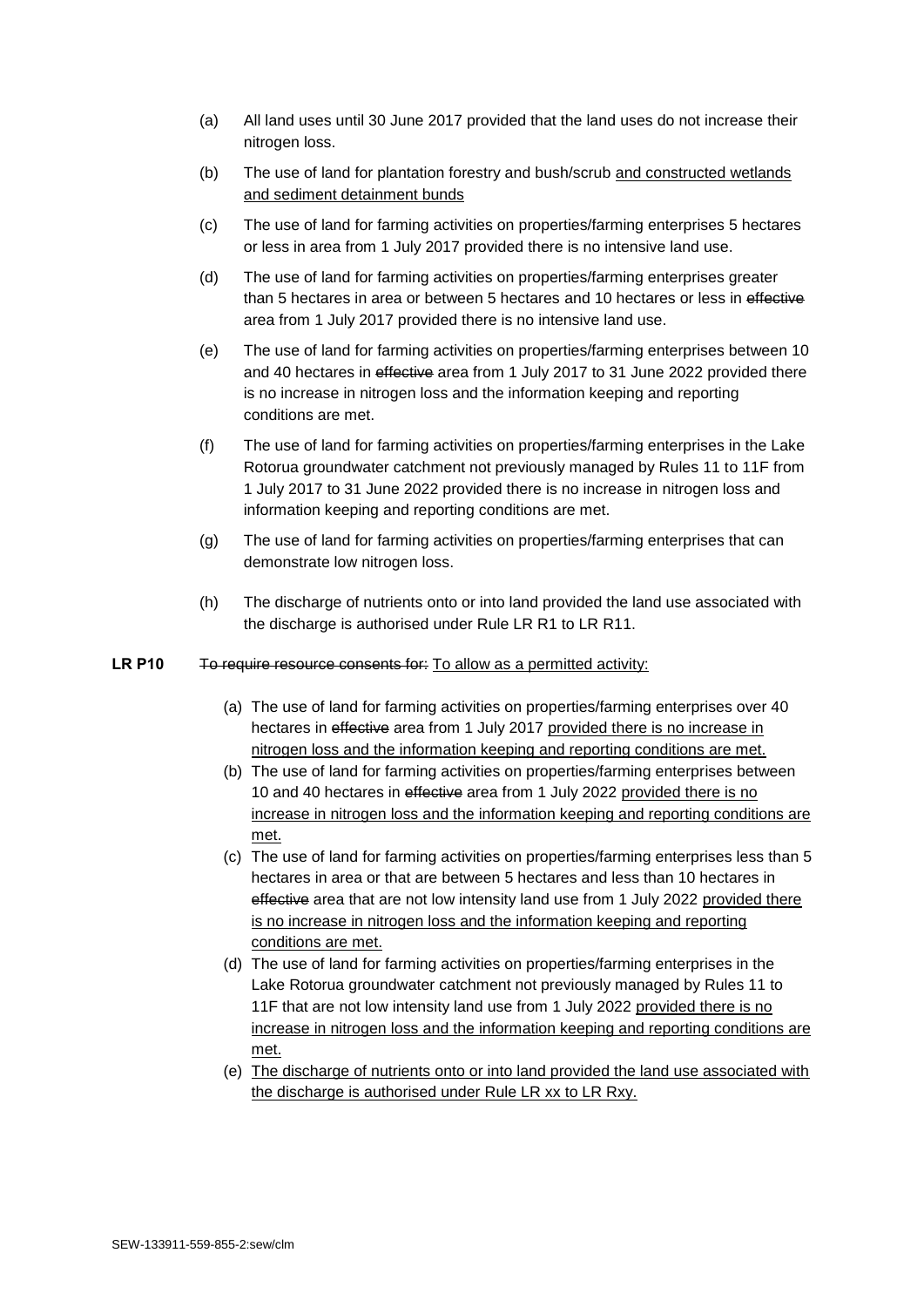- LR P11 To classify land use consent applications for farming activities that submit a Nitrogen Management Plan demonstrating the achievement of Managed Reduction Targets and Nitrogen Discharge Allowances by 2032 as controlled activities.
- **LR P12** To classify as non-complying activities, farming activities that require a land use consent application to be made and that do not submit a Nitrogen Management Plan demonstrating managed reduction.
- LR P13 To use OVERSEER<sup>®</sup> version 6.2.0 5.4 and subsequent versions consistent with the catchment load estimates to determine the nitrogen loss from land. Any future version changes will need to retain consistency between catchment and farm estimates; and may necessitate a variation to the RPS
- **LR P14** To consider nitrogen budgets and alternative models for determining nitrogen loss if OVERSEER $^{\circ}$  cannot be readily used for a specific land use. Consideration of whether alternate nitrogen budgets may be used will take into account:
	- (a) The ability to reliably estimate a property/farming enterprise's long-term nitrogen loss;
	- (b) The acceptability of information inputs, for example, verifiable leaching rates; and
	- (c) The potential availability of suitably qualified and experienced persons to develop the nitrogen budgets.

Any alternative to OVERSEER® for nitrogen budgeting purposes must be authorised by the Regional Council

- **LR P15** To require information to be supplied for:
	- (a) All farming activities on properties/farming enterprises between 5 hectares and 10 hectares in effective area that are not low intensity land use.
	- (b) All permitted farming activities on properties/farming enterprises between 10 and 40 hectares; and
	- (c) All permitted farming activities on properties/farming enterprises in the Lake Rotorua groundwater catchment not previously managed by Rules 11 to 11F that are not low intensity land use.
	- (d) All permitted farming activities on properties/farming enterprises over 40 hectares in area

This information will be used to monitor compliance with permitted activity conditions.

- **LR P16** To grant controlled activity consents for a duration of twenty years and non-complying activity consents, where granted, for durations less than 20 years. The duration of consents will reflect the nature, scale and robustness of any en-farm mitigation options proposed to achieve offset any proposed increase in nutrient losses from the property/farming enterprise's benchmark 2032 Nitrogen Discharge Allowance
- **LR P17** To decline the re-consenting of activities that have failed to achieve the required reductions in nitrogen loss.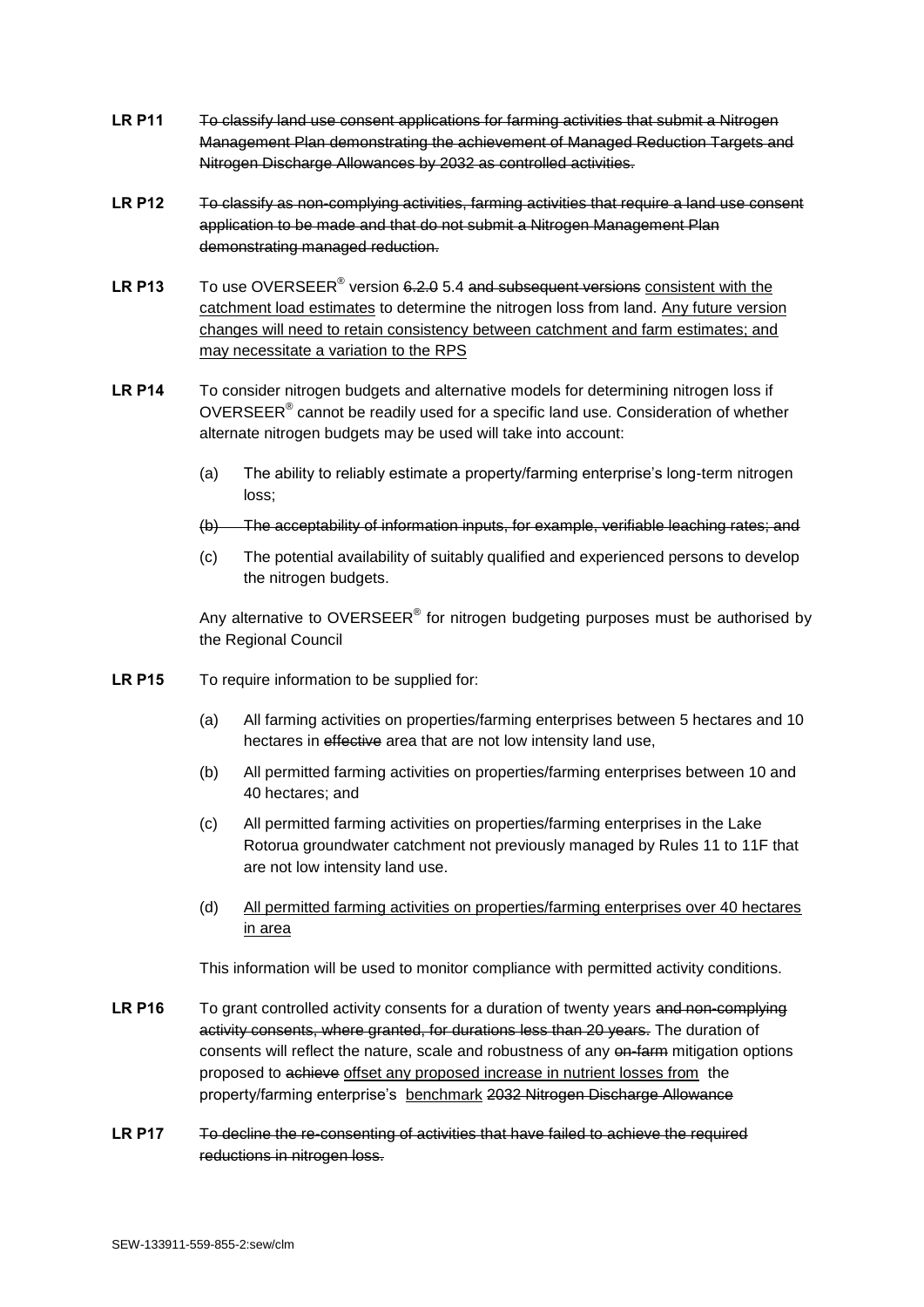## LR P 18 When developing rules, the Council will ensure they meet the following quiding principles:

- Flexibility
	- the underlying approach is principles or effects based
	- entities have scope to adopt least-cost and innovative approaches
	- non-regulatory measures including self-regulation are used wherever possible
- Proportionality
	- proposed rules have been tested against a risk-based, cost-benefit framework
	- the burden of rules and their enforcement is proportionate to benefits expected
	- changes proposed have been tested to assure the benefits outweigh the costs of disruption
- **Certainty** 
	- the regulatory system is predictable and provides certainty for plan users
- Growth supporting
	- economic objectives are given appropriate weighting
	- identifying and justifying trade-offs is explicit in the accompanying s32 reports
	- the need for businesses to take long term investment decisions is taken into account, including by providing for maximum consent durations for major investments

## **METHODS**

- LR M1 Regional Council will supply information to Rotorua District Council for inclusion on Land Information Memorandum that:
	- (a) clearly identifies rural properties/farming enterprises that lie within the Lake Rotorua groundwater catchment boundary and are subject to these nitrogen management rules; and
	- (b) advises landowners of rural properties/farming enterprises identified in Method LR M1(a) to contact the Bay of Plenty Regional Council for further information.
- LR M2 Regional Council will review and publish the science that determined the objectives and limits set in the RPS and the Regional Water and Land Plan for Lake Rotorua on a five yearly basis from 2017. These reviews may include:
	- (a) Review of trends in Lake water quality attributes including nitrogen, phosphorus, Chlorophyll a, algal blooms, clarity, trophic level index $2$  for in-lake, inflows, and outflow where relevant; review of the health of indigenous fauna and flora and review of interactions and impacts of introduced fauna and flora
	- (b) Review of progress towards achieving the RWLP TLI objective RPS Policy WL 6B(c) 2022 catchment nitrogen load target
	- (c) Review of the RPS Policy WL 3B(c) catchment nitrogen load, and a nominal phosphorus (external and internal) catchment load of 37 tP/yr<sup>3</sup>, and any other nitrogen and phosphorus load combinations that catchment modelling shows would meet the Lake Rotorua Trophic Level Index of 4.2. This may necessitate:

 2 Trophic Level Index is defined in the Operative Regional Water and Land Plan.

 $3$  This nominal phosphorus load was first determined by Rutherford et al (1989) and confirmed in subsequent advice from the Water Quality Technical Advisory Group.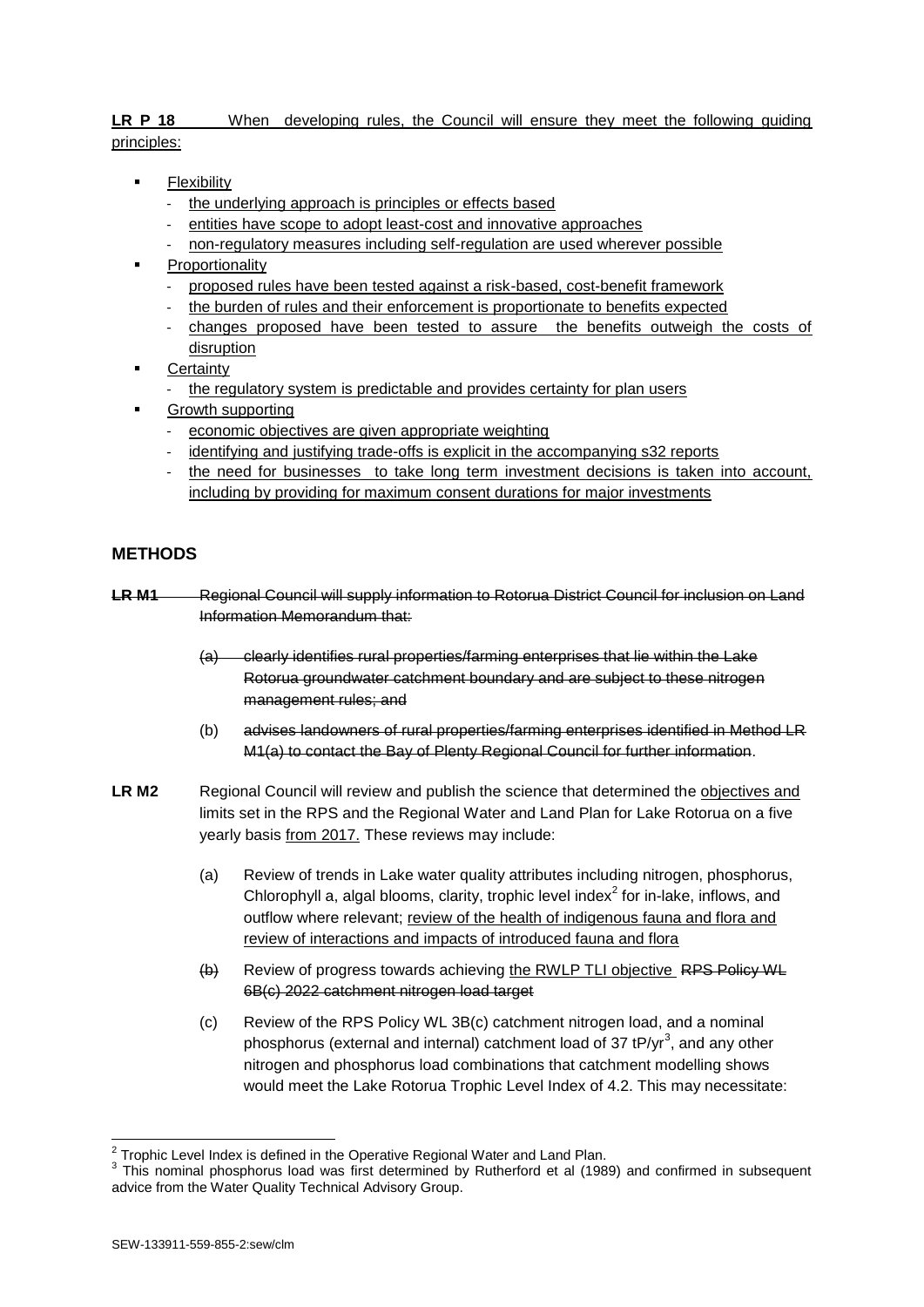- (i) a review and rerun of the lake model (or any successor model), including its ability to replicate recent years data;
- (ii) a review and rerun of ROTAN (or any successor model), including nitrogen and phosphorous loss rates, groundwater trends and attenuation rates by sub-catchment, including OVERSEER® or similar estimates;
- (iii) an assessment of the efficacy and risks of alum dosing and an assessment of land-based or catchment-based phosphorus loss mitigation.
- (d) Review of relevant New Zealand and international lake water quality remediation science.
- (e) Recommendations to Council including for any necessary amendments to the RPS and the RWLP if the science supporting the targets or loads materially alters
- LR M3 Regional Council will respond to the recommendations that result from Method LR M2 science reviews through a formal and public decision making process. This may include initiation of a plan change and review of resource consent conditions.
- **LR M4** Regional Council will monitor permitted activities and any developing technologies to ensure that any related risks of nitrogen nutrient loss to the catchment are understood and acted on if necessary.

#### **LR M5** Regional Council will:

- (a) develop and maintain a Rule Implementation Plan; support the establishment and resourcing of sub-catchment committees to develop sub-catchment Action Plans for the reduction of nutrient loads to the lake
- (b) report on the achievement of the Rule Implementation Plan sub-catchment Action Plans on a five-yearly basis through plan effectiveness reporting;
- (c) develop and maintain a Nitrogen Discharge Allowance Register, that will monitor catchment-wide progress towards meeting the RPS Policy WL 3B(c) catchment nitrogen load RWLP TLI objective
- (d) provide land advisory services and incentives to support land use management change and land use change that reduces nitrogen and phosphorus loss in the catchment; and
- (e) encourage industry good practices to be implemented on rural properties/farming enterprises to reduce nitrogen and phosphorus loss in the catchment.

**LR Method 41:** Develop and implement Sub-Catchment Action Plans to maintain or improve lake water quality to meet the TLI set in Objective 11. Action Plans will be developed according to the following process.

Action Plan Stages

Stage 1 – Risk Assessment and Problem Evaluation

Stage 2 – Project Prioritisation

Stage 3 – Development of Action Plan for Lake Sub-Catchment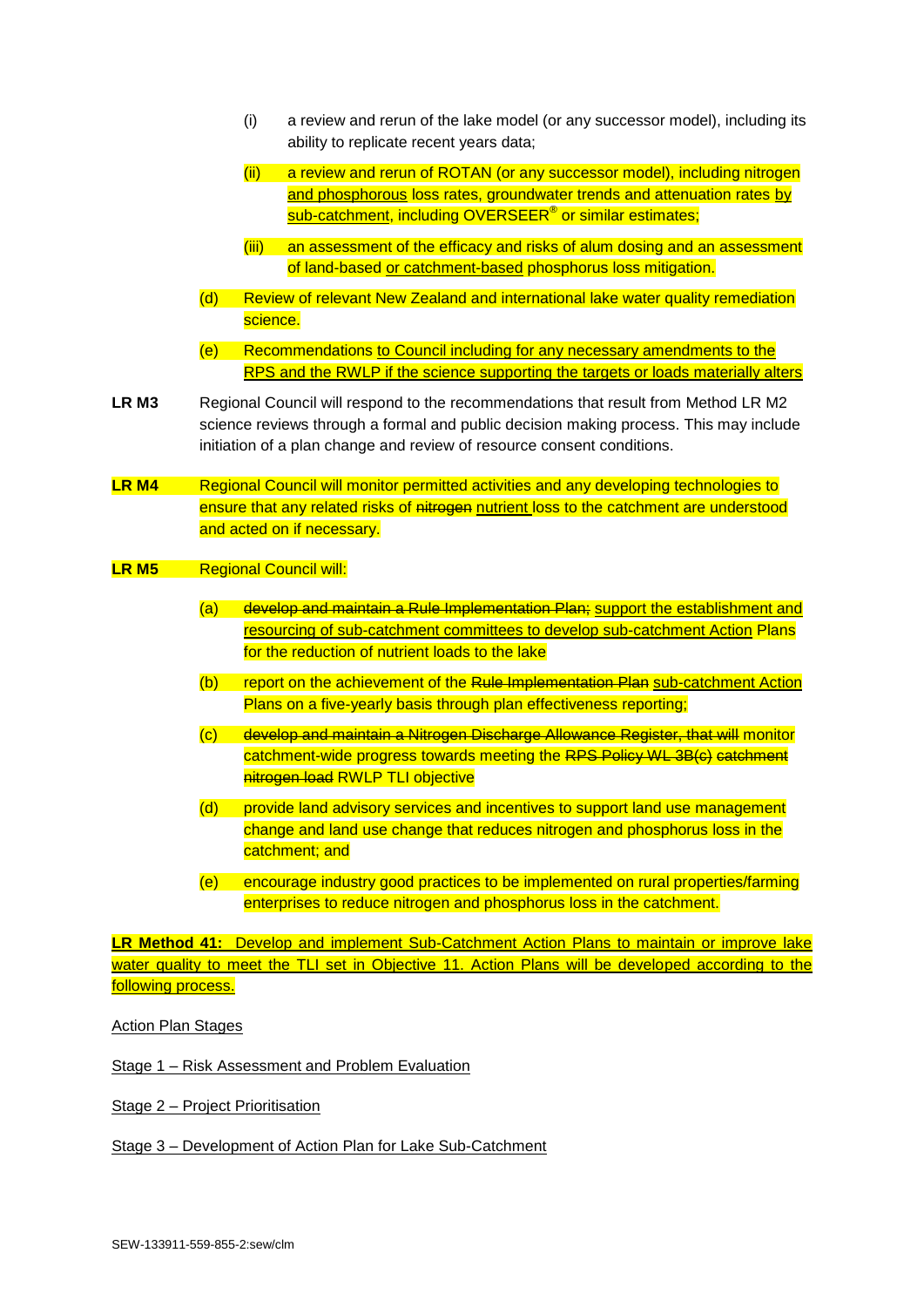(a) Where lake water quality exceeds the TLI and/or where nutrient loads exceed managed reduction targets

(i) Identify and quantify the lake water quality problem and any necessary research.

(ii) Identify and quantify the reduction of nitrogen and phosphorus required in the subcatchment to achieve the TLI or MRT

(iii) Estimate the contributing sources of nitrogen and phosphorus in the sub-catchment, and the effects of existing land uses and activities in the catchment on the lake's nutrient load.

(iv) Estimate the lag between actual land use change and lake water quality effects.

(v) Establish a timeline for developing an Action Plan for the lake sub-catchment.

(c) Develop and implement Stage 3 and 4 of the Action Plan in conjunction with an Action Plan Working Group comprising appropriate parties from the individual sub-catchment and an independent coordinator. The Action Plan Working Group will include, but is not limited to, Rotorua District Council, iwi, community groups, landowners, and relevant resource management agencies and industry representative groups. The main aims of Stage 3 of the Action Plan are:

(i) Identify factors that affect lake water quality and any necessary research.

(ii) Include equitable and workable provisions to address effects on existing land uses where it is necessary to restrict land use to maintain or improve water quality

Such provisions include, but are not limited to, criteria for possible financial assistance and land acquisition.

(iii) Identify efficient, cost-effective and equitable measures and options to reduce inputs of nitrogen and phosphorus from the lake catchment to maintain or improve lake water quality.

(iv) Determine if the TLI and/or MRTs can be realistically achieved, and a practicable timeline for achieving the target TLI and/or MRTs

(d) Identify the costs and benefits of different nutrient management and reduction methods. Such methods include, but are not limited to:

(i) Education on nutrient management;

(ii) Riparian retirement;

(iii) Constructed wetlands;

(iv) Sewage reticulation;

(v) Review of existing discharge consents in the catchment;

(vi) Land use changes;

(vii) Land purchase or lease;

(viii) Engineering works;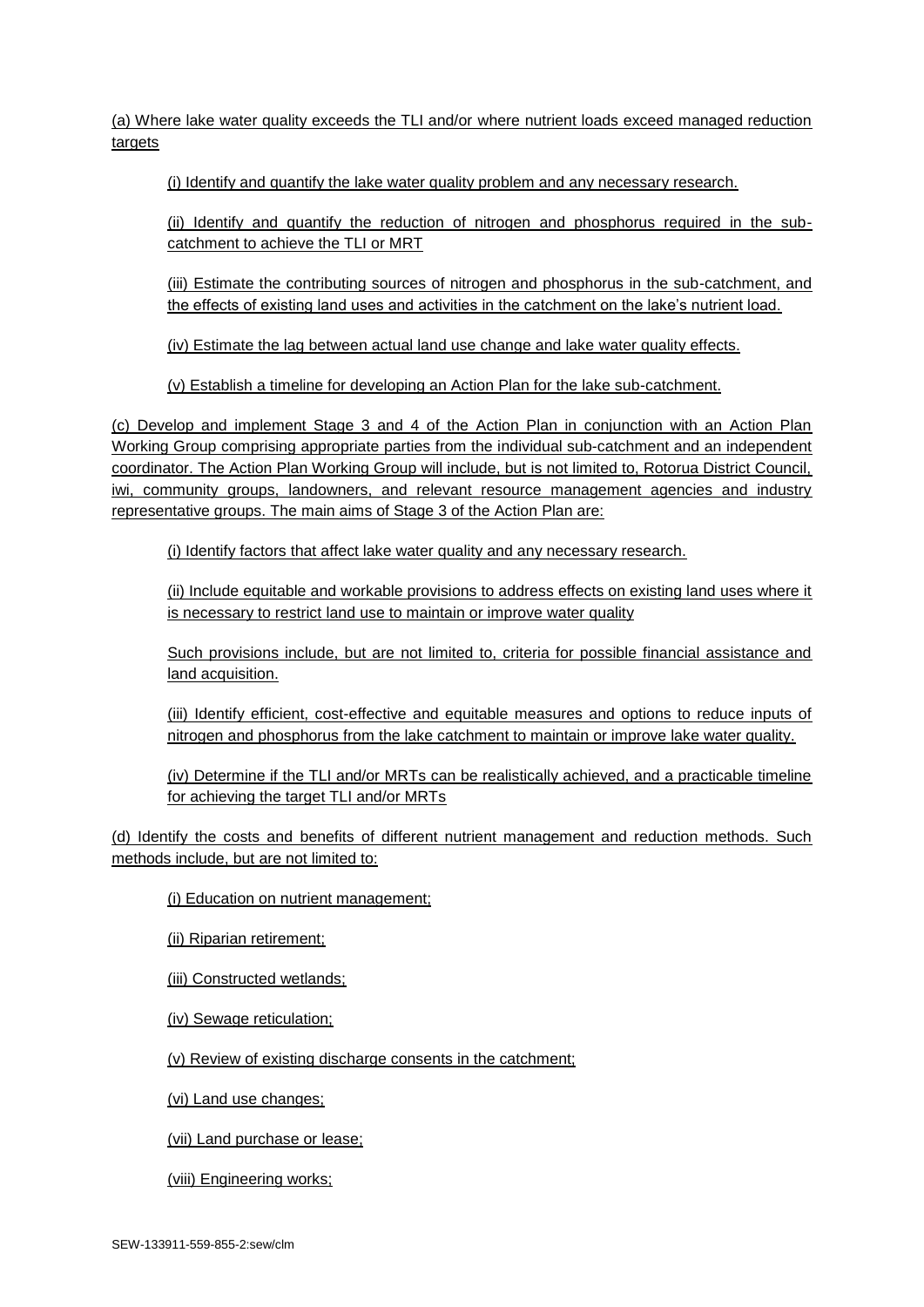## (ix) Nutrient trading systems.

(e) Take into account the macro-economic and micro-economic effects of lake water quality maintenance or improvement measures, including the value of land use and lake water quality to the catchment, district, region and wider community.

(f) Apply existing funding policies and other funding options for lake water quality maintenance or improvement works, including, but not limited to:

(i) Differential rating as a means of paying for works within the catchment.

(ii) Central government funding.

(iii) User charges.

(iv) Environmental Programmes.

(g) Determine if regulatory measures are necessary to control the discharge of nitrogen or phosphorus, or both, from land use activities in the lake catchment

(h) Document a timetable for implementing nutrient management and reduction options.

4 Stage 4 – Implementation and Monitoring of Action Plans

(a) Implement the lake water quality improvement measures identified and agreed to in Stage 3.

(b) Evaluate and report progress towards achieving the TLI in Objective 11 and/or MRTs to all

parties, and the community.

**New method:** add a method making provision for a process to recognise management practices and innovations which are not currently recognised in Overseer.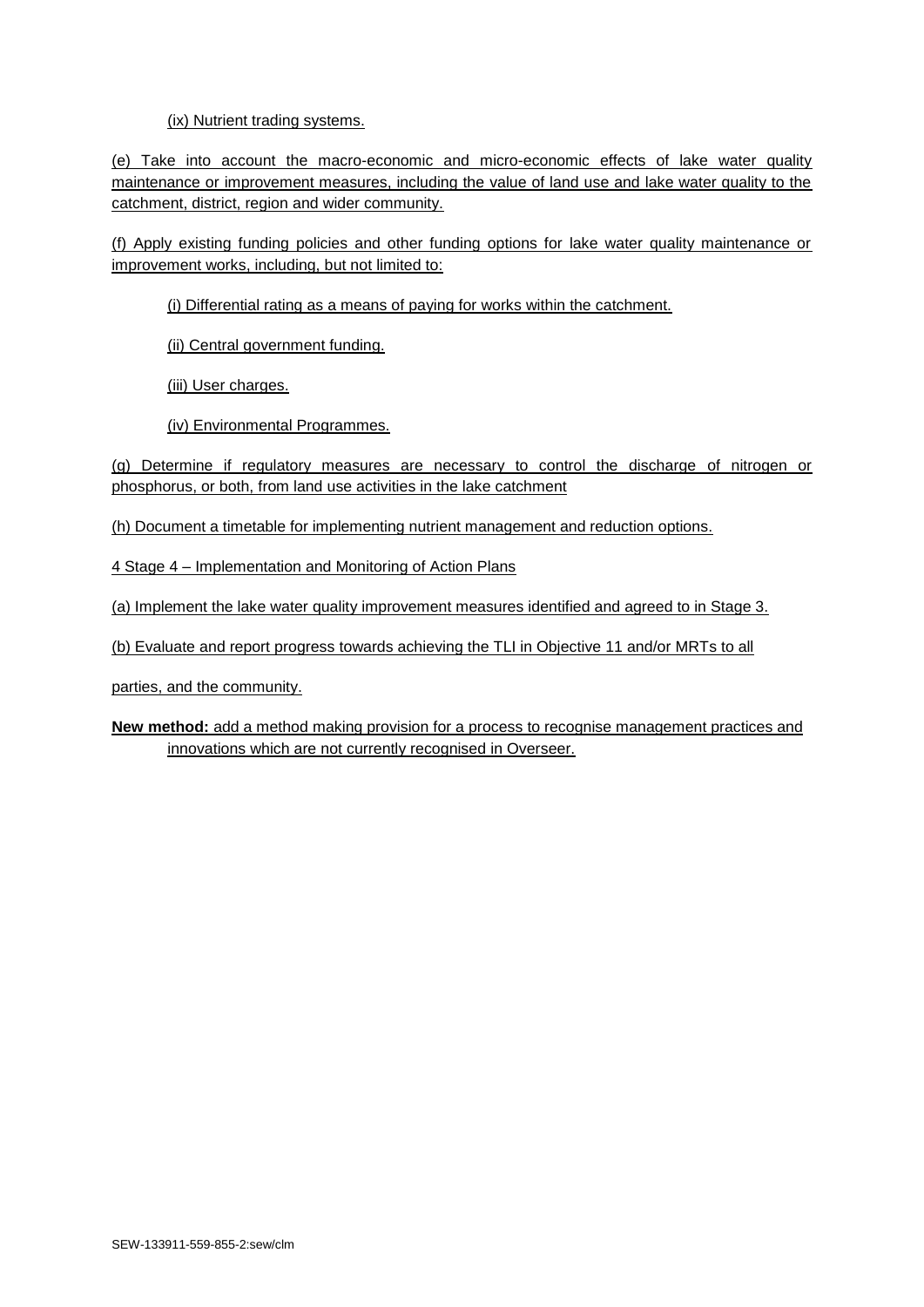## **RULES**

### **Rule 1 - Permitted Activity**

The use of land for farming activities/farming enterprises on properties which are less than 5 hectares in area are permitted provided the following condition is met:

- a) The farming activities/farming enterprises do not comprise of any of the following land use activities:
	- **Commercial cropping: or**
	- Commercial horticulture; or
	- Dairy farming.

## **Rule 2 - Permitted Activity**

The use of land for farming activities/farming enterprises on properties which are greater than 5 ha in area but less than 10 hectares in area are permitted provided the following conditions are met:

- a) The stocking rate on the property does not exceed the stocking rates specified in Schedule XX at any point in time; and
- b) The farming activities/farming enterprises do not comprise of any of the following land use activities:
	- Commercial cropping; or
	- Commercial horticulture; or
	- **Dairy farming**

#### **Rule 3 – Permitted Activity**

The use of land for farming activities/farming enterprises on properties which are greater than 10 hectares in area, or do not meet the conditions of Rules 1 and 2, are permitted provided the following conditions are met:

- a) The use of land for farming activities/farming enterprises on properties which are less than 40 hectares in area:
	- The farming activities/farming enterprises will establish a nutrient benchmark in accordance with Schedule AA and provide that information to Council by 2017, and will not exceed it
- b) The use of land for farming activities/farming enterprises on properties which are greater than 40 hectares in area:
	- The farming activities/farming enterprises have a lawfully established nutrient benchmark for the property and will not exceed it; or will establish a nutrient benchmark in accordance with Schedule AA and provide that information to Council by 2017, and will not exceed it
- For the purpose of Rule 3 nutrient benchmark means Council was provided with a register of the annual average export of nitrogen and phosphorus from the property for the agreed benchmarking period.

**Rule 4 – Controlled Activity**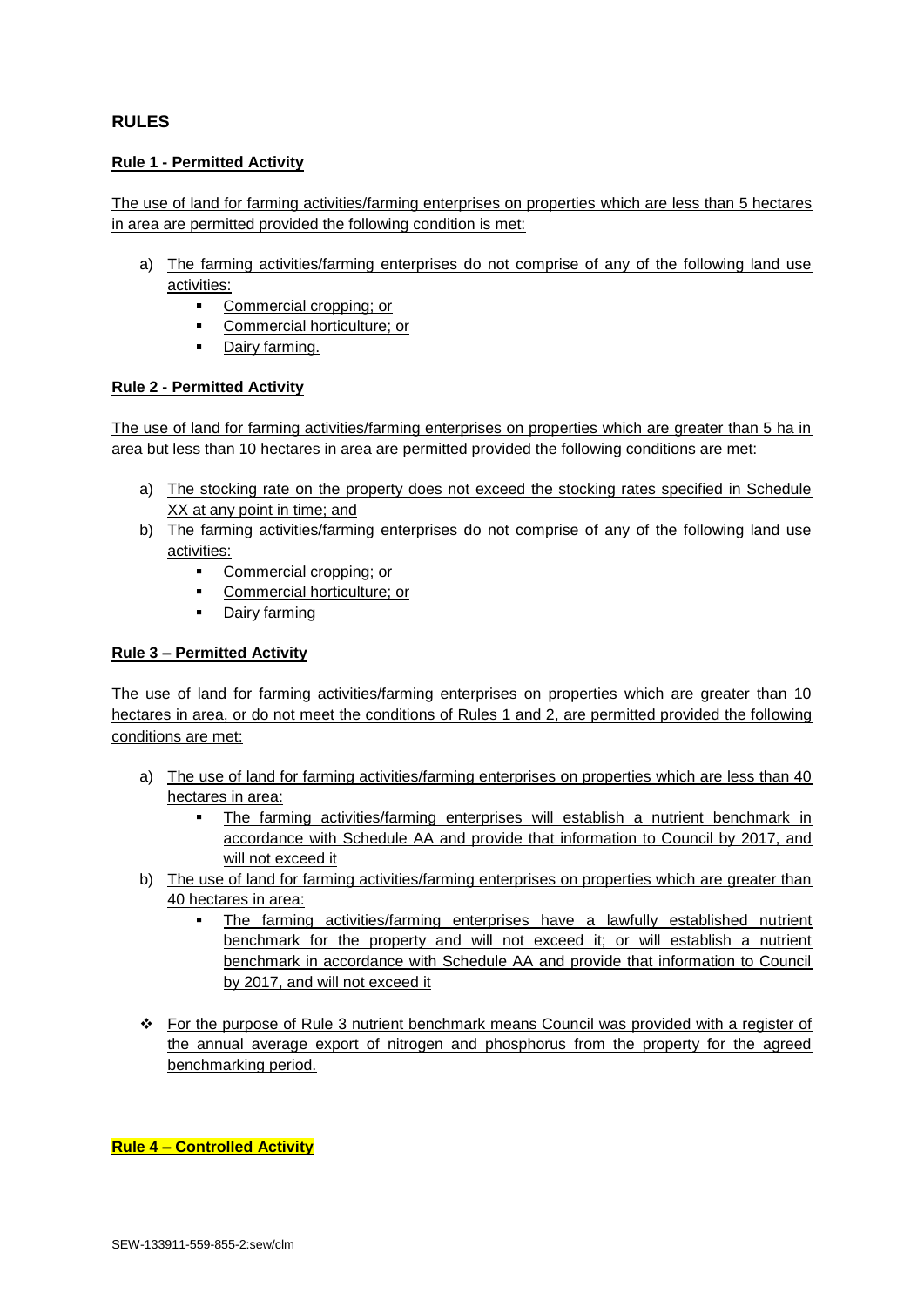The use of land for farming activities/farming enterprises on properties which do not meet Rule 3 is a controlled activity the following conditions are met:

- a) The increase in the export of nitrogen or phosphorous from the proposed farming activity/farming enterprise will be fully offset by the use of nutrient management measures on land within the same lake catchment; and
- b) The nutrient management measures used to fully offset the effects of the proposed land use do not occur on land which is covered by indigenous forest cover or is on land located within an urban area or lakeside settlement area

Matters of control

- a) Measures to offset adverse effects on water quality, including surface water and groundwater.
- b) Measures to avoid, remedy or mitigate adverse effects on aquatic ecosystems in streams and rivers.
- c) Aspects of the land use activity that cause an increase in the export of nitrogen or phosphorus from the activity.
- d) Measures to fully offset the increase in the export of nitrogen or phosphorus from the activity within the same lake catchment.
- e) Contractual arrangements with third parties where the offset measures are not applied on the property.
- f) Where the offset is not applied on the property, the change to the nutrient benchmark for both properties. The nutrient benchmark for the property where the land use activity will take place will increase, and the property where offset measures will take place will decrease accordingly.
- g) Information and monitoring requirements.

## **Rule 5 – Restricted Discretionary Activity**

The use of land for farming activities/farming enterprises on properties which do not meet Rule 4 is a Restricted Discretionary Activity:

#### Matters of Discretion

- a) Measures to offset adverse effects on water quality, including surface water and groundwater, including consideration of measures which may not be recognised in Overseer.
- b) Measures to avoid, remedy or mitigate adverse effects on aquatic ecosystems in streams and rivers.
- c) Aspects of the land use activity that cause an increase in the export of nitrogen or phosphorus from the activity.
- d) Measures to fully offset the increase in the export of nitrogen or phosphorus from the activity within the same lake catchment.
- e) Contractual arrangements with third parties where the offset measures are not applied on the property.
- f) Where the offset is not applied on the property, the change to the nutrient benchmark limit for both properties. The nutrient benchmark for the property where the land use activity will take place will increase, and the property where offset measures will take place will decrease accordingly.
- g) Information and monitoring requirements.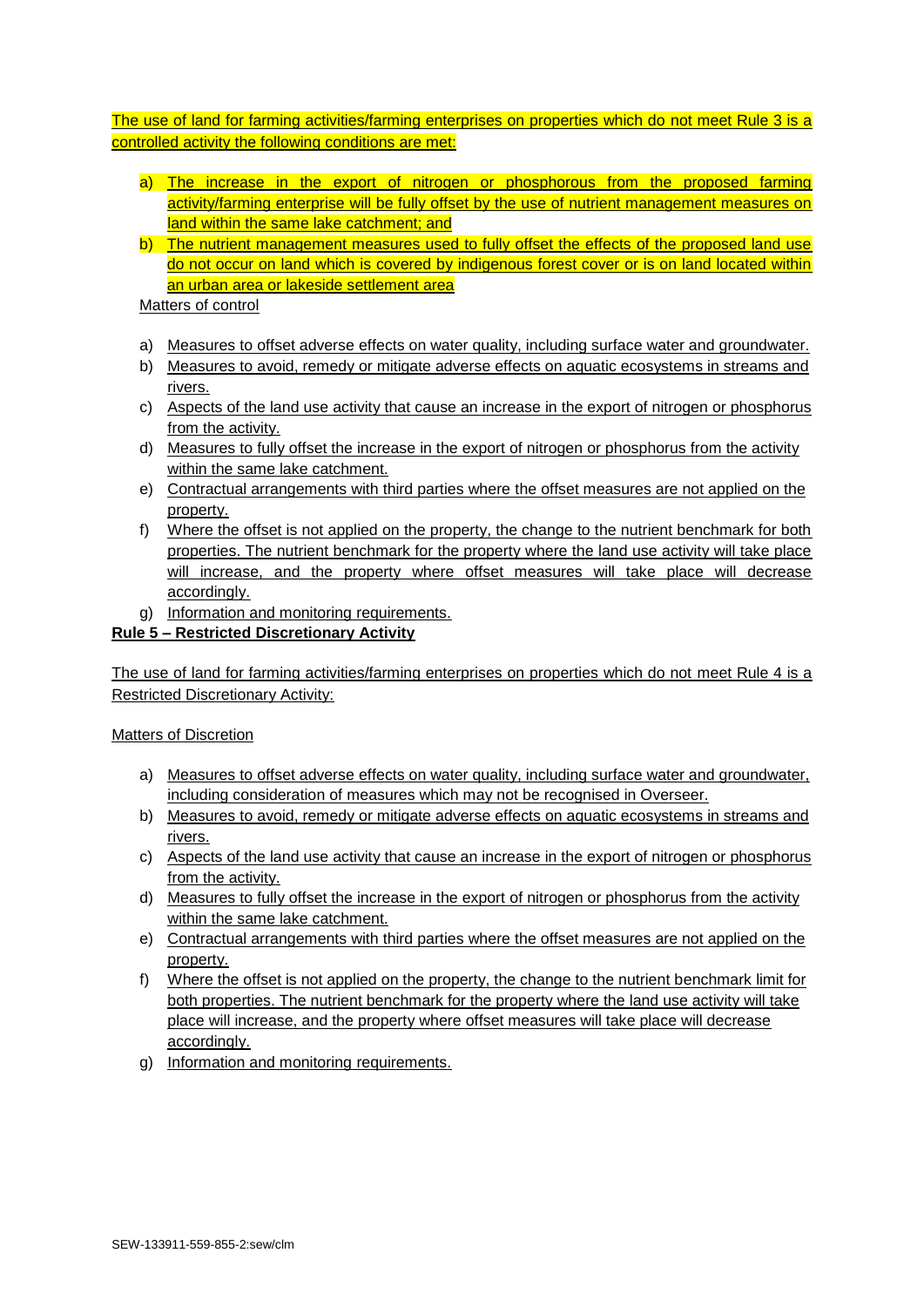## **SCHEDULES**

#### **Schedule AA - Nutrient Benchmark**

Information required for Nutrient benchmark

- 1) Land area;
- 2) Soils drainage class and soil characteristics;
- 3) Rainfall;
- 4) Slope/Topography;
- 5) Land cover and land uses on the property (including percentage of land area in different land uses);
- 6) Percentage of riparian area of rivers streams and lakeshore on the property that have been fenced, or in retirement plantings
- 7) Area of wetlands on the property.
- 8) Number of houses on the property.
- 9) Type of sewage treatment for the houses on the property.
- 10) Fertiliser application type and amount of fertiliser, and percentage of amount applied in May, June and July.
- 11) Type of livestock on the property.
- 12) Peak number of livestock by stock type.
- 13) For beef properties, the percentage of female livestock.
- 14) Number of livestock taken off the property, or put onto a wintering pad/loafing pad/feedpad during winter.
- 15) Where a wintering pad/loafing pad/feedpad is used, the waste treatment and disposal system for the wintering pad/loafing pad/feedpad.
- 16) Crop type(s), and area in each crop. This includes forestry.
- 17) Volume of irrigation.
- 18) Supplementary stock feed purchased or sold off-farm.
- 19) Description of other land management practices relevant to nutrient management.
- 20) Annual exports from the property (e.g. crops, livestock, milk solids etc).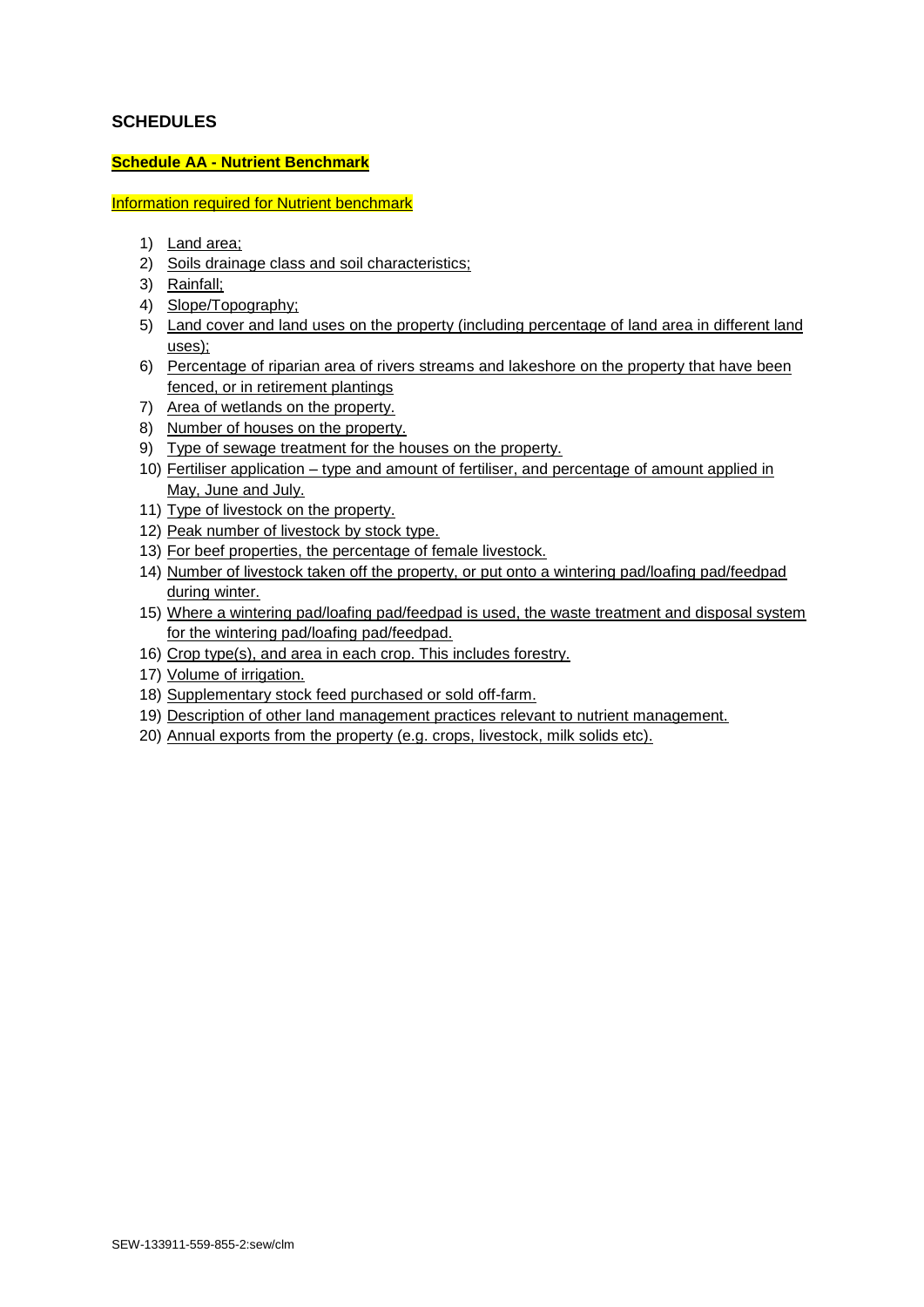#### **Schedule LR Six – Nitrogen Management Plan requirements**

#### *The aim of the Nitrogen Management Plan is to manage nutrient reduction so the property/farming enterprise meets the Nitrogen Discharge Allowance by 2032.*

A Nitrogen Management Plan shall be prepared in accordance with A or B below by a suitably qualified and experienced person.

The Nitrogen Management Plan shall take into account sources of nitrogen associated with the farming activity and identify all relevant-reasonable, practicable and affordable nitrogen management practices and mitigation measures.

The plan requirements will apply to:

- 1 A plan prepared for an individual property or farm enterprise; or
- 2 A plan prepared for an individual property which is part of a farming enterprise or a collective of pastoral properties.
- **A Nitrogen Management Plans prepared for an individual property or a farming enterprise as part of an industry environment management programme approved by the Bay of Plenty Regional Council.**
- **B Nutrient Management Plans prepared for an individual property or a farming enterprise that are not derived from an industry environment management programme.**

Nitrogen Management Plans shall contain as a minimum:

- 1 Property details:
	- (a) Physical address.
	- (b) Name of a contact person.
	- (c) Description of ownership structure.
	- (d) Legal description of the land and farm identifier as provided by Regional Council.
	- (e) Name and contact details of the person responsible for managing the property/farming enterprise if different from above.
- 2 A map(s) or aerial photograph at a scale that clearly shows:
	- (a) The boundaries of the property.
	- (b) A block map for the property/farming enterprise.
- 3 The start point on which nitrogen loss allocation is based, relevant Managed Reduction Targets and the Nitrogen Discharge Allowance allocated to the property/farming enterprise that must be achieved by 2032.
- 4 Any nitrogen benchmark under Rule 11 of the Regional Water and Land Plan.
- 5 A description of how each of the following management objectives, where relevant, will be met.
	- (a) *Nitrogen management:* To minimise nitrogen losses and achieve the Nitrogen Discharge Allowance allocated to the property/farming enterprise by 2032. The Nitrogen Management Plan must include:
		- (i) A nitrogen budget for the property/farming enterprise that matches the current system or use of the system.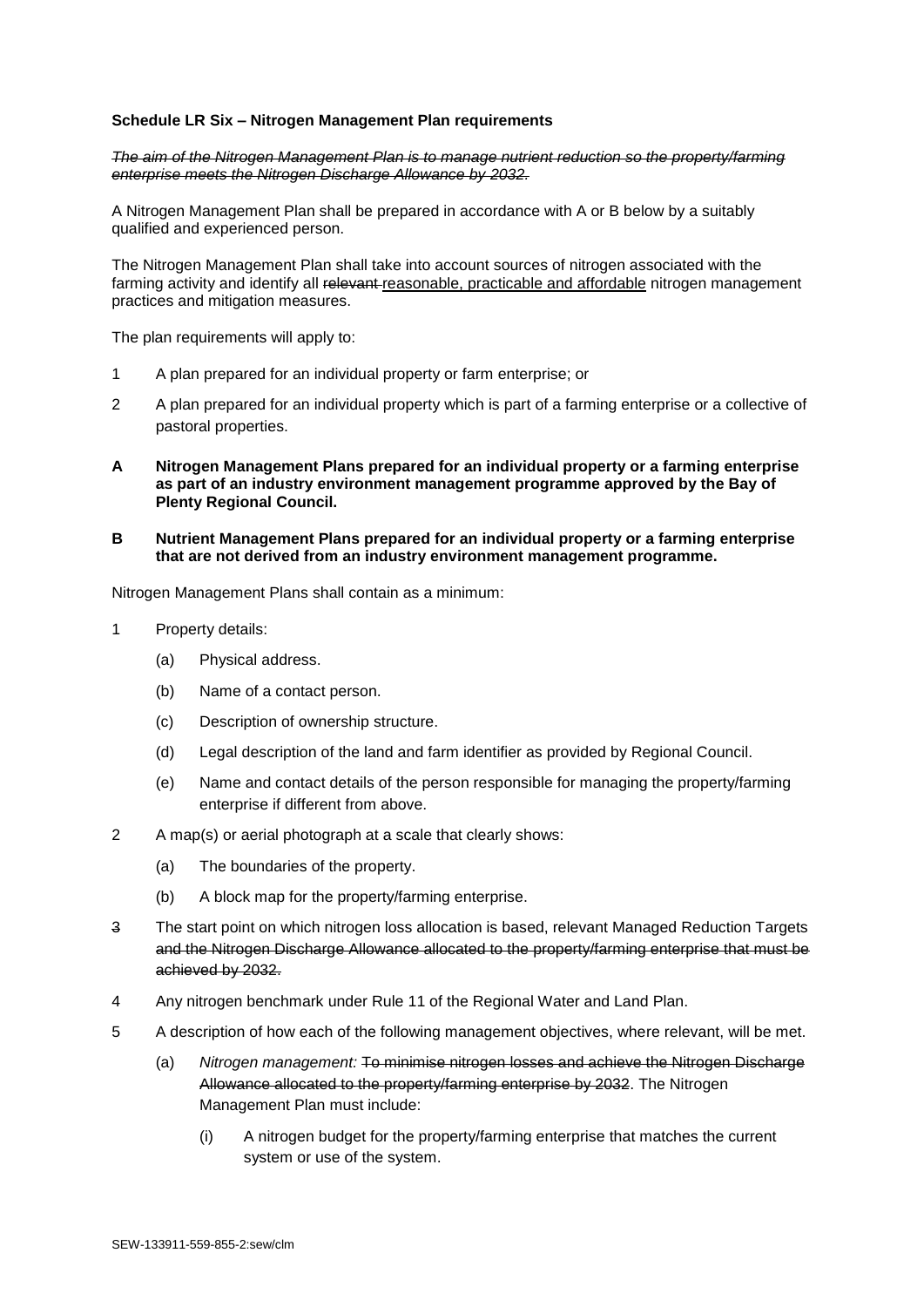- $\overline{f}$  A pathway, including a schedule of mitigation actions, that demonstrates managed reduction to achieve the Managed Reduction Targets and the 2032 Nitrogen Discharge Allowance in accordance with LR P8.
- (iii) The specific data and records that will be kept to measure compliance with specific targets and mitigation actions defined in 5(a)ii.
- (iv) A description of any specific risks related to nitrogen leaching and runoff risks and how these will be addressed.
- (b) *Phosphorus management:* To identify the environmental risks associated with phosphorus and sediment loss from the subject property, the significance of those risks and implementation of industry best practice management to avoid or reduce the risks.
- (c) *Effluent management:* To manage the risks associated with the operation of effluent systems to ensure effluent systems are compliant with consent conditions (including permitted activity standards) every day of the year.
- (d) *Gorse management:* To manage gorse to minimise nitrogen losses.
- (e) Water irrigation management: To operate water irrigation systems in a way that minimises nitrogen losses from the property.
- (f) *Fertiliser management:* To manage the risks associated with the application of fertiliser. Fertiliser must be applied in accordance with the Code of Practice for Nutrient Management 2013 or as updated; and either
	- (i) the Spreadmark Code of Practice 2015 or as updated; or
	- (ii) With spreading equipment that is maintained and self-calibrated to Spreadmark Code of Practice standards.
- 6 Nitrogen budgets must be prepared using the OVERSEER<sup>®</sup> Nutrient Budget model (or an alternative model authorised by the Regional Council) in accordance with Policy LR P13 and LR P14.
- 7 Nitrogen Management Plans shall be updated:
	- (i) at no more than five yearly intervals from 1 June 2017; and
	- (ii) in response to a significant farm system change; or
	- (iii) in response to the addition or removal of leased land or land with contractual arrangements in support of a property/farming enterprise; or
	- (iv) on the transfer of Nitrogen Discharge Allowances; or
	- (v) on the transfer of Managed Reduction Offsets to meet a Managed Reduction Target; or
	- (vi) by agreement with the Chief Executive of the Regional Council.

All updated Nitrogen Management Plans must meet the intent of the original Nitrogen Management Plan and include an updated nitrogen budget.

*The information requested by the Bay of Plenty Regional Council shall be provided in an electronic format compatible with Regional Council information systems and may include but shall not be limited*  to the following reports from OVERSEER<sup>®</sup> or their equivalent if an alternative model is used: Nutrient *Budget, Nitrogen, Summary, and Nitrogen Overview.*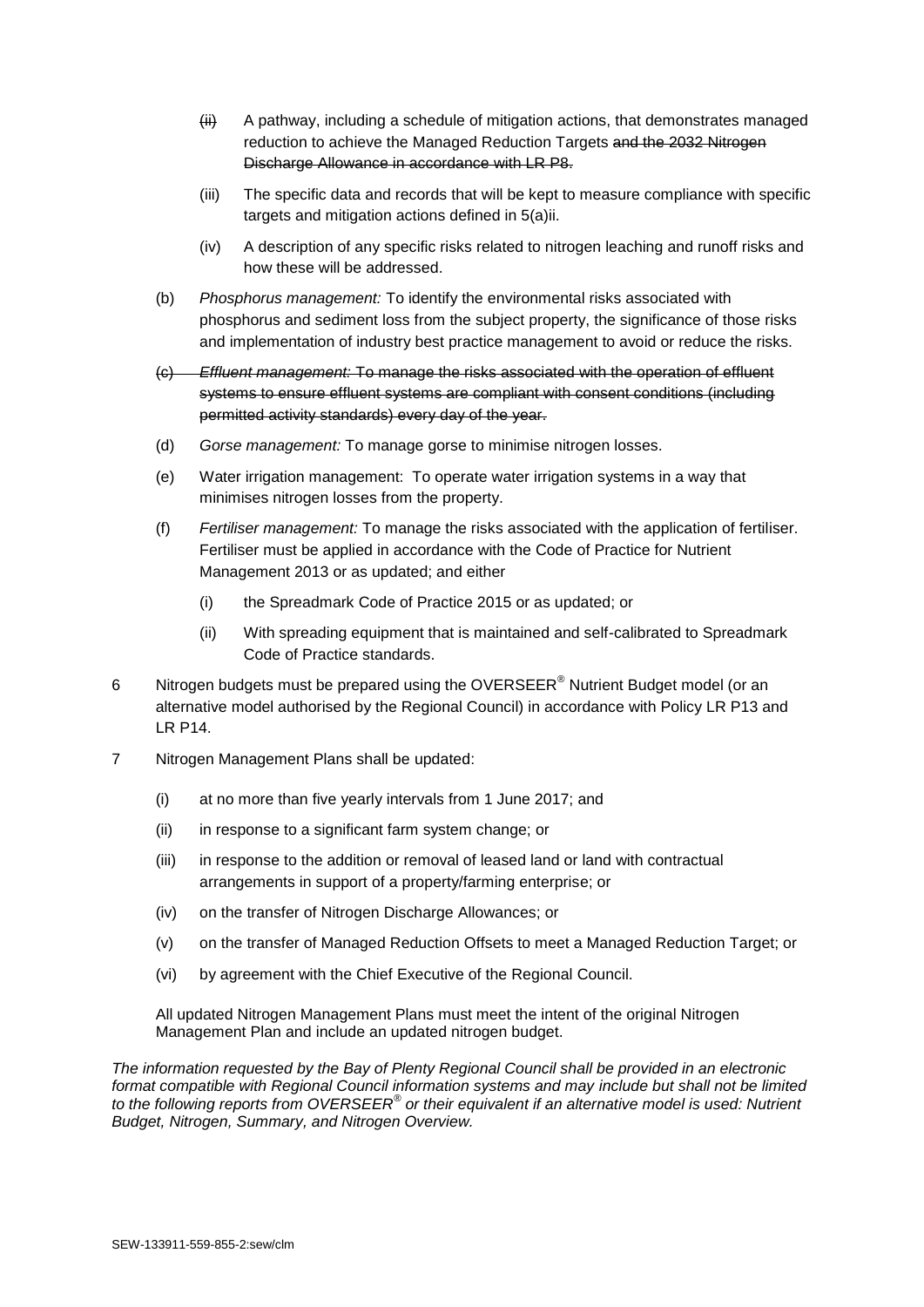## **APPENDIX 4: Planning Report on Stocking Rate Table**

## **Plan Change 10 Hearing**

## **Response to Panel's request for information**

## **TOPIC: Application of Stocking Rate Table**

## (a) **Introduction**

The stocking rate table (Schedule LR Two) is designed to provide a basic framework for defining permitted activities. The requirement for a permitted activity is that they are simple and certain. Permitted activities should not be open to or require interpretation. A simply way of viewing the requirement is whether someone could visit a property and know whether the activities were permitted or not.

The stocking rate table therefore provides a maximum number of stock per hectare. As notified the stocking rate table deliberately does not take into account:

- Geophysical characteristics of the land
- Climate
- Seasonality (in terms of stock management over time)
- Breeds/types
- Weight ranges.

It provides only a basic framework of stocking rates based on a nitrogen leaching rate of about 18 kg of Nitrogen per hectare per year. More specifically:

*The limitations on stock numbers set by the stocking rate table is intended to permit a farm system that:*

- *a. Achieve the lowest practical stocking rate that will allow effective management of low intensity lifestyle block pastures;*
- *b. Can favour a beef policy (≈ 70% cattle as a proportion of all livestock);*
- *c. Achieve a leaching rate similar to 17.9 kg N/ha/year (based on OVERSEER version 6.2.0), given 17.9 kg N/ha/year was established as the bottom of the drystock sector NDA allocation range.*

See *Methodology for creation of NDA reference files and stocking rate table August 2015, Perrin Ag.*

Discussions on permitted activities need to reference the balance of the rule framework. The stocking rate is unlikely to provide for commercial operations – in which case a consent pathway is most likely to be appropriate.

## (b) **Submissions**

A number of submissions have asked for the stocking rate table to be extended to cover other attributes of stock management – such as breeds that are different from the commonly observed breed types that have been used to construct the stocking rates.

Submitters have also discussed adding weight to the stocking rate assessment. This is where difficulties start to arise with "simple and certain". It is not likely that a person could visit a property and make a permitted activity assessment based on weight of animals.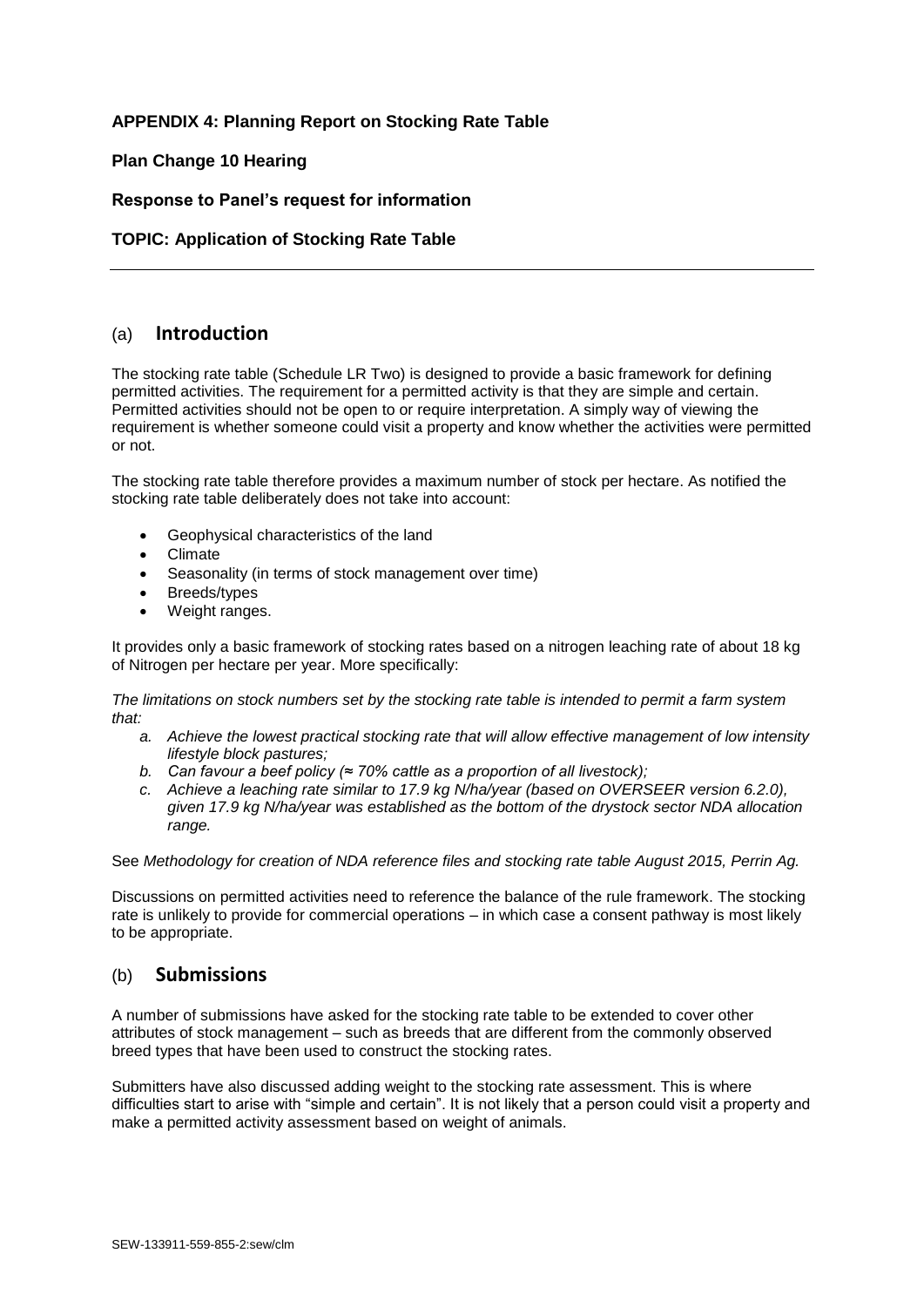Other submissions have highlighted the different levels of rainfall and soil types present across the catchment and have noted the impacts this may have on growth rate of grass, nitrogen losses and suitable stocking rates.

This concerns have also been raised in submissions received opposing the stocking rate numbers of deer, horses and goats and the use of Overseer to determine these rates.

# (c) **Potential amendments**

A meeting was held with those submitters who had concerns with the stocking rate table and were available to attend. Of the 15 submitters who placed submissions on Schedule LR Two eight were either in attendance or represented. It was noted that a number of submitters may not have been able to attend due to work commitments. The concerns raised by those submitters who were not in attendance were taken into account with identification of potential amendments. A range of options are outlined below.

Option 1 - Provide a methodology for how other breeds could be accommodated. The text below (an amendment to the explanatory text that follows the Schedule LR Two) provides one possible avenue for this:

For animal species not listed in Schedule LR Two Four<sup>4</sup> (such as outdoor pigs), or for animal breeds significantly outside standard animal performance definitions\*, the corresponding maximum stocking rate under permitted Rule LR R4 is 10 Revised Stock Units per hectare. Note that a revised stock unit corresponds to an annual animal feed intake of 6000 Megajoules of Metabolisable energy which in turn equates to an annual pasture dry matter intake of approximately 550 kg.

\*For the purposes of Schedule LR Two, the relevant standard animal performance definitions are listed in Table 1, Section 7.1 of *Methodology for creation of NDA reference files and stocking rate table Version 2* (Perrin Ag Consultants Ltd, February 2016).

#### **Advice Note:**

If you are not sure how to assess Revised Stock Units or how to find the animal performance definitions, you should contact a land management officer at Bay of Plenty Regional Council.

This would require the relevant Perrin Ag February 2016 Report material to be referenced. It has been replaced in the Section 42A Report version with the December 2016 version (which excludes the Stocking rate table background information). Both sets of information (the new reference file and stocking rate table methodologies) would need to be referenced for this approach.

#### Option 2 – Simplify the table

A number of submitters have identified that that table is too complex and could be simplified. It is also noted that there are some categories that would not be able to be enforced by Council compliance officer (i.e. brooding mares). A review of the table identified that a number of stock classes have the same restriction per hectare and total hectares required (i.e. thoroughbred and large hack), allowing such stock classes to be combined without reducing the ability to achieve the overall permitted loss rate. This approach is only relevant to the horse and deer stock classes.

#### Option 3- Provide for a stage reduction over time.

This approach was identified as a way to reduce the social impacts associated with reducing horse numbers within the catchment. It is noted that within Rotorua the majority of horses within the catchment would be used for recreational purposes rather than economic gain.

Feedback received from submitters highlighted that the amount of time invested into maintaining and training horses resulted in a personal attachment to the horse with these being considered as a 'pet' and having a significant role in the dynamics of a family. Therefore it is noted by Council that reducing horse numbers within a short period of time could result in social impacts.

<sup>-</sup><sup>4</sup> Typo in Proposed PC10 to be corrected.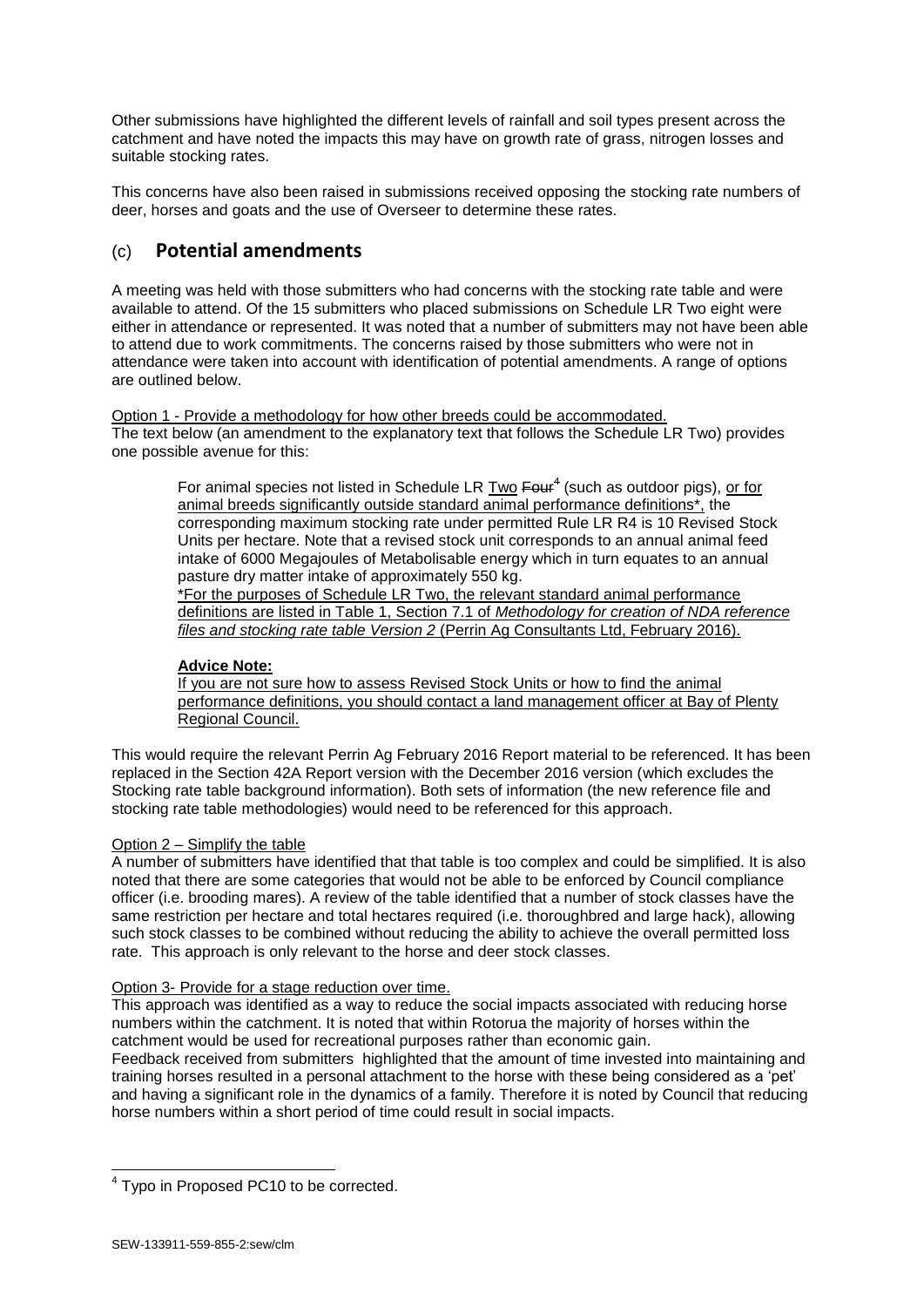In instances where it is undesirable to comply with the stocking rate table as required by rule LRR4 there is the ability to comply with rule LRR5. This continues to have a permitted activity status, but provides for the current level of activity to continue out to 2022 subject to annual land use information records being submitted to Council and to show that there has been no further increase in effective area, nitrogen inputs or stocking rates. This approach provides an option to those impacted to delay the reduction of stock number (including horses) belong to reduce any social and economic impacts. In 2022 Rule LRR7 provides an avenue to continue the provision of annual land use information to Council and remain as a permitted activity subject to conditions. Therefore it is considered that PPC10 provides a range of approaches to reduce the social and economic impact, along with the cost of compliance with PPC10.

It is noted that that 2032 is the set date from which losses over 435tN/yr is not provided for by the RPS. Another suggestion from submitters was to alter the table to provide for a staged reduction when it comes to horses to ensure that the stocking rate table is complied with by this time. This would also remove the need for annual land use records to be submitted to Council, with this not being supported by submitters.

|                    | <b>July 2022</b>                   | <b>July 2027</b> | 2032 |  |
|--------------------|------------------------------------|------------------|------|--|
|                    | Total horses allowed per hectare   |                  |      |  |
| <b>Stock Class</b> |                                    |                  |      |  |
| Pony               | 6.3                                | 4.2              | 2.1  |  |
| Small Hack         | 4.5                                | 3.2              | 1.6  |  |
| Large Hack         | 3.0                                | 2.0              | 1.0  |  |
|                    | Total hectares required per animal |                  |      |  |
| <b>Stock Class</b> |                                    |                  |      |  |
| Pony               | 0.16                               | 0.32             | 0.48 |  |
| Small Hack         | 0.21                               | 0.42             | 0.64 |  |
| Large Hack         | 0.32                               | 0.64             | 0.96 |  |

The staged reduction would align with the timeframes of the managed reduction targets included within nutrient (nitrogen) management plans. An example of how this may work is provided below.

#### Option 4 – Review the stocking rate for Deer

Discussions with submitters identified the option to review the stocking rate for Deer. This has resulted in amending the performance definition used for a 1-2 year stag in the Schedule LR2. The revised definition is now a Red stag starting the year at 55kg live weight and being slaughtered (average date of December) at 100kg live weight and cutting 0.3kg velvet as a spiker. The previous definition was a stag on farm for the whole year, growing fast and cutting approximately 0.6kg velvet (not the 2kg originally reported).

This change sees the revised stock unit for this animal class drop from 2.3 RSU/deer to 0.9 RSU/deer and the number of R1 stags able to be carried lifted from 4.2 stags/ha to 13.2 stags/ha. This is a higher allowable stocking rate than the R1 hind equivalent as these stags are only on farm for a portion of the year, even though their daily feed intake is higher than that of a hind.

#### Option 5 - Development of a stocking rate table for different areas of the catchment.

As outlined above the stocking rate table does not reflect the geophysical characteristics of the land or climate. Different areas of the catchment have different levels of rainfall and micro-climate effecting nitrogen losses. This could impact the level of stock provided for onsite whilst upholding the permitted loss rate of 17.9kgN/ha.

To reflect this there is the option of developing a range of stocking table tables for each area of the catchment. It is noted that the eastern area of the lake catchment received lower rainfall than the western side of the catchment. This approach could result in lower stocking rates for the western catchment. Given the high level of lifestyle blocks under 10ha present within the western area this approach would increase economic and social impacts of the stocking rate table, and would not resolve the submission points received.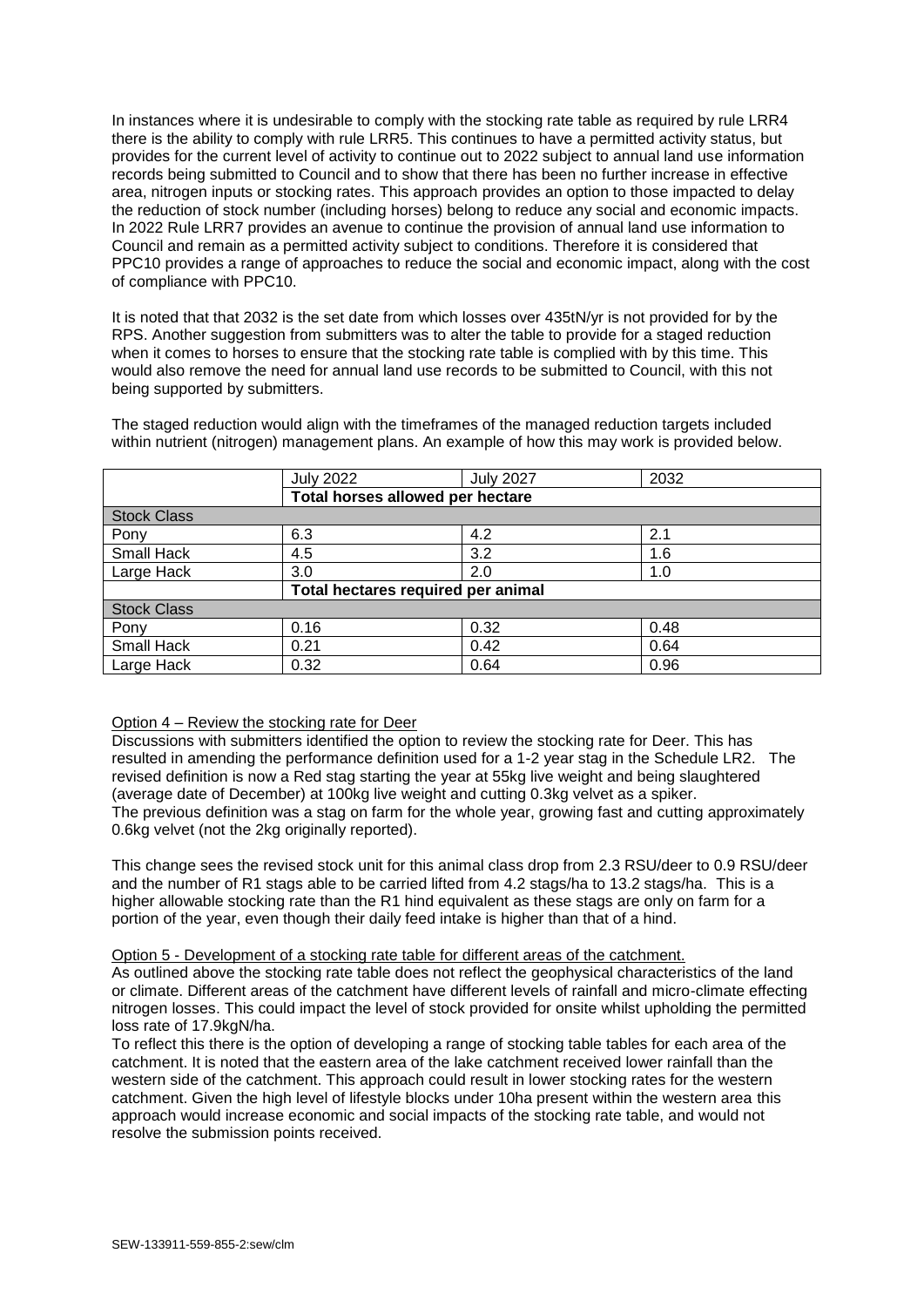Due to the complexity of this approach and the inability to resolve the concerns raised by submitters rating to stock numbers having one stocking rate table across the catchment continues to be supported by Council staff.

#### Option 6 - Increasing the permitted loss rate from 17.9kgN/Ha

The general outcome from the meetings held with submitters was that the numbers provided for per hectare of land were too small and did not reflect what was required to manage grass and weed growth within lifestyle lots.

The numbers outlined within the stocking rate have been generated by Overseer and are based on what stocking rate of each stock class would be able to comply with the permitted level of 18kgN/ha. Increasing the permitted loss rate would effectively allocate more of the available nitrogen to smaller blocks (under 10ha) and reduce the allocation provided to lots/enterprise over 10ha in size, if no corresponding reduction is made elsewhere.

It is considered that this level of impact would need to be considered and addressed through a plan change in the future to enable those impacted to have the opportunity to submit.

## **Staff conclusion**

It is **recommended** that proposed Option 1, 2 and 4 be implemented. Option 1 provides a pathway for stock classes not listed within Schedule LR2. Option 2 reduces the complexity of the table by combining stock classes that have the same or similar land requirements, whilst Option 4 reflects more accurate calculations of deer numbers.

The other options are considered complex and increase the risk of not complying with the permitted loss rate causing the reallocation of nitrogen within the catchment.

It should be noted that due to time constraints these proposed revisions have not be provided to submitters to gain approval or further input.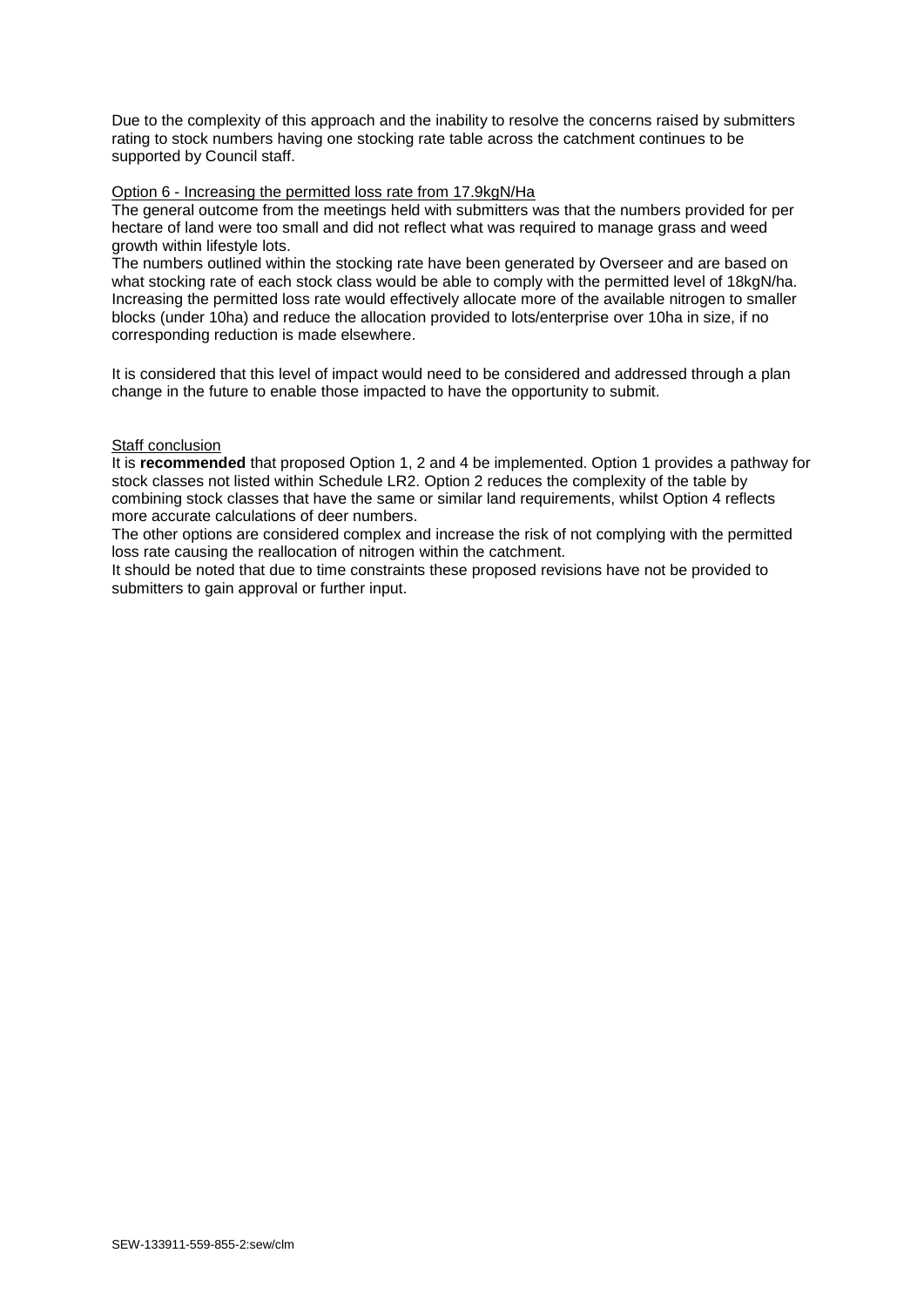## **APPENDIX 5 Planning Report on Inclusion of NOF attributes from NPS-FM 2014**

## **Plan Change 10 Hearing**

## **Response to Panel's request for information**

## **TOPIC: Relationship of NPS-FM to PPC10, including attributes and limits**

#### **1. Introduction**

During the presentation of Council's evidence the Hearing Panel requested Council staff provide information on how the Proposed Plan Change 10 (PPC10) could be amended to acknowledge its role in implementing the NPS-FM. This included identifying if there was scope to include the relevant NOF attributes within PPC10, with these based on the additional information provided by Professor Hamilton relating to the TLI of 4.2.

In addition to this the Hearing Panel requested clarification on whether the 435tN/yr was considered a limit under the NPS-FM and there were a number of questions about the interrelationship between PPC10 and the NPS-FM process for the Rotorua lakes. Each of these matters are responded to below.

#### **2. Relationship of the NPS Freshwater Management and PPC10**

To implement the NPS Freshwater Management (NPS-FM) the Regional Council will need to carry out consultation/engagement processes with the communities of the Rotorua Lakes at a water management area or sub-water management area (i.e., multiple engagement groupings) scale. These processes may be lengthy – depending on the specific requirements for limit setting for each lake. There is no set view as yet as to the order that the lakes will be addressed in – or whether they can be grouped on the basis of similar issues.

The Rotorua Lakes include the five under the Rule 11 nutrient capping rule framework and the seven with no specific current protection from nutrient exports from land or from the effects of land conversion. The risk presented by exposure to current and potential nutrient inflows is likely to contribute to prioritisation of consultation/engagement.

Lake Rotorua is one of the five rule 11 lakes. However the focus on this lake due to its significance has provided the means to define a sustainable lake load of nitrogen to achieve the Lake's Trophic Level Index (TLI) objective. This sustainable lake load was recently confirmed through a statutory process and it is now contained within the operative Regional Policy Statement. As a result of the PPC10 process the sustainable load for phosphorus has been further researched. The identified sustainable phosphorus load is intended to be achieved through non-regulatory actions and through reductions achieved via Nutrient Management Plans required by PPC10.

Through the NPS-FM process that will encompass all the Rotorua lakes there is no intention of re-visiting the National Objective Framework attributes that have been addressed through PPC10 (i.e. total nitrogen and phosphorus). The exception to this statement is that, as verbally communicated to the Panel by Mr Lamb, if the outcome of science reviews under Method 2 indicated a need to alter a trajectory of seeking nitrogen reductions in the future then this would need to be considered by the Regional Council. Method 2 describes a commitment being made by the Regional Council to a future process.

For Lake Rotorua, and for all other Rotorua Lakes, the balance of NOF attributes that are not determined by the relevant TLIs will need to be considered, along with any other attributes that Council adopts as appropriate measures for freshwater values and eventually at some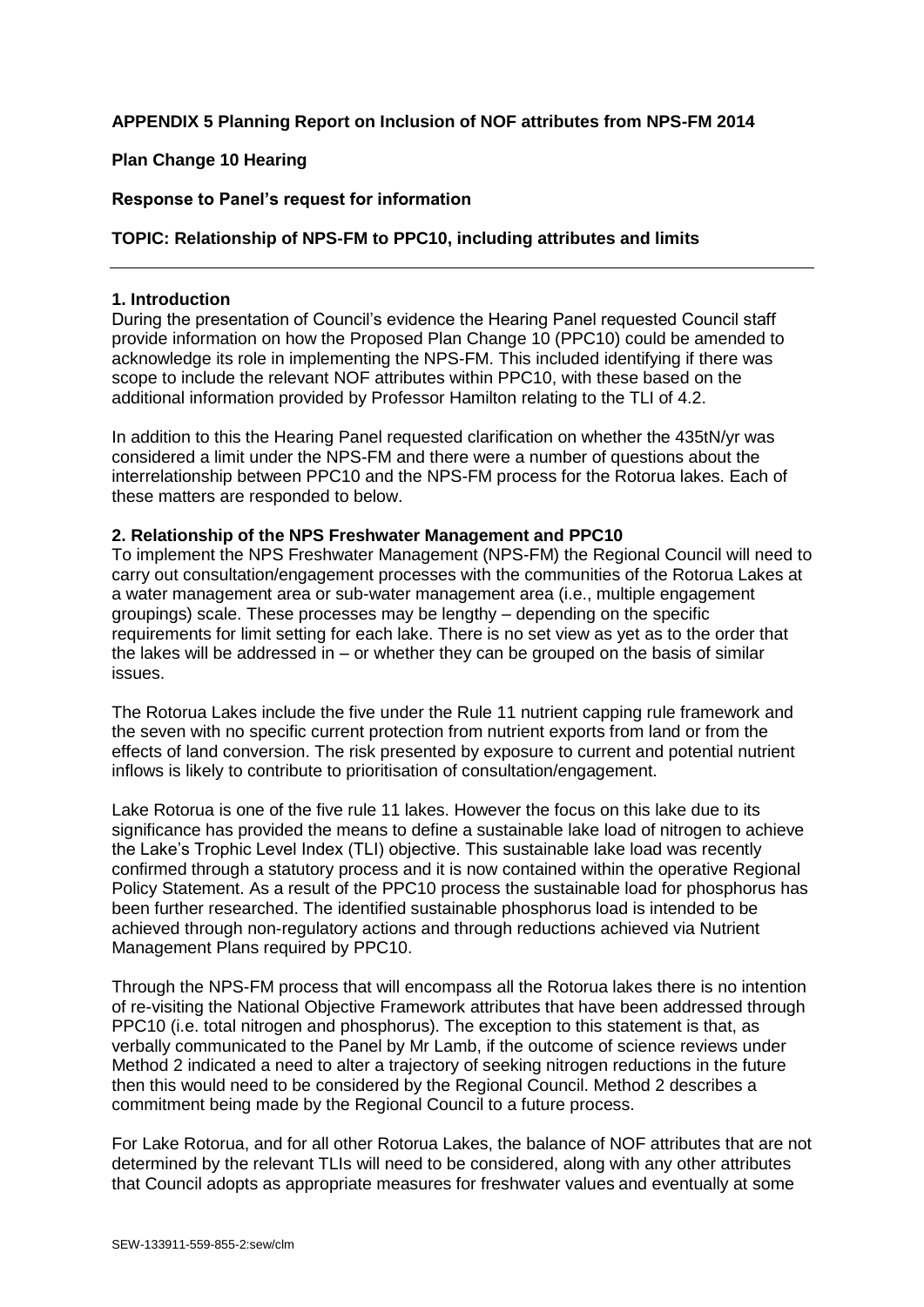point in the future implemented through plan changes. The degree of consideration will be defined by the significance of each attribute to lake health and community values. For Lake Rotorua, nitrogen and phosphorus and their relationship with the Lake's TLI are the focus for the Regional Council and community. This leads to a partial fulfilment of the NPS-FM against the NOF attributes.

Given the nature of limit setting community processes, and the range of lakes needing to be addressed, it is uncertain when future plan changes would be promulgated to address the balance of NOF attributes for Lake Rotorua.

## **3. Is the 435tN/yr sustainable load a limit under the NPS-FM**

*3.1 Limits identified by the Operative Bay of Plenty Regional Policy Statement* The Bay of Plenty Regional Policy Statement includes the following objective relating to the Rotorua lakes:

*Objective 28: Enhance the water quality in the lakes of the Rotorua district and other catchments at risk.*

A number of RPS policies are relevant to this objective include Policies WL2B, WL3B, WL5B and WL6B. These are provided within Attachment A.

As outlined within Policy WL2B, Lake Rotorua is defined as a catchment at risk. The explanation for this policy states that catchments at risk are the subject of several subsequent policies directing regional plan provisions to require the establishment of contaminant discharge limits and the managed reduction of contaminants in excess of any limits.

Policy WL3B enforces this guidance by requiring limits to be established. Specific mention is given to the Rotorua Te Arawa Lakes specifying that the limits shall relate to the amount of nitrogen and phosphorus that can enter each lake and in the case of Lake Rotorua the policy sets the nitrogen limit to achieve the targeted TLI as being 435tN/yr. This provides alignment with the TLI targets set within the regional plan, and ensures that the regional plan is upholding the intent of the RPS with regard to Objective 28 and its supporting policies.

Policy WL 5B and WL 6B relate to the allocation of capacity of the lake or reduction of contaminants to ensure that the limit specified within policy WL3B is met, this being the policy that has set the 435tN limit.

It is noted that the issues and explanatory text for each policy within the RPS refers to the 435tN/yr being both a target and limit however the above review of the RPS policies (which have more legal weight than explanatory text) makes it clear that the 435tN/yr is intended to be a limit, with the TLI treated as the target. This is supported by the explanation for Policy WL 3B which states *'nutrient limits are necessary to meet the regional community's water quality targets for all at-risk catchments within the Rotorua Te Arawa lakes area'.* 

#### *3.2 RPS limits compared to limits within the NPS-FM*

The NPS-FM requires freshwater objectives to be established, these being defined as an intended environmental outcome for a freshwater management unit (FMU). Policy A2 specifies that where the FMU does not meet the objectives Council is required to specify targets to be achieved within a specified timeframe.

The National Policy Statement for freshwater management defines limit as being '*the maximum amount of resource use available, which allows a freshwater objective to be met.'*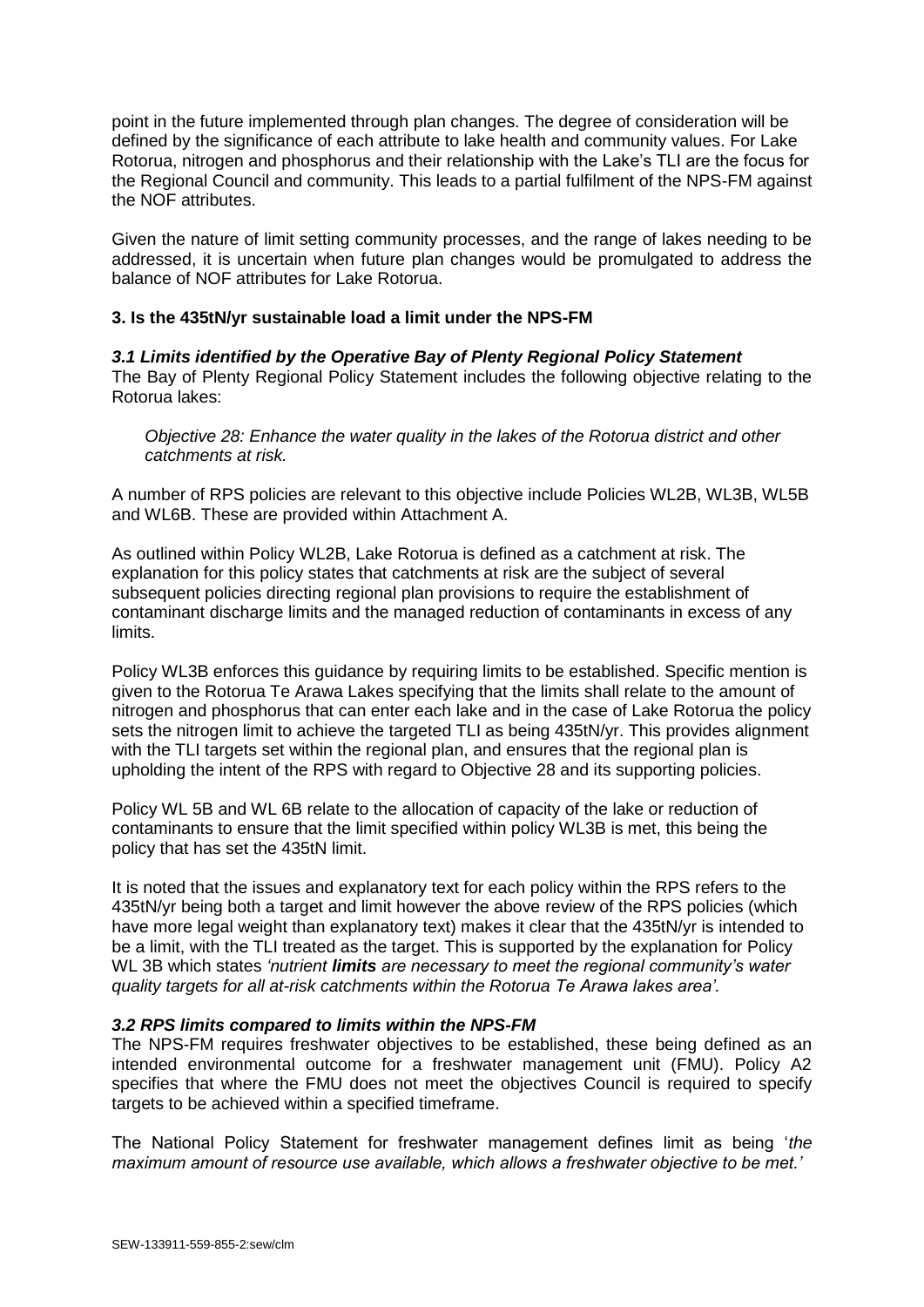As outlined above the RPS has set the limit for nitrogen losses to Lake Rotorua as being 435tN/yr under Policy WL3B. This effectively identifies the maximum resource use (in this case the assimilative capacity of the lake to accept nitrogen) available on an annual basis to allow for the community TLI target and objective of 4.2 to be met. This aligns with the NPS-FM definition of 'limit'.

However the NPS-FM also defines the term 'target' with this being '*a limit that must be met at a defined time in the future. This meaning only applies in the context of over allocation.'*  Over-allocation is deemed to be a situation '*where the resource has been allocated to users beyond a limit or is being used to a point where a freshwater objective is no longer being met.'* 

In the case of Lake Rotorua the current nitrogen load to Lake Rotorua is 755tN/yr which clearly shows the lake to be over allocated. Whilst the policies do not explicitly set a date for which the limit is required to be reached Policy WL6B does specify a date after which no discharges will be authorised that that result in the limit being exceeded.

This effectively results in the requirement that the limit must be achieved by 2032 causing the 435tN/yr to be considered as a target under the NPS-FM. Given that the definition of 'target' refers to a limit, it is considered that PPC10 upholds the intent of the NPS-FM.

## **4. Inclusion of NOF attributes within PPC10**

The TLI of 4.2 is the freshwater objective for Lake Rotorua. The RPS has commenced the implementation of the NPS-FM by specify a limit within Policy WL3B that intends to help to achieve this objective.

Nitrogen and phosphorus are the only inputs that influence a TLI and there a number of different nitrogen and phosphorus ratios that can be identified within the TLI parameters. However with the RPS having set the 435tN/yr target the only corresponding phosphorus target would be 37tP/yr. Based on the TLI outcome and nitrogen and phosphorus limits Professor David Hamilton identified the associated bands for the relevant attributes within the NPS-FM.

Given that PPC10 will result in the above limits for each attribute it is considered that the inclusion of this table does not deviate from the intent of PPC10 and will provide background information on the state of Lake Rotorua upon the target of 435tN/yr being achieved.

It is considered that relevant objectives and policies supporting these attribute states might be included in the upcoming WMA process. This would also be the case for other attributes such as ammonia or E-coli. If required further rules relating to phosphorus could also be included at this time if deemed to be required.

## **4.1 Relevant Submissions on including NPS-FM material**

The submission received from Federated Farmers requested the inclusion of text and a table relating to the implementation of the NPS-FM. However this submission also noted opposition to the use of the TLI and reliance on the process completed to identify this TLI as being suitable to meet the requirements of the NPS-FM. As a result the submitter considers that PPC10 does not uphold the NPS-FM. Council's response to this submission disagreed with this perspective. The text relating to the implementation of the NPS-FM from the submission is provided below: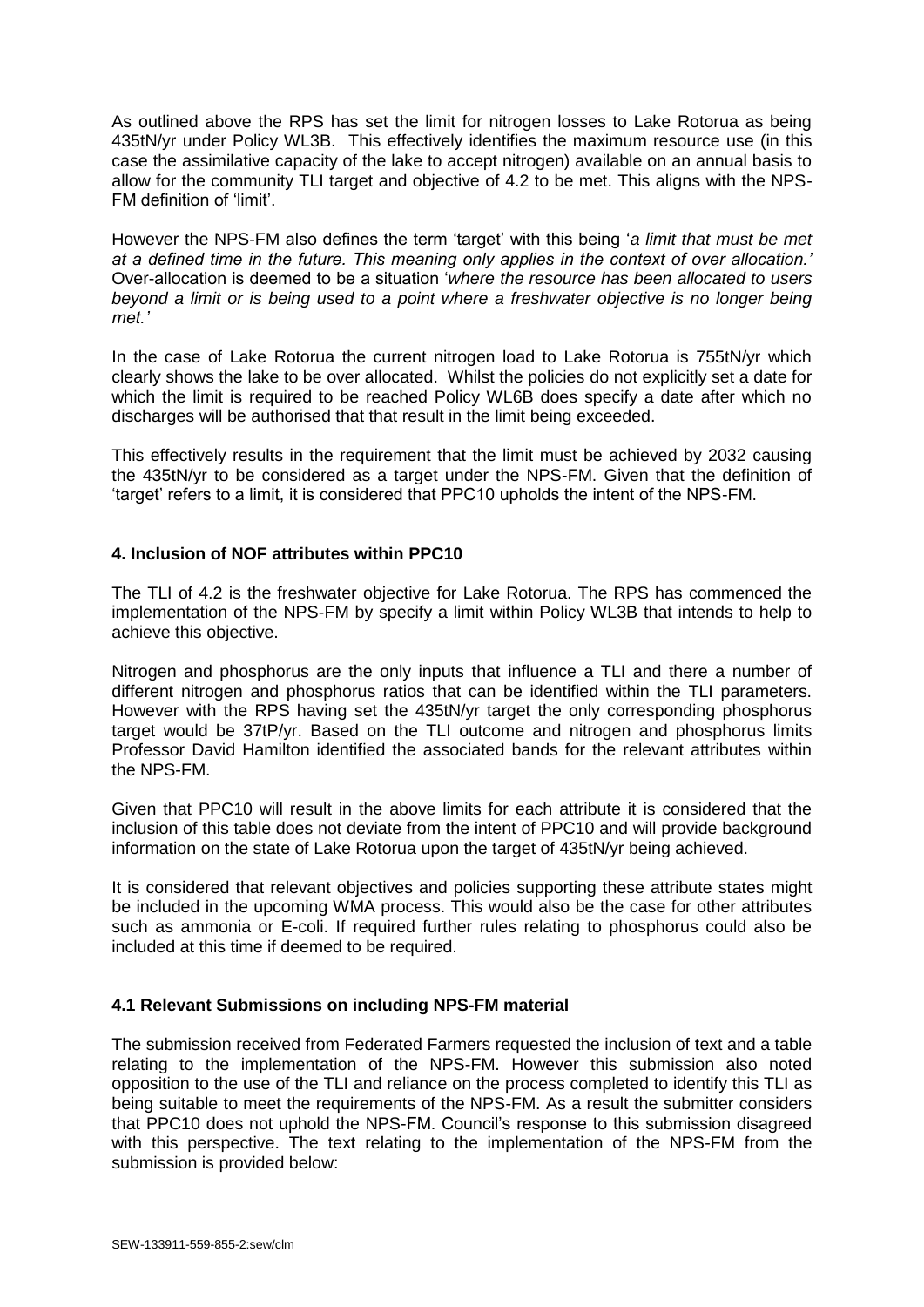Page 28 of the submission requests the following information to be included (relevant extracts copied below):

#### *Lake Rotorua: State, Trends, Targets*

*In 2011, the NPS-FW introduced a National Objectives Framework (NOF) with compulsory values for safeguarding indigenous ecosystems, including bands and national bottomlines for lake water quality.* 

*The compulsory value for safeguarding ecosystems directs that the outcome should be that ecological processes are maintained, there is a range and diversity of indigenous fauna and flora, and there is resilience to change.* 

*Matters to take into account include management of adverse effects of excessive nutrients, high sediment levels, low oxygen, invasive species and changes in flow regime.* 

*The compulsory value for safeguarding the health and mauri of the people includes managing levels of bacteria to support secondary contact recreation.* 

*The following table shows 2012 lake data in the NOF Bands: bracketed values are the TLI target parameters thought to reflect water quality in the post-war period*

| <b>NOF Lakes</b><br><b>Ecosystem Health</b>                                                | ТP<br>$mg/m3$ ,<br>median | ΤN<br>mq/m<br>3,<br>media<br>n | <b>Chlorophyll</b><br>mg/m3<br>$mg/m3$ ,<br>median |
|--------------------------------------------------------------------------------------------|---------------------------|--------------------------------|----------------------------------------------------|
| A healthy ecological<br>communities                                                        |                           |                                |                                                    |
| <b>B</b> slight algae impacts<br>from elevated<br>nutrients                                | 15 (20)                   | 334<br>(300)                   |                                                    |
| <b>C</b> moderate algae<br>impacts from elevated<br>nutrients                              |                           |                                | 7(10)                                              |
| <b>D</b> excessive algae,<br>losing oxygen in<br>bottom waters, at risk<br>of regime shift |                           |                                |                                                    |

*The NOF requirements will be considered as part of the Rotorua Lakes WMA, including with attention to the lake managed flow regime, introduced species impacts, and potentially broader indicators for safeguarding the indigenous fauna and flora in the lake. Work to date has been relatively limited but includes:* 

*An overview report on taonga and mahinga kai species recording the collapse of the customary fisheries for inanga and kokopu after the introduction of trout A review of crustacean zooplankton communities over 40 years from 1955-1995 which* 

*found that, despite major changes in nutrient inputs, species composition had not changed.* 

The request to include the NoF attribute table within the introduction of PPC10 aligns with the recommended approach by Council staff if the Hearing Panel deem the inclusion of the NOF attribute table to be required.

#### **4.2 Conclusions on inclusion of NPS-FM material**

It is considered that including a table identifying the attributes and relevant states within the introduction of PPC10 will provide clarification on how PPC10 implements the NPS-FM in regard to nitrogen and what state the Lake will be in across the relevant attributes upon the TLI of 4.2 being achieved, of which PPC10 has a significant role.

If the Panel consider such clarification is required the below table, using information presented by Professor Hamilton, is recommended to be included.

*Achieving the sustainable nitrogen load for Lake Rotorua also forms part of the National Policy Statement for Freshwater Management (NPSFM 2014) implementation. This along with any reductions achieved in phosphorus through nutrient management plans will help to achieve a*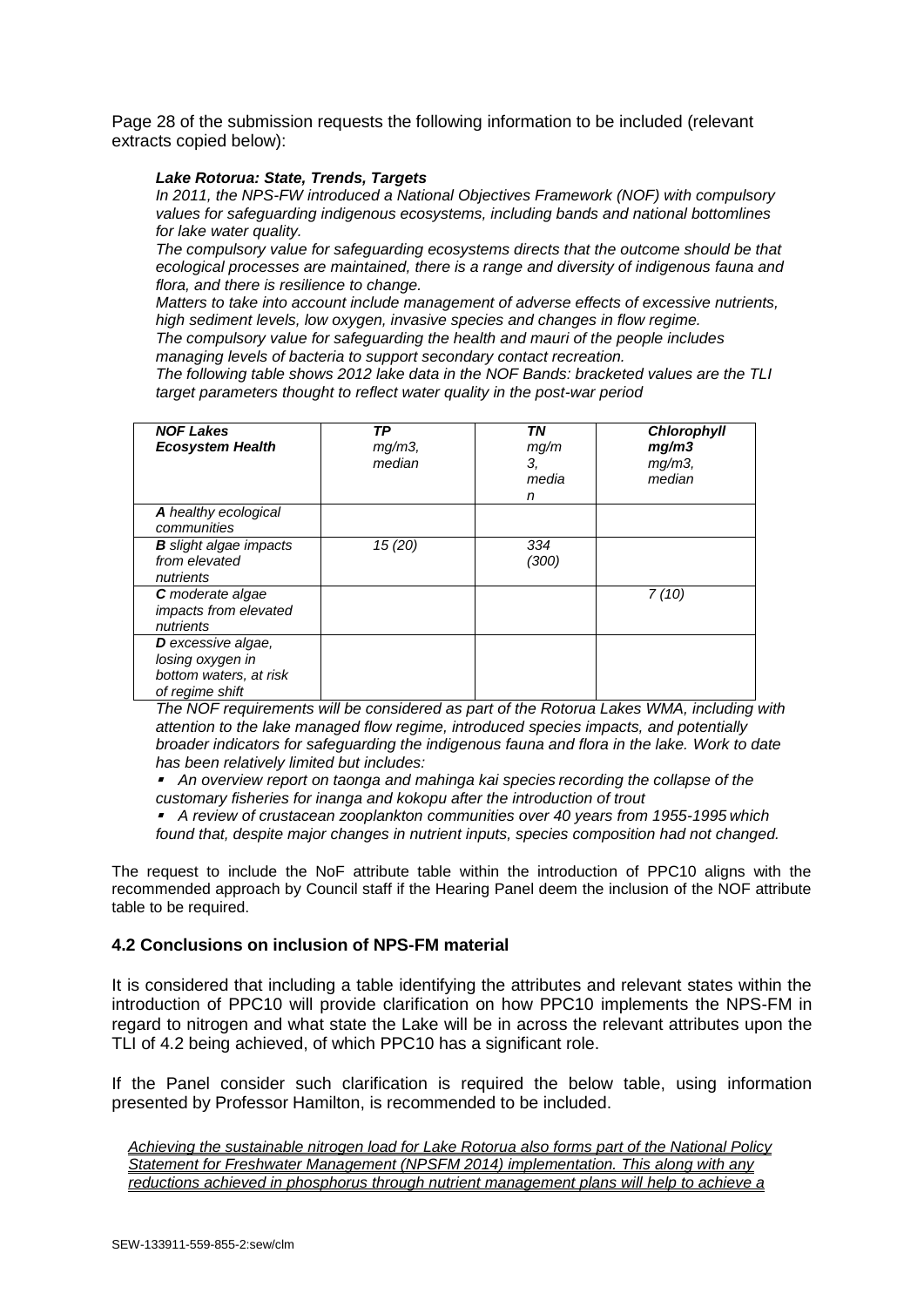*TLI of 4.2 this being a target set by the Rotorua community and contained within Objective 11 of this regional plan. This target effectively identifies the limits for a number of attributes listed within the NPS-FM including Phytoplankton, Total Nitrogen. Total Phosphorus and Cyanobacteria.*

| <b>Attribute</b>                           | <b>Attribute Unit</b>                                    | <b>Attribute State</b> | <b>Numeric Attribute</b><br><b>State</b>                                   |
|--------------------------------------------|----------------------------------------------------------|------------------------|----------------------------------------------------------------------------|
| Phytoplankton<br>(Trophic State)           | $mg/m3$ (milligrams<br>chlorophyll-a per<br>cubic metre) | C band                 | 10 mg m <sup>-3</sup>                                                      |
| <b>Total Nitrogen</b><br>(Trophic State)   | $mg/m3$ (milligrams<br>per cubic metre)                  | B band                 | 300 mg m <sup>-3</sup>                                                     |
| <b>Total Phosphorus</b><br>(Trophic State) | $mg/m3$ (milligrams<br>per cubic metre)                  | <b>B</b> Band          | 20 mg m <sup>-3</sup>                                                      |
| Cyanobacteria                              | Biovolume – $mm^3/L$<br>or cell content                  | A band                 | $\leq$ 0.5mm <sup>3</sup> /L or<br>≤500 cells/mL of<br>total cyanobacteria |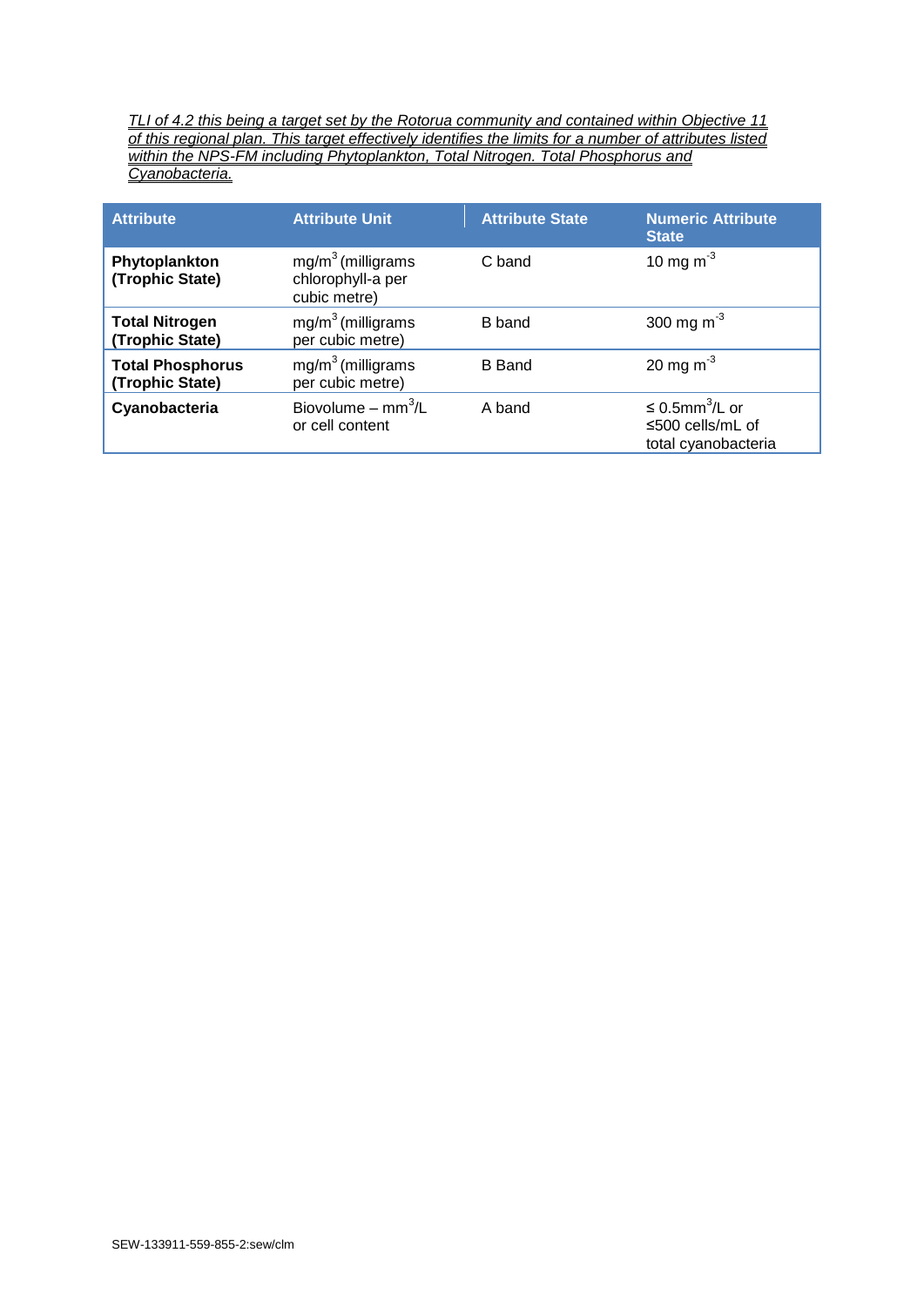## **Attachment A – Relevant Policies from the Regional Policy Statement**

#### *Policy WL 2B: Defining catchments at risk*

*Control contaminant discharges in the following catchments at risk:* 

*(a) The catchments of Lakes Rotoiti, Rotorua, Rotoehu, Ōkaro, Ōkāreka, Rotomā, Ōkataina, Tarawera, Tikitapu, Rotokākahi, Rerewhakaaitu and Rotomāhana; and* 

(b) The catchments of other water bodies when they are defined and included in the Regional *Water and Land Plan or Regional Coastal Environment Plan. Consideration of whether a catchment is at risk will have regard to whether it has significant values (e.g. cultural, ecological, economic, recreational) that may be adversely affected by land use or land use change or have limited capacity to assimilate discharges of contaminants without affecting those values.*

#### *Policy WL 3B: Establishing limits for contaminants entering catchments at risk*

*Establish limits for the total amount of specified contaminants that enter the receiving waters within a catchment at risk including:* 

*(a) Contaminants to be managed to avoid compromising public health and each catchment's ecology, mauri, fishability, swimmability and aesthetics;* 

*(b) For the Rotorua Te Arawa Lakes the amount of nitrogen and phosphorus that can enter each lake in order to achieve its target trophic level index; and*

*(c) For Lake Rotorua the total amount of nitrogen that enters the lake shall not exceed 435 tonnes per annum.*

In this explanation for this policy it is noted that *nutrient limits are necessary to meet the regional community's water quality targets for all at-risk catchments within the Rotorua Te Arawa lakes area.*

#### *Policy WL 5B: Allocating the capacity to assimilate contaminants*

*Allocate among land use activities the capacity of Rotorua Te Arawa lakes and other water bodies in catchments at risk to assimilate contaminants within the limits established in accordance with Policy WL 3B having regard to the following principles and considerations:* 

- *(a) Equity/Fairness, including intergenerational equity;*
- *(b) Extent of the immediate impact;*
- *(c) Public and private benefits and costs;*
- *(d) Iwi land ownership and its status including any Crown obligation;*
- *(e) Cultural values;*
- *(f) Resource use efficiency;*
- *(g) Existing land use;*
- *(h) Existing on farm capital investment; and*
- *(i) Ease of transfer of the allocation.*

#### *Policy WL 6B: Managing the reduction of nutrient losses*

*Require, including by way of rules, the managed reduction of any nutrient losses that are in excess of the limits established under Policy WL 3B by ensuring that:* 

*(a) Rural production land use activities minimise their loss of nutrients as far as is reasonably practicable by implementing on-farm best management practices;* 

*(b) Any land use change that is required within the Rotorua Te Arawa lakes catchments to achieve the limits takes into account an equitable balancing of public and private costs and benefits; and* 

*(c) No discharges shall be authorised beyond 2032 that result in the limit for Lake Rotorua being exceeded. A catchment intermediate target for the managed reduction of nitrogen loss is to be set to achieve 70% of the required reduction from 746 t/yr to 435 t/yr by 2022.*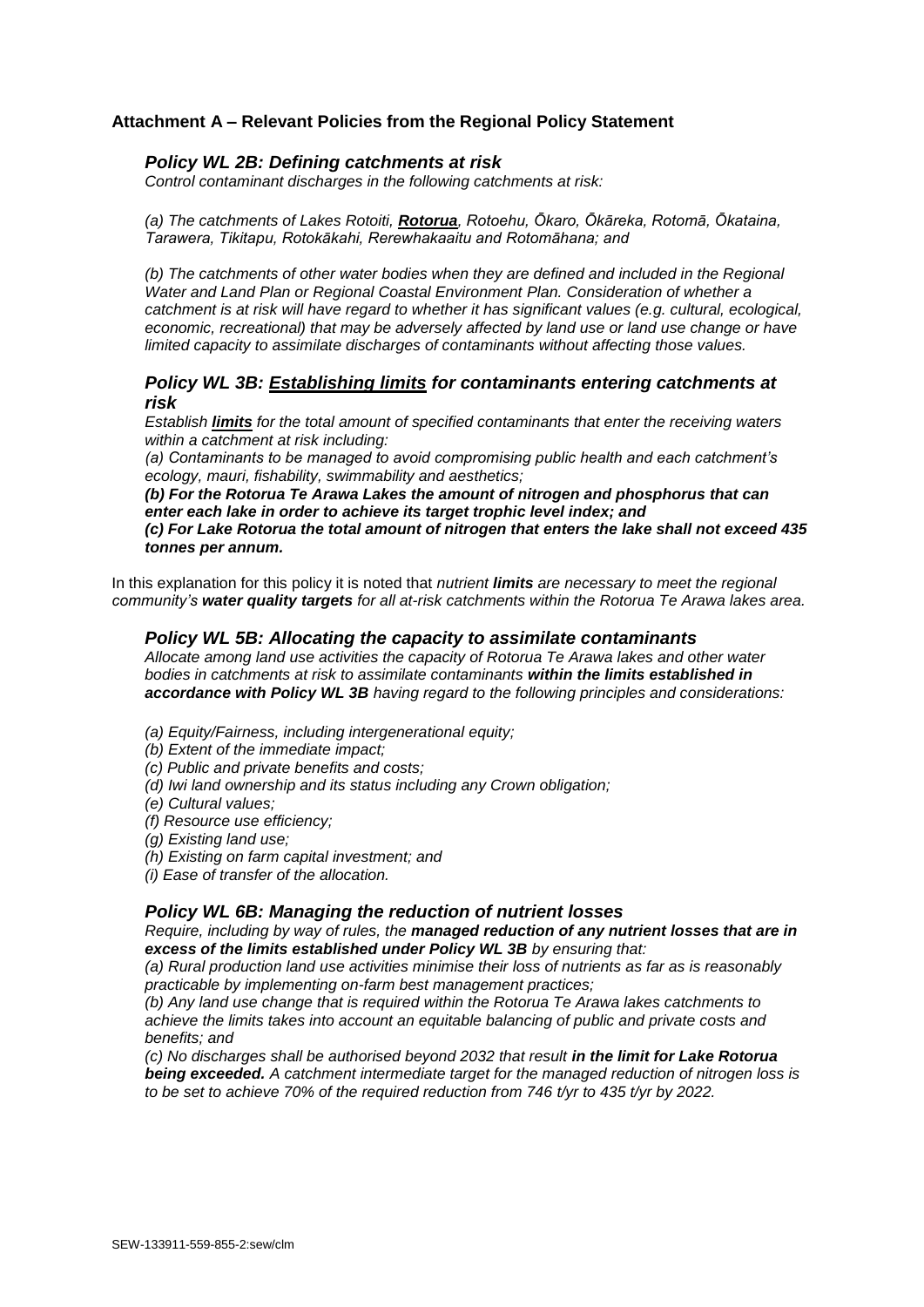## **APPENDIX 6: Planning Report on Rural Subdivision in the Operative Rotorua District Plan**

## **Plan Change 10 Hearing**

#### **Response to Panel's request for information**

#### **TOPIC: Provisions of the Operative Rotorua District Plan**

The Hearing Panel has requested further information on the Operative Rotorua District Plan relating to forestry and subdivision within the rural zone to determine the level of restrictions that may apply to land use change within the rural environment.

The Operative District Plan has three rural zones with these being Rural 1 – Working Rural, Rural 2 - Rural Lifestyle and Rural 3 – Rural Village. Of relevance to Plan Change 10 are the Rural 1 and 2 zones. An overview of the intent of each of these zones is provided below:

Rural 1 – Working Rural

Productive rural land for agriculture and forestry. Features that contribute to the amenity of this zone include the open space, forested landscapes, large lot sizes, low traffic levels, and the low numbers of buildings. The main activities provided for within this zone involve agricultural practices such as farming and forestry as well as infrastructure and network utility operations. Moderate noise levels, odour and other disturbance from agriculture, forestry, network utility infrastructure, rural industries such as mining and quarrying, and geothermal electricity generation activities are an expected element of the working rural environment.

Rural 2 - Rural Lifestyle

Rural-residential living. Lots are generally smaller than the Rural 1 zone and provide for a higher density of residential development. Dwellings are spaced apart and provide for relatively large outdoor living areas and high standards of privacy. The zone has a relatively quiet environment. Small scale farming activities are carried out on site and there are low levels of hard surface and building coverage.

The Rural 1 zone is the main zone that contains farming activity the Rural 2 zone, whilst within the groundwater catchment, is generally made up of lots under 10ha in size, and are either managed by the stocking rate table or not impacted by PC10 (if under 5ha). In instances where these lots form part of larger enterprises they will then be included within Nitrogen Management Plan approved for that enterprise and be provided with an NDA. Therefore potential land uses provided for each of these zones are relevant to the panel's request.

As highlighted during the hearing the two main land uses considered to be options for land use change by the farming community is forestry or subdivision.

Forestry within the Rural 1 and 2 zones is a permitted activity subject to complying with permitted criteria. These permitted criteria relate to setbacks from roads, houses, adjoining zones, rivers and streams and generally align with the requirements of the Draft National Environmental Standard for Plantation Forestry, which was available at the time of the district plan review.

Subdivision is a discretionary activity within the rural zones of the Operative District Plan. Within the Rural 1 zone the number of lifestyle lots provided for as a discretionary activity is based on the size of the parent lot and any subdivision requires a balance lot of 40ha. However the portion of the Rural 1 zone located within the Lake Rotorua groundwater catchment has been treated differently to the rest of the zone to acknowledge the need to increase lake water quality and reduce nitrogen losses.

Within the Rural 1 and 2 zones located within the Lake Rotorua groundwater catchment specific rules have been included that provide for additional subdivision rights over and above the lifestyle lots allocated to each parent lot. These additional development rights are provided where the subdivision of land results in:

The protection of a Significant Natural Area (Rule 13.10.3.3 and Rule 13.10.4.3)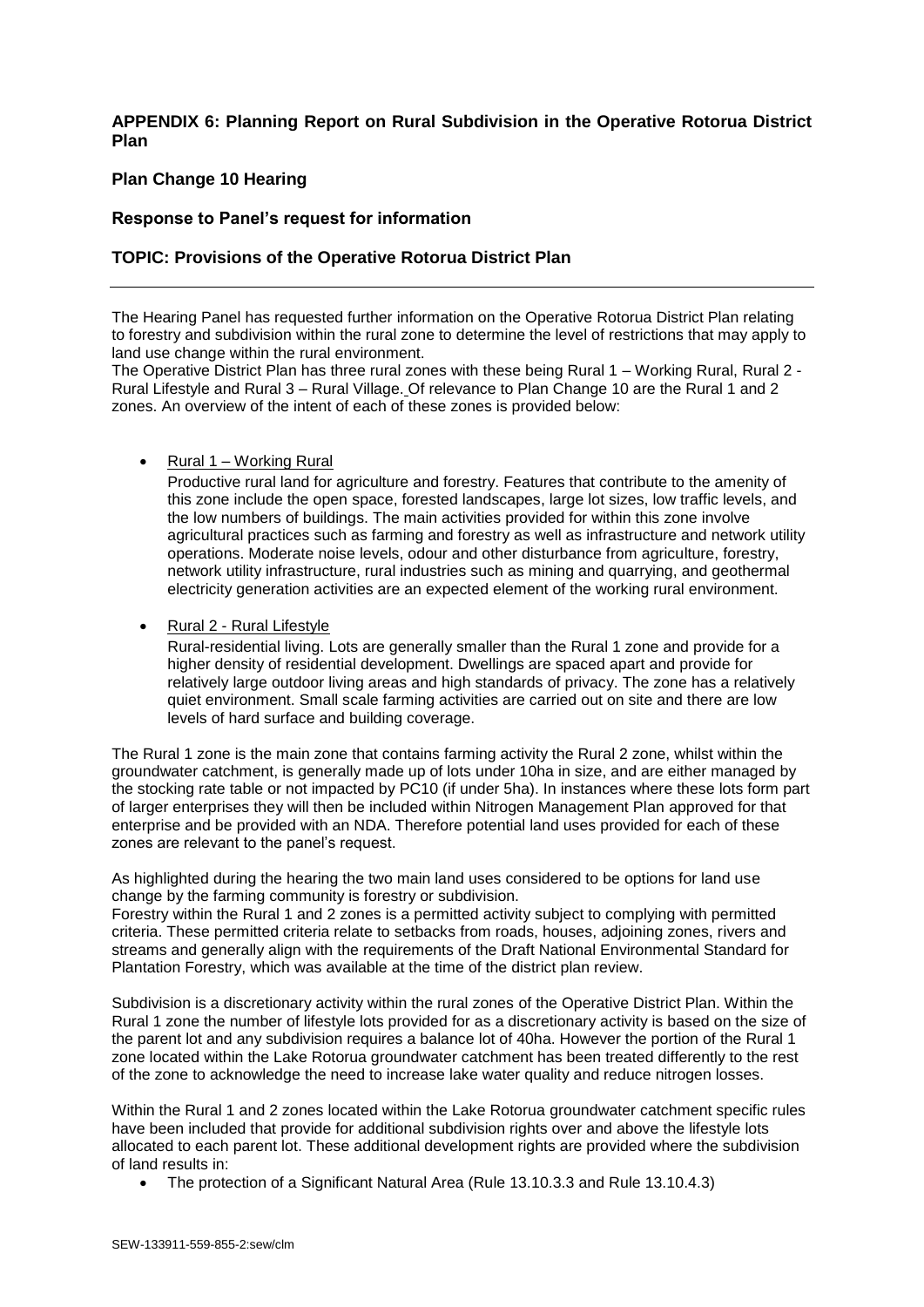- The protection of a gully or margin of a water body retired from agriculture (Rule 13.10.3.3 and Rule 13.10.4.3)
- Within the Rural 1 zone permanent land use change that results in a significant reduction in nutrient losses (Rule 13.10.4.4)

The balance lot within for subdivision located within the Lake Rotorua groundwater catchment is only 15ha compared to 40ha for the remaining Rural 1 zone. This approach allows for greater levels of subdivision within the Rotorua catchment and helps to reduce nitrogen losses.

Within the Rural 2 zone the minimum lot size is 8000m<sup>2</sup>. In instances where the lot is reticulated the lot size is able to be reduced to 4000m<sup>2</sup> in area (rule 13.10.4.2). This is an incentive to reduce the number of septic tanks within rural-residential areas and get lots to connect to available reticulation, this in turn enhancing lake water quality. These rules are included within Attachment A.

It is noted that the Panel requested the objectives, policies and rules relating to subdivision within the rural zone. Of relevance to Plan Change 10 and the above mentioned rules are the below objectives and policies:

#### **Subdivision**

#### *Objective 13.3.1*

*Subdivision enables definitive land use change which results in significant reductions in nutrient losses, thereby contributing to water quality improvements in the lakes, rivers, streams, wetlands and other water bodies within the District.*

#### *Policy 13.3.1.1*

*Provide additional subdivision opportunities to incentivise definitive land use changes which result in significant reductions in nutrient losses in the Lake Rotorua groundwater catchment.*

#### *Policy 13.3.1.2*

*Ensure that subdivision for the purpose of providing an incentive to land use change to improve water quality remedies or mitigates adverse effects on versatile land and the character and amenity of the zone.*

#### *Policy 13.3.1.3*

*Provide incentives for a. the long term protection of i) significant natural areas ii) gullies or margins of water bodies.*

*b. significant reductions in nutrients losses.*

#### *Objective 13.3.2*

*Subdivision layout and design contributes to improvements in water quality through the management of riparian margins, stormwater treatment, and wastewater treatment.*

#### *Policy 13.3.2.1*

*Ensure subdivision design avoids remedies or mitigates the adverse cumulative effects on water quality from storm water and on site waste water treatment systems including through the use of low impact design.*

#### **Rural**

#### *Objective 9.3.1*

*A reduction in nutrient losses from rural land uses to improve the water quality of lakes, rivers, streams and wetlands, indigenous biodiversity and ecosystem functions.*

#### *Policy 9.3.1.1*

*Manage the adverse effects of new rural land use activities within the lake and river catchments that have the potential to increase nutrient losses into streams, rivers, wetlands and lakes.*

#### *Policy 9.3.1.2*

*Encourage land use and land management changes that achieve a reduction in nutrient losses and provide for restoration and enhancement of indigenous biodiversity and ecological functioning.*

#### *Policy 9.3.1.3*

*Promote indigenous re-vegetation, including the legal protection of land and riparian areas that contribute to improving water quality, in particular on land that is:*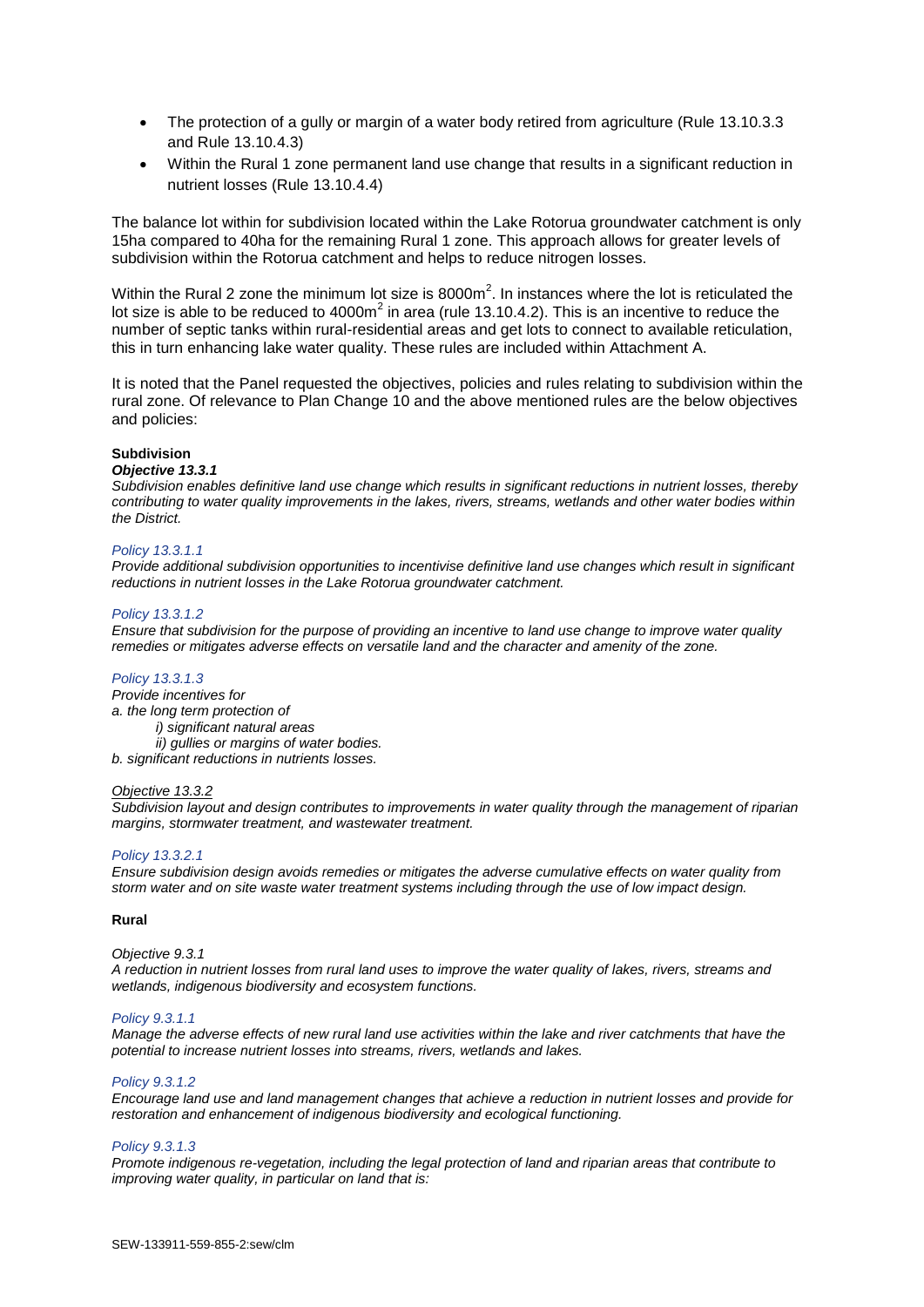- *Susceptible to erosion*
- *Along lakeshore and other riparian margins*
- *Adjoining already protected features*

*In an area of existing indigenous vegetation or biodiversity, or where indigenous vegetation fragments can be reconnected as an ecological corridor*

#### *Policy 9.3.1.4*

*Require the re-vegetation of gullies and wetland areas to assist both in filtering runoff and in reducing the nutrient level in stormwater before it enters water bodies.*

#### *Policy 9.3.1.5*

*Require the on-going management of retirement areas so that vegetation is established, well maintained, and pest plants and pest animals are managed through conditions of resource consent.*

#### *Policy 9.3.1.6*

*Promote the change from high nutrient producing activities to other rural activities to offset the adverse effects on water quality.*

#### *Policy 9.3.1.7*

*Ensure that land use change intended to improve water quality remedies or mitigates adverse effects on indigenous biodiversity and rural amenity, particularly for changes within the sensitive rural area in the Rotorua caldera.*

The above objective and policies, in addition to others, would be taken into account with the assessment with any subdivision resource consent application. Other Objectives and Policies relate to such topics as natural hazards, amenity/character and Infrastructure. These have not been listed but are included within Attachment A.

#### **[See attachment provided by separate pdf of all relevant provisions]**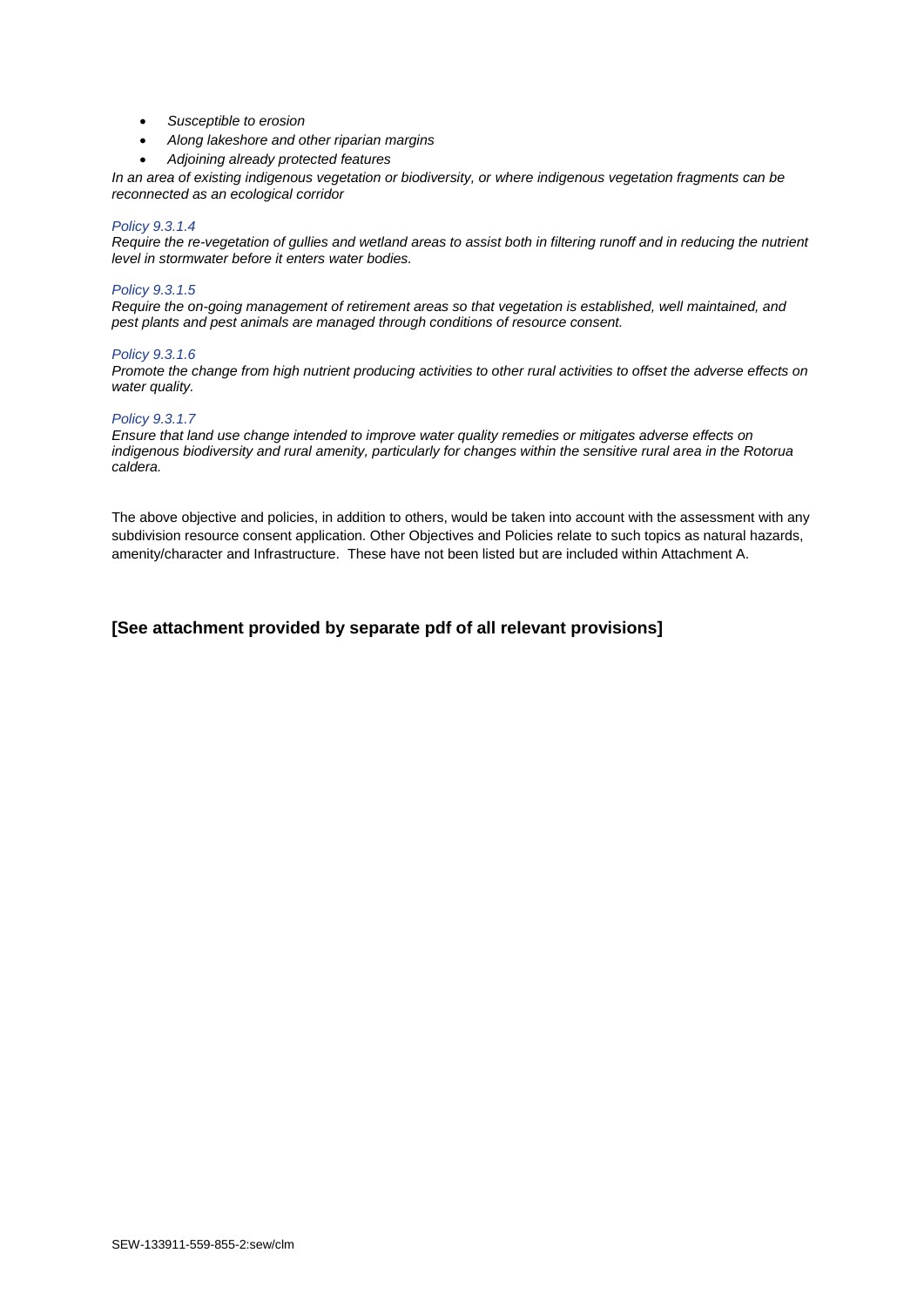## **APPENDIX 7: Planning Response from BOPRC planners to additional information filed by Grant Eccles**

## **Plan Change 10 Hearing**

## **Response to Memorandum of Grant Eccles 11 April 2017**

#### 1. Introduction

The Hearing Panel made a request of Mr Eccles to provide a view on three matters:

- 1. The relevance of the effect of PC10 on undeveloped land in terms of the RMA with specific reference to the issue of underdeveloped Maori land
- 2. The effect of Rule LR R7 on undeveloped land
- 3. The statutory weight if any of the Integrated Framework.

For question 1 and 2 which are linked - this document provides Council planners' opinion of the analysis presented and provides some more context for the Council's analysis and subsequent decision-making.

Question 3 is addressed separately by Council's Legal Counsel in closing submissions.

2. The relevance of the effect of PC10 on undeveloped Maori land

Mr Eccles outlines the requirements of Section 32 that have guided the analysis that has led to Proposed Plan Change 10 (PPC10). These are then applied to the issue of underdeveloped Maori Land.

As noted through the Hearing Panel process the terms undeveloped and underutilised are used interchangeably. Collectively it is a technical definition as it relates to a theoretical position of analysis. That is, if land is being used for a lower level of production then it theoretically could be used for it is "underutilised". The Land Use Classification system has been used as the approach to identifying "underutilised land"<sup>5</sup>. While this provides a theoretical perspective it does not necessarily reflect reality. There are a range of decisions made about land use where landowners would consider "technically underutilised" land to be "utilised". Ms Moleta's evidence touches on this point:

*"It does not consider whether different types of production systems result in underutilised land nor does it make any judgement of how choices have been made for example why productive forest has been planted on land suitable for other uses."*

The Panel has heard from submitters who are planting areas of trees on pastoral land (300 ha in one case) and who have closed a dairy farm to protect the lake. Both of these

 5 As noted in the rebuttal evidence of Mr Lamb (para 41) there are a range of other parameters that could be used to define "underutilised". This may alter the picture of what land is included.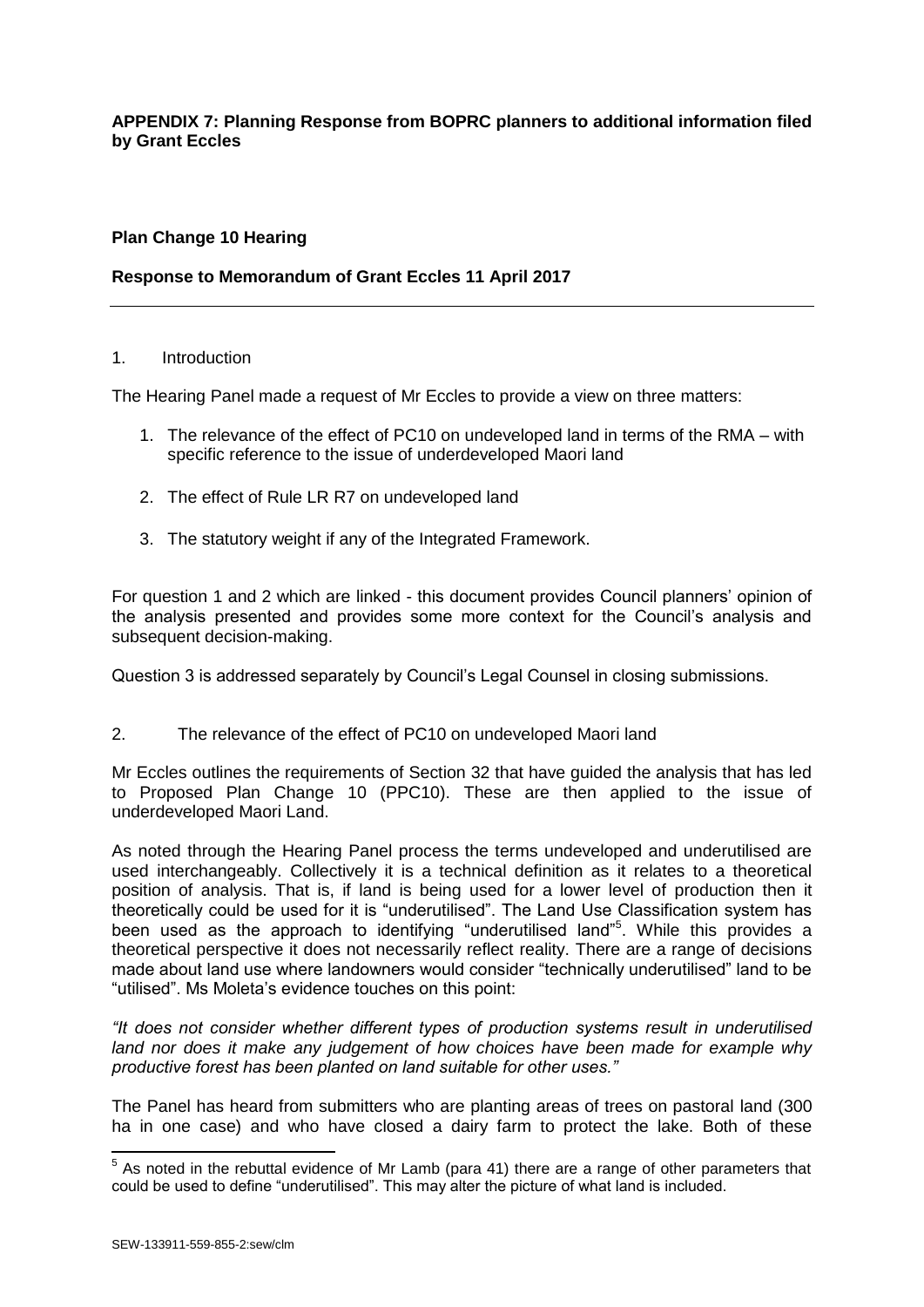examples would be classed as "underutilised". The Regional Council is not privy to the many decisions that are made around long and short term, financial, environmental or cultural investment decisions that could provide a non-theoretical analysis of land utilisation.

At paragraph 5 Mr Eccles identifies the benefit that would accrue to the 111,000 beneficiaries of CNIIHL. It is not disputed that financial benefits would be created by higher nitrogen loss rates from converting CNIIHL land from forestry to other uses. It is assumed that for the Lake Rotorua Groundwater Catchment this benefit would accrue only on the basis of the mana whenua allocation that is understood to operate for distributions. This would be a subset of the 111,000.

However, there are also current beneficiaries of land Trusts and Maori land owners who will experience a loss of value and income associated with their land under PPC10. For example 25% of the decreases associated with dairy land apply to Maori land. This has a real impact on those Maori businesses and beneficiaries – again as identified in the Section 32 analysis. This would be exacerbated by further reductions in NDA if, for example, reallocation from pastoral land to support underutilised land to change to other land uses or a reallocation to forestry was contemplated. Changes above the existing proposals would be unsustainable for most pastoral land uses on the evidence provided by the farming community, and certainly would impact more heavily given the generally curvilinear nature of abatement costs (refer to paragraph 50 of the rebuttal evidence of Gemma Moleta).

At paragraph 6 Mr Eccles infers that PPC10 will perpetuate inequities into the future that Treaty Settlements are designed to recognise. In the specific case of CNIIHL, as discussed at the Hearings, it can only be assumed by Council that the land returned was valued on the basis of Rule 11 restrictions, and by the Crown with full knowledge that Lake Rotorua was nitrogen restricted and requiring reductions to reach a sustainable Lake load. Therefore the opportunity cost can be considered to have been addressed. If this is not the case then it should not fall to Rotorua's community to address a Crown obligation<sup>6</sup>. If the inability to develop the land is in fact seen as a breach of the Treaty obligations the remedy lies with the Crown. References to Rule 11 as an 'interim' position could not be taken to imply that new provisions would provide for more development and a more permissive nitrogen regime, as this would be at odds with the Regional Policy Statement approach, the Parliamentary Commissioner report, and the Deeds funding for the Lake.

Also at paragraph 6, the issue of the RPS principles has been dealt with previously (see for example, rebuttal evidence of Mr Lamb paragraph 25 onwards). Mr Eccles has a perspective that is not held by Council on how these principles are met. It is also difficult for iwi/hapu to reconcile land development interests and protection of the Lake as a taonga. The principle relating to cultural values also is also equally difficult to determine. As noted in the Section 32 Report iwi management planning documents are one source of information in this respect.

At paragraph 7 Mr Eccles identifies the important and well known linkages between sections 5, 6 and 8 of the RMA and the important need to consider people, communities and cultural matters when making decisions. However, those important considerations are in the light of the matters listed under "while" in section 5:

## *"….while*

*(a) sustaining the potential of natural and physical resources (excluding minerals) to meet the reasonably foreseeable needs of future generations; and*

 6 This position links directly to RPA Policy WL 5B(d).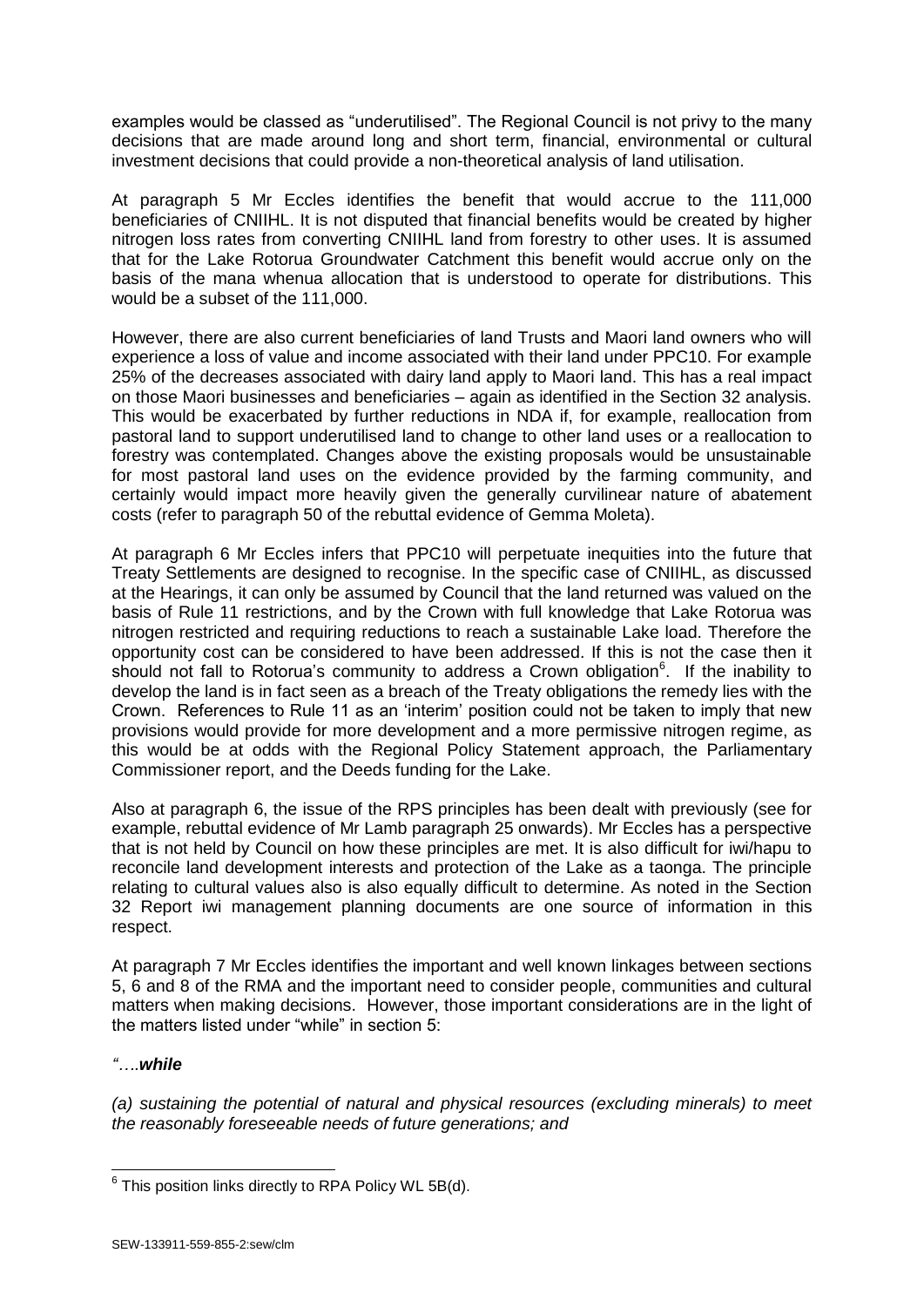*(b) safeguarding the life-supporting capacity of air, water, soil, and ecosystems; and*

*(c) avoiding, remedying, or mitigating any adverse effects of activities on the environment"*

*Section 5(2), RMA*

The approach taken by Council in PPC 10 is considered to have recognised all of these components.

| ۱<br>U<br><br>.,<br>× |  |
|-----------------------|--|
|-----------------------|--|

|               | Тe<br>Ture<br>Whenua Land | Total<br>Settlement<br>Land (CNI and<br>Ngāti<br>Rangiwewehi) | All Māori Land Rest<br>(Te<br>Whenua<br>settlement<br>land) | Ture catchment<br>and excluding Maori<br>land | of Total<br>catchment |
|---------------|---------------------------|---------------------------------------------------------------|-------------------------------------------------------------|-----------------------------------------------|-----------------------|
| Total         | 11,800                    | 3,200                                                         | 15,000                                                      | 19,900                                        | 34,900                |
| Underutilised | 4348                      | 2500                                                          | 6848                                                        | 8,628                                         | 15,476                |
|               | 37%                       | 78%                                                           | 46%                                                         | 43%                                           | 44%                   |

At paragraph 9 Mr Eccles refers to his and Ms McGregor's analysis of underutilised Maori land in the Catchment.

The following comments are made in response to the relatively coarse analysis of numbers provided by Mr Eccles at paragraph 9 but with slightly different assumptions:

- The same approach is followed in relation to identifying Maori Land
- Using the Perrin Ag report referred to (Table 4) and adding in Forestry on class 6  $land^7$ .
- But excluding bush and scrub land protected by Significant Natural Area District Plan controls and LUC class 7 land which would not be considered for development beyond forestry in this assessment gives a total of 4348 ha of underutilised Maori land.
- Adding in the settlement land (CNI and Ngāti Rangiwewehi) adds approximately 2500 ha of underutilised land.

The above assessment of potentially underutilised Māori land should be put into the context of underutilised land in the catchment as a whole. Using the same analytical basis Ms Moleta's evidence suggests that 43% of non-Maori land in the catchment is underutilised, which is similar to the total percentage for all Māori land: see high-lit totals in Table 1 above.

In paragraph 11 Mr Eccles identifies that Council has not addressed the matter of settlement land. Policy IW 1B RPS applies only to land covered by Te Ture Whenua Maori Land Act 1993 – it is defined in that Policy by way of the footnote. Therefore settlement land returned as general title is not covered by this policy. In addition to this Policy, Council has considered that "Maori land" also covers other land tenure and has considered this through the process.

 7 Perrin Ag did not consider forestry on LUC 6 land to be underutilised however it has been added in to the analysis to be conservative.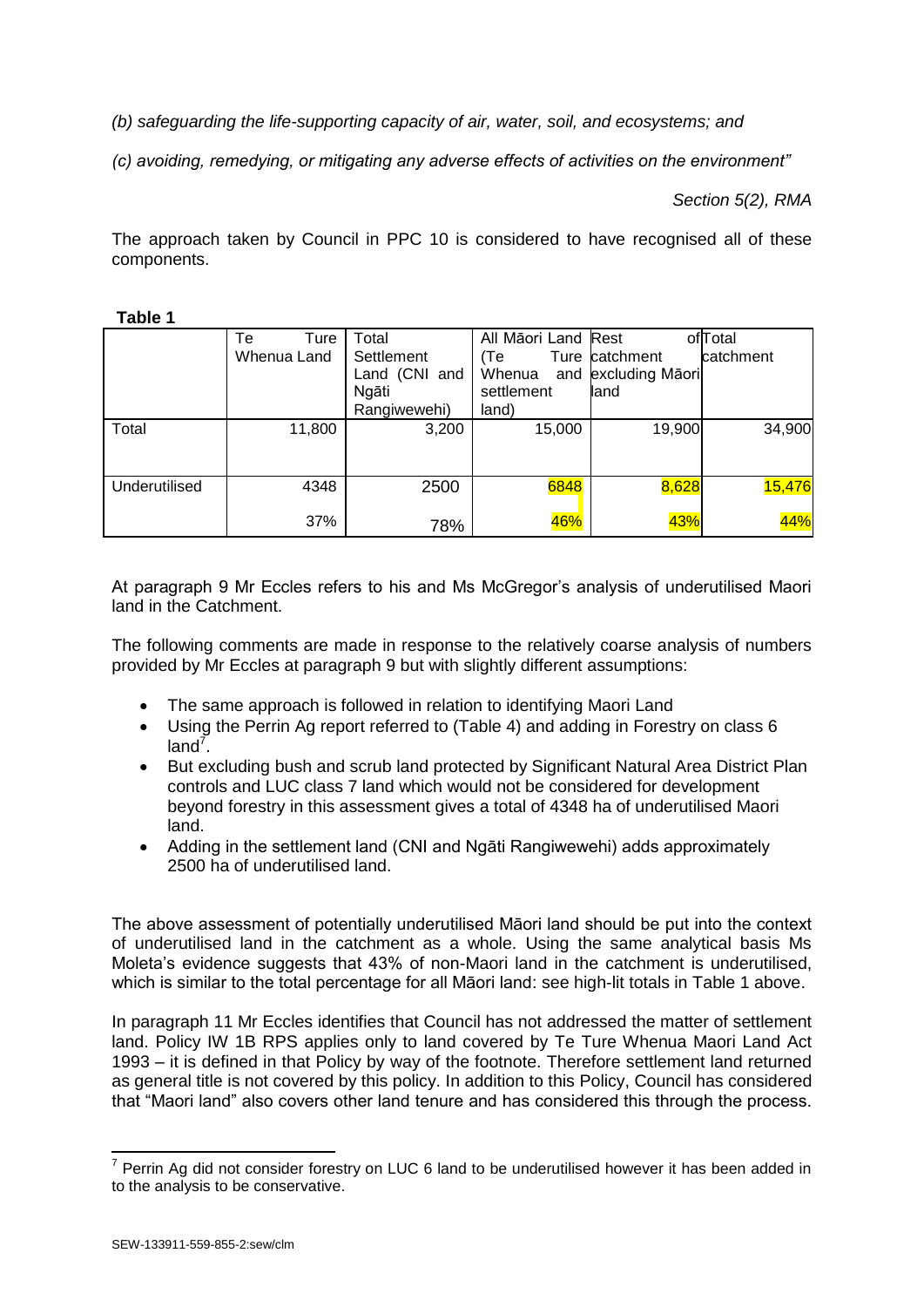It is also noted that Policy WL 5B relates to allocation to "land use activities" not by ownership.

3. The effect of Rule LR R7 on undeveloped land

Mr Eccles incorrectly attributes Rule LR R7 to be the primary mechanism of addressing underutilised land. Council has discussed with the Panel the package of rules that either allow properties to "lift" their nitrogen discharge or where flexibility is available in terms of moving or acquiring NDAs.

The key "method" of addressing underutilised land is the allocation methodology. This is where the figure of 2,800 ha of increases to NDAs comes from – 1,800ha of which is Maori land.

Rule LR R7 follows the same allocation pathway but is a permitted rule to allow low intensity farming operations an administratively simple pathway (as opposed to requiring a consent).

Mr Eccles is correct that there are limitations<sup>8</sup> with the mechanism  $-$  but this point is unclear as there are limitations in the majority of the PPC10 rules due to the need to significantly reduce the nitrogen loss from within the Catchment.

4. Summary

As noted above this is not an easy area for Regional Council staff to respond to. Ultimately, after considering the relevant matters, the context within which decisions are made remains important: Lake Rotorua is significantly over-allocated in terms of its assimilative capacity. PPC 10 has the reduction of existing nitrogen losses as its primary focus. This means that everyone will lose something – this will either be a real cost or an opportunity cost.

The objective though is for everyone to gain something  $-$  a clean lake, and to reflect the underlying reasons for why Lake Rotorua is a Deed funded Lake.

The Regional Council believes that it has adequately considered the matters relating to Maori interests and underutilised land in coming to appropriate decisions around PPC10, and the planning analysis supports this conclusion.

 $8$  Mr Eccles point 15(b) is correct but only insofar as this not being allowed as a permitted activity. Transfer of NDA occurs under Rule LR R10 and requires a consent.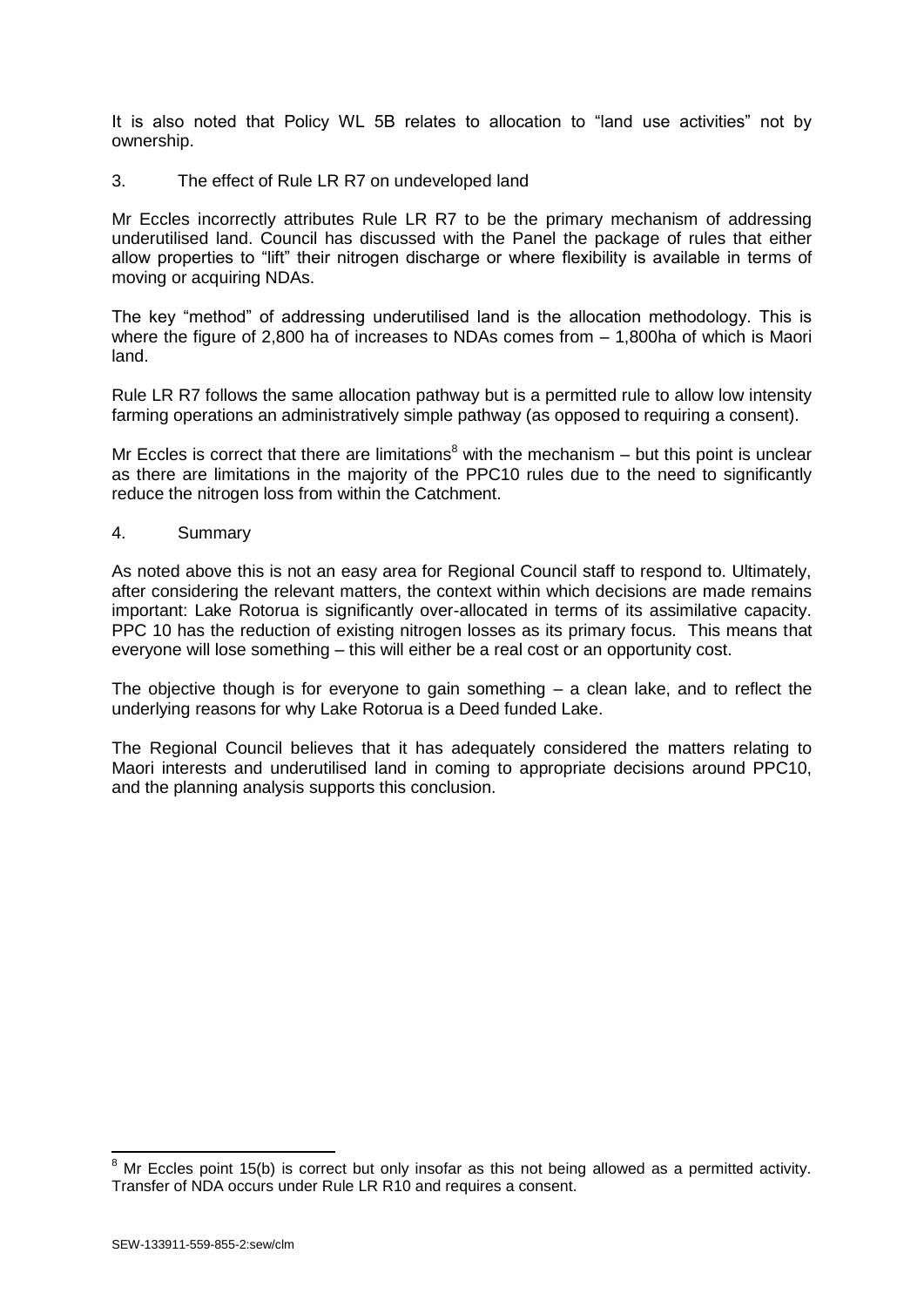## **APPENDIX 8 Planning Response re Rule 11 RWLP (Consequential changes)**

## **Plan Change 10 Hearing**

#### **Response to Panel's request for information**

## **TOPIC: Application of Rule 11, 11A to 11F Regional Water and Land Plan**

## (a) **Introduction**

A series of rules within the Regional Water and Land Plan were introduced to control the increase of nitrogen and phosphorus. These rules are Rule 11 and 11A to 11F.

Generally these rules are focussed on rural activities on a non-point source basis however parts of the suite of rules have an application to the urban area: specifically Rule 11 and Rule 11F (see appendix for the text of these two rules<sup>9</sup>).

- Rule 11: urban properties connected to a reticulated sewerage system are permitted
- Rule 11F: point source discharges that increase nitrogen and phosphorus discharges - discretionary.

In practice Rule 11 is somewhat superfluous and Rule 11F is used in conjunction with other rules – but not by itself. For example, point source discharges that are not addressed by other rules are covered by Rule 37 Discretionary – Discharges to Water or Land. Any significant discharge would be considered under Rule 37 – with Rule 11F contributing only the consideration of nitrogen and phosphorus discharges. Further information on this relationship can be found in the Record of Discussions between Bay of Plenty Regional Council and Rotorua Lakes Council TOPIC: Provisions relating to WWTP infrastructure (section 5).

In relation to PPC10, rule 11F has been considered in terms of what activities would solely be an increase in nitrogen and phosphorus discharge for which rule 11F would be relevant. No activities have been identified.

The intent of the Rule 11 suite as identified in the Section 32 Report and effectiveness review report is to set a baseline for nutrient export and to cap nutrient export at that level (no net increases):

The intent of the rules in section 9.4 is to prevent the net increase of the export of nitrogen or phosphorus from the cumulative effects of all activities in the catchments of degraded lakes in order to assist the recovery of lake water quality.

*Regional Water and Land Plan Section 9.4 Page 204*

## (b) **Submissions**

 $9$  There is some uncertainty about Advice note 4 under Rule 11 (page 208 RWLP) identifying urban areas that are not reticulated being subject to rule11A to 11E whichever are relevant. It is unclear how these rules would apply except that all properties greater than 0.4 ha are required to be benchmarked.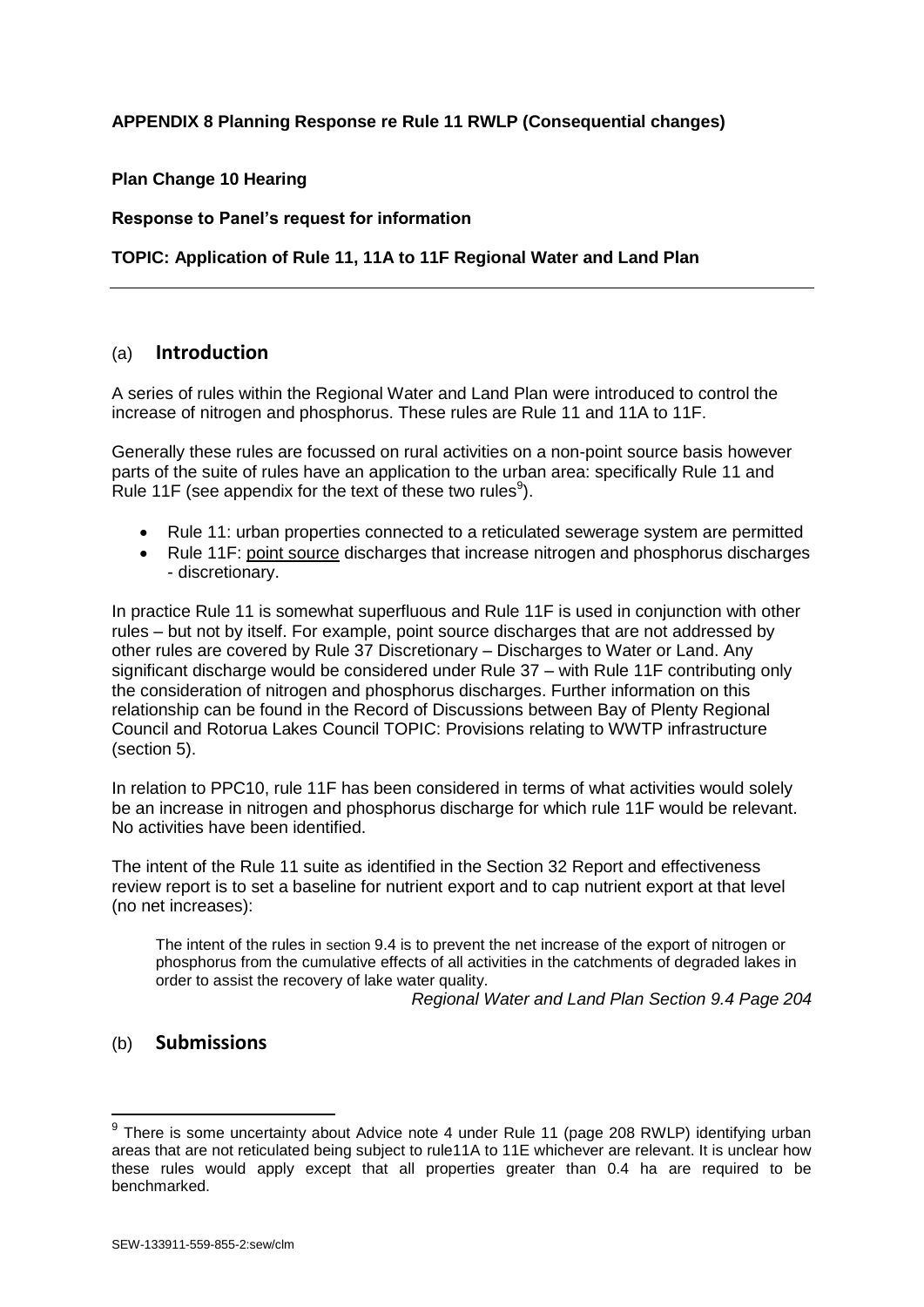The matter of the retention of a restricted discretionary rule (along the lines of Rule 11F) has been submitted on by Rotorua Lakes Council (submission number 26) and referenced in evidence provided. The key matter is for there to be a similar provision to Rule 11F to apply to future waste water treatment plant discharges.

One further submission (Submission FS 04) was received objecting to the submission made by Rotorua Lakes Council.

## (c) **Discussion**

Rule 11F has been utilised in a number of consents through Council's bundling approach. For example, dairy effluent discharge consents are issued under Rule 32<sup>10</sup> and Rule 11F, or under Rule 37<sup>11</sup> and 11F. The 11F portion of the consents is to acknowledge the importance of no net increase of nitrogen and phosphorus discharges although this aspect does not appear to have been an active part of considerations during the consenting process.

No solely Rule 11F consents have been discovered from querying the information available and contacting staff. Council is currently undergoing a step change in information management and such queries will be more robust in the future.

The Restricted Discretionary status comes into play for effluent discharges which would otherwise have been Controlled Activities under Rule 32.

As noted above Rule 11F was considered during the development process for PPC10 in relation to activities that would be solely assessed under the rule. In this regard Rule 11F does not add any additional rule application. However, it is acknowledged that what it does do is reinforce the position of "no net increase in nitrogen and phosphorus" within the catchment. On this basis it does increase the robustness of the Regional Water and Land Plan as it applies to the Lake Rotorua Groundwater catchment.

On this basis there is the option of **retaining** Rule 11F (i.e. deleting it from the consequential amendments) to ensure a specific regulatory requirement to consider the "no net increase in nitrogen and phosphorus" position within consenting processes. This would negate any need for a specific "waste water treatment discharge" rule to be inserted into PPC10.

 $10$  Rule 32: Controlled – Discharges of Dairy Shed or Piggery Effluent to Land

 $11$  Rule 37 – Discretionary – Discharges to Water or Land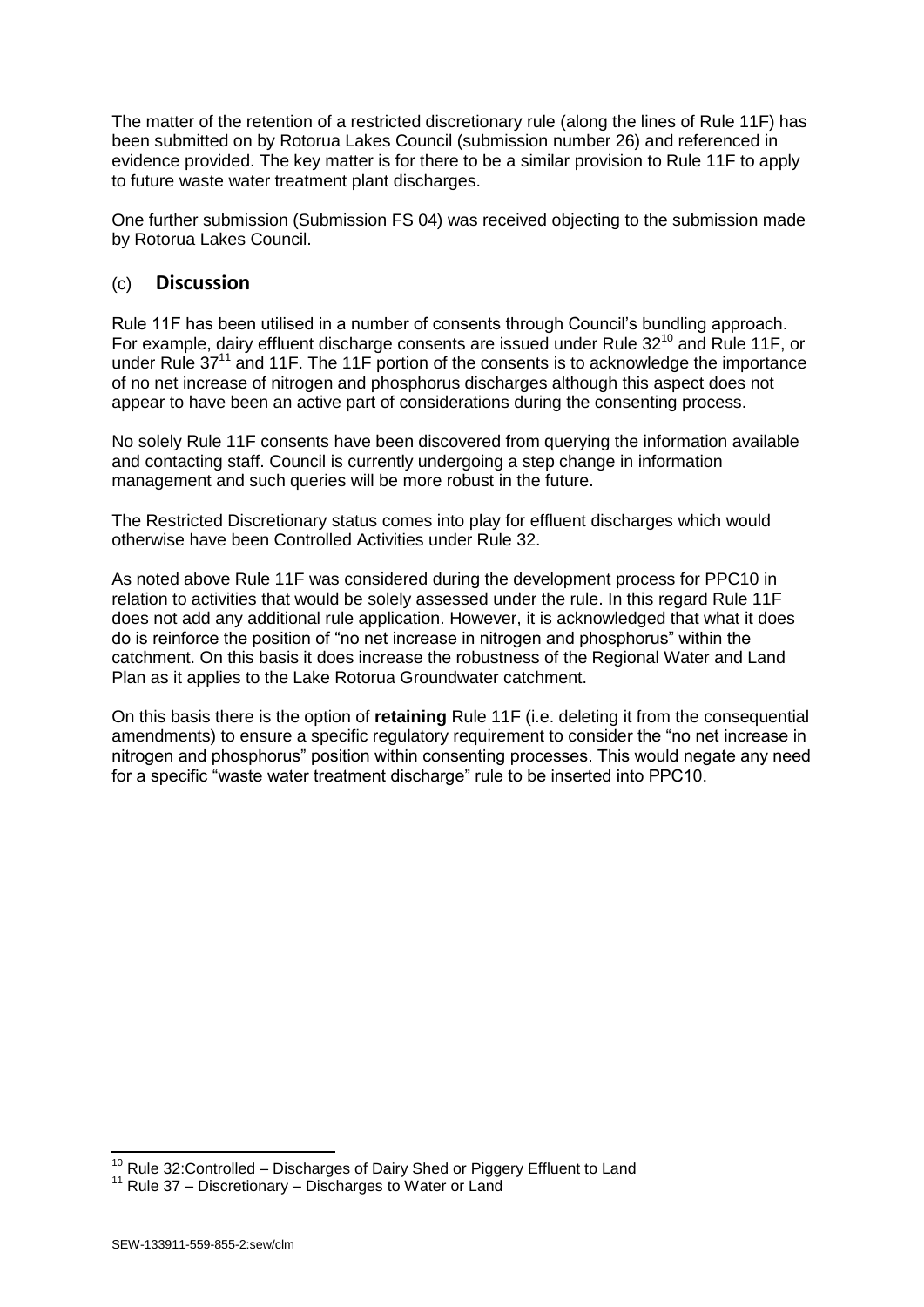# **Appendix 1: Regional Water and Land Plan**

**Rule 11 Permitted – Land Use Activities in the Catchments of Lakes Okareka, Rotoehu, Okaro, Rotorua and Rotoiti where the property is connected to a reticulated wastewater (sewage) system**

Any land use activity in the catchments of Lakes Okareka, Rotoehu, Okaro, Rotorua or Rotoiti, where:

1 The property is connected to a reticulated wastewater (sewage) system; and either (a) or (b):

- (a) The property is within an urban area or lakeside settlement.
- (b) The property is in a rural area and is less than 0.4 hectares (4,000 m²).

Is a permitted activity.

#### **Rule 11F Restricted Discretionary – Increased Discharges of Nitrogen and Phosphorus from Discharge Activities in the Catchments of Lakes Okareka, Rotoehu, Okaro, Rotorua and Rotoiti**

The increase in the discharge of nitrogen or phosphorus from a:

1 Point source discharge of contaminants to water; or

2 Point source discharge of water to water; or

3 Point source discharge of contaminants to land in circumstances where the contaminant may enter surface water or groundwater; in the catchments of Lakes Okareka, Rotoehu, Okaro, Rotorua and Rotoiti,

Is a restricted discretionary activity.

Environment Bay of Plenty restricts its discretion to the following matters:

(a) Measures to offset adverse effects on water quality, including surface water and groundwater.

(b) Measures to fully offset the increase in the discharge of nitrogen or phosphorus from the activity within the same lake catchment.

(c) Measures to avoid, remedy or mitigate adverse effects on aquatic ecosystems in streams and rivers.

(d) Aspects of the activity that cause an increase the export of nitrogen or phosphorus from the activity.

(e) Administration charges under section 36 of the Act.

(f) Financial contributions under section 10 of